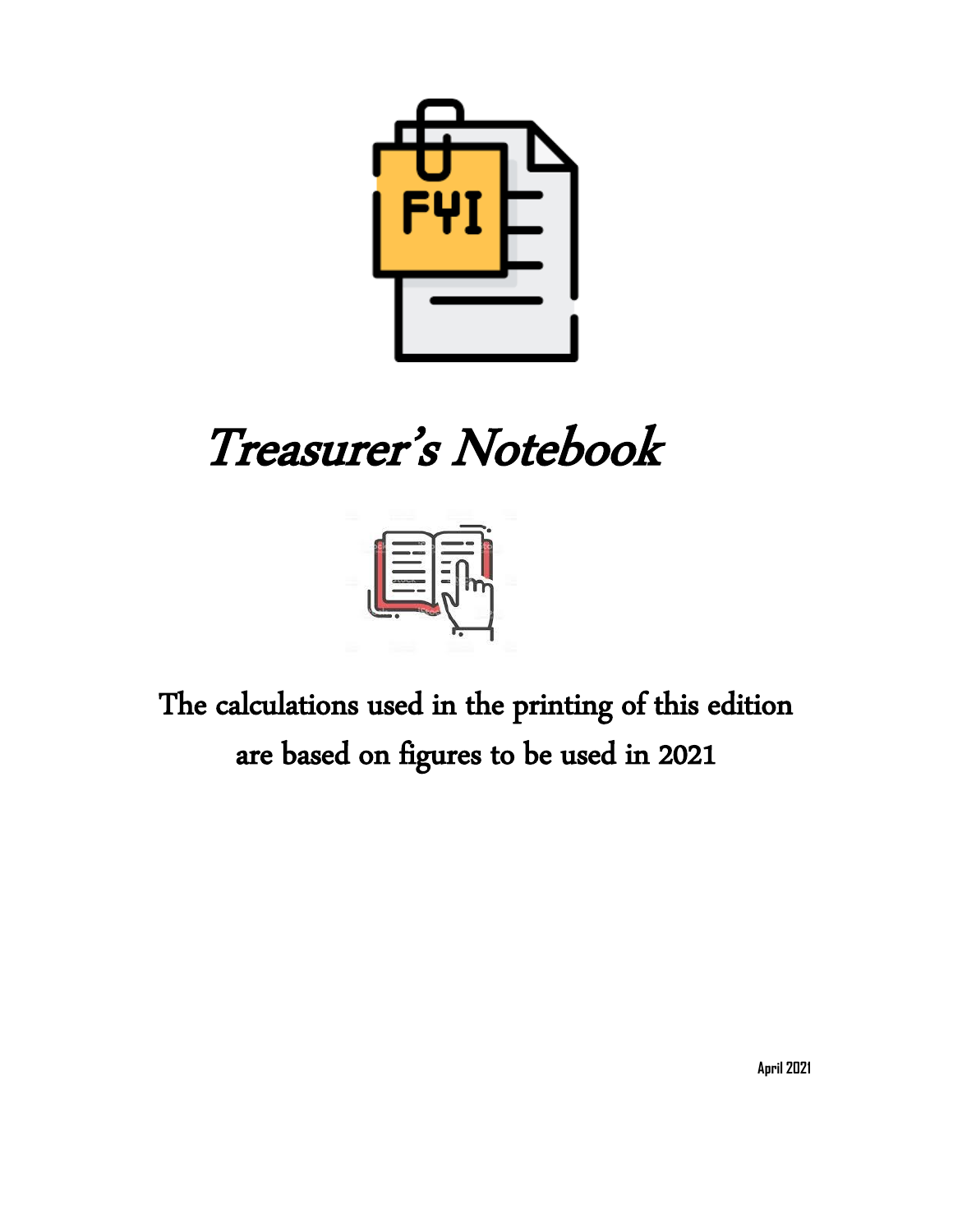# **TABLE OF CONTENTS**

| Expense Categories Allowable Under Housing Exclusions 56 |
|----------------------------------------------------------|
|                                                          |
|                                                          |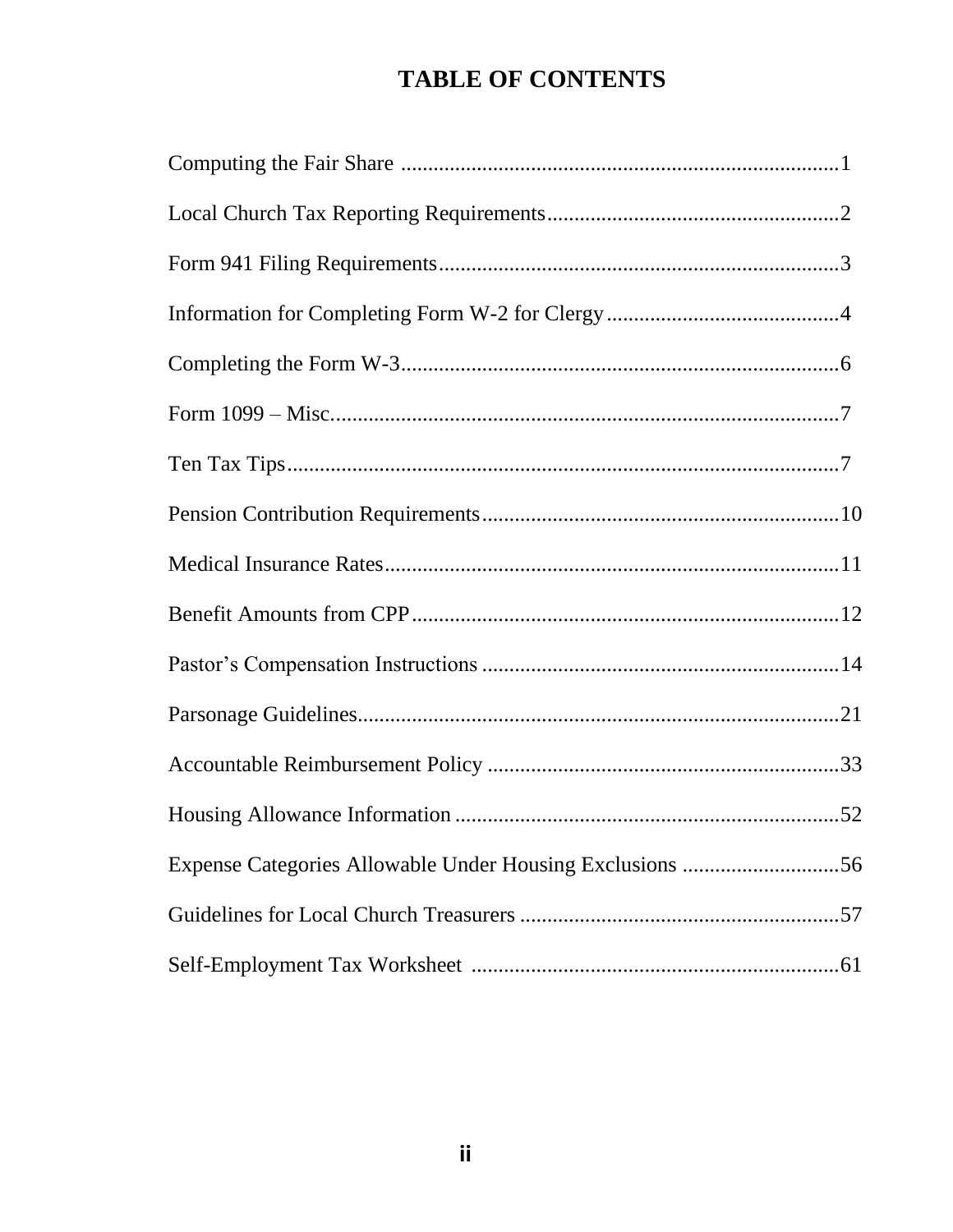# **Computing the 2021 Fair Share Factors**

The Fair Share Apportionment is determined by multiplying the average of total adjusted expenditures disbursed by a local church during each the three previous years as reported on the local church's Statistical Report by the ratio of the Conference Budget as compared to the total of the reported adjusted expenditures for all churches within the Conference. Below is a listing of the Statistical Report lines used to calculate a church's adjusted total expenditures and an example of an apportionment calculation.

### **From Local Church Statistical Report**

| 40b. Amount over required 70% health premium funded by church                                                                             | \$5,796      |
|-------------------------------------------------------------------------------------------------------------------------------------------|--------------|
| 41a. Total amount paid in base Compensation for pastor                                                                                    | \$40,000     |
| 41b. Total amount paid in base compensation for associate appointed by Bishop                                                             | \$0          |
| 41c. Total amount paid in salary and benefits for Deacons                                                                                 | \$0          |
| 42a. Total amount paid to/for Pastor for Housing                                                                                          | \$6,000      |
| 42b. Total amount paid to/for associate or any other appointed Clergy for Housing                                                         | \$0          |
| 42c. Housing for Deacons NOT included in 42b                                                                                              | \$0          |
| 43. Total amount paid to/for Pastor and Associates for ARP                                                                                | \$5,000      |
| 44. Total amount paid to/for pastor and associate for any other cash allowances                                                           | \$0          |
| (Non-Accountable)                                                                                                                         |              |
| 45. Total amount paid in salary and benefits for all other church staff                                                                   | \$5,000      |
| 46. Total amount spent for local church program expense                                                                                   | \$20,000     |
| 47. Total amount spent for other local church operating expenses                                                                          | \$20,000     |
| <b>Total Adjusted Church Expenditures (sum of lines listed above)</b>                                                                     | \$101,796    |
| 3 Year Average Adjusted Church Expenditures (current year total added to previous 2<br>years' totals and divided by 3)                    | \$100,200    |
| 2021 Conference Budget apportioned across all local churches                                                                              | \$12,877,355 |
| <b>Total Adjusted Average Expenditures of all local Churches</b>                                                                          | \$37,586,651 |
| Apportionment Rate (Conference Budget divided by Total Adjusted Average)                                                                  | \$0.3426     |
| Local Church Apportionment (Apportionment Rate multiplied by 3 Year Average<br><b>Adjusted Church Expenditures to the nearest dollar)</b> | \$34,329     |

## **For each dollar of expenditures, church is apportioned approximately \$0.34 for Fair Share**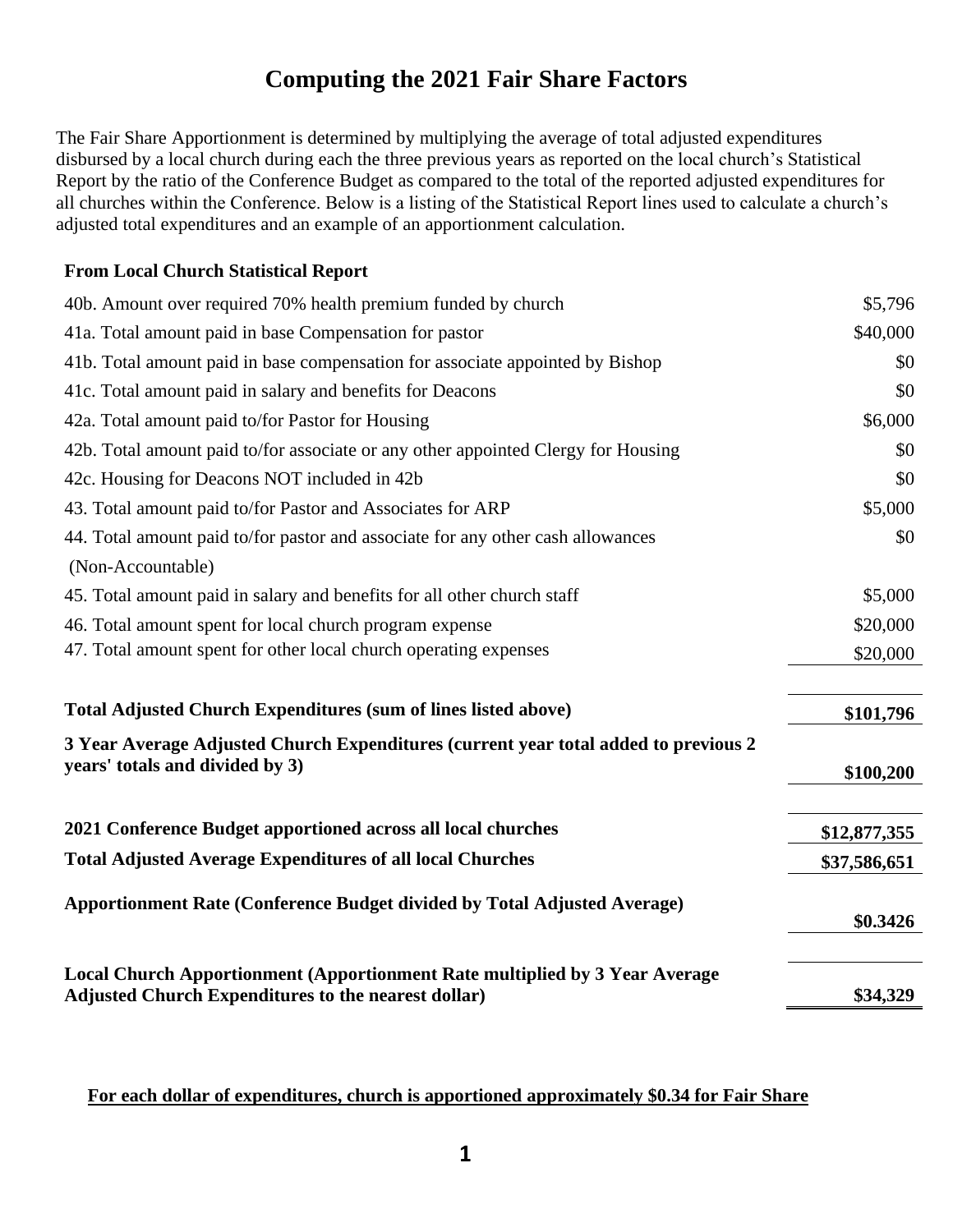# **Local Church Tax Reporting Requirements**

# I. PAYROLL TAXES FOR EMPLOYERS

- A. Withhold taxes on employees, file forms, and comply with deposit requirements
	- 1. Federal Social Security (NO CLERGY WITHHOLDING)

2. Federal Income Tax (NO REQUIRED CLERGY WITHOLDING). At the request of the clergy, the employer may withhold income tax for that clergy, pursuant to a Form W-4 and state equivalent of federal W-4 (WV/IT-104). (Retain all tax withholding document).

3. State income tax withholding (requirements vary from state to state)

# *There is no mandatory federal income tax withholding for clergy; income tax withholding can be done at clergy request, Social Security is never to be withheld for clergy.*

- B. Quarterly Filing Requirements (April 30, July 31, October 31 and January 31 for the first, second, third and fourth quarters)
	- 1. Form 941-Federal
	- 2. State equivalent form (may vary from state to state)

# *See separate memo on information for filing federal Form 941- clergy compensation shown on 941 but no information on Social Security and Medicare wages and withholding.*

- C. Annual Filing Requirements
	- 1. Form W-2 must be given to employees by January 31
	- 2. Form W-3 must be filed by January 31

(NOTE: W-2 and W-3 filings can be made electronically in some cases. See the Social Security Administration website at [www.ssa.gov](http://www.ssa.gov/) for more details.)

3. State equivalent or other requirements vary from state to state

# II. FILING REQUIREMENTS FOR PAYMENTS TO SELF-EMPLOYED INDIVIDUALS

(Such as independent contractors supplying repair or other services to the church)

- A. January 31: File a 1099-MISC. for individuals who receive compensation in excess of \$600
- B. January 31: File a 1099-MISC. if reporting amount in Box 7
- C. February 28: File Form 1096 with the IRS together with all other 1099-MISC forms.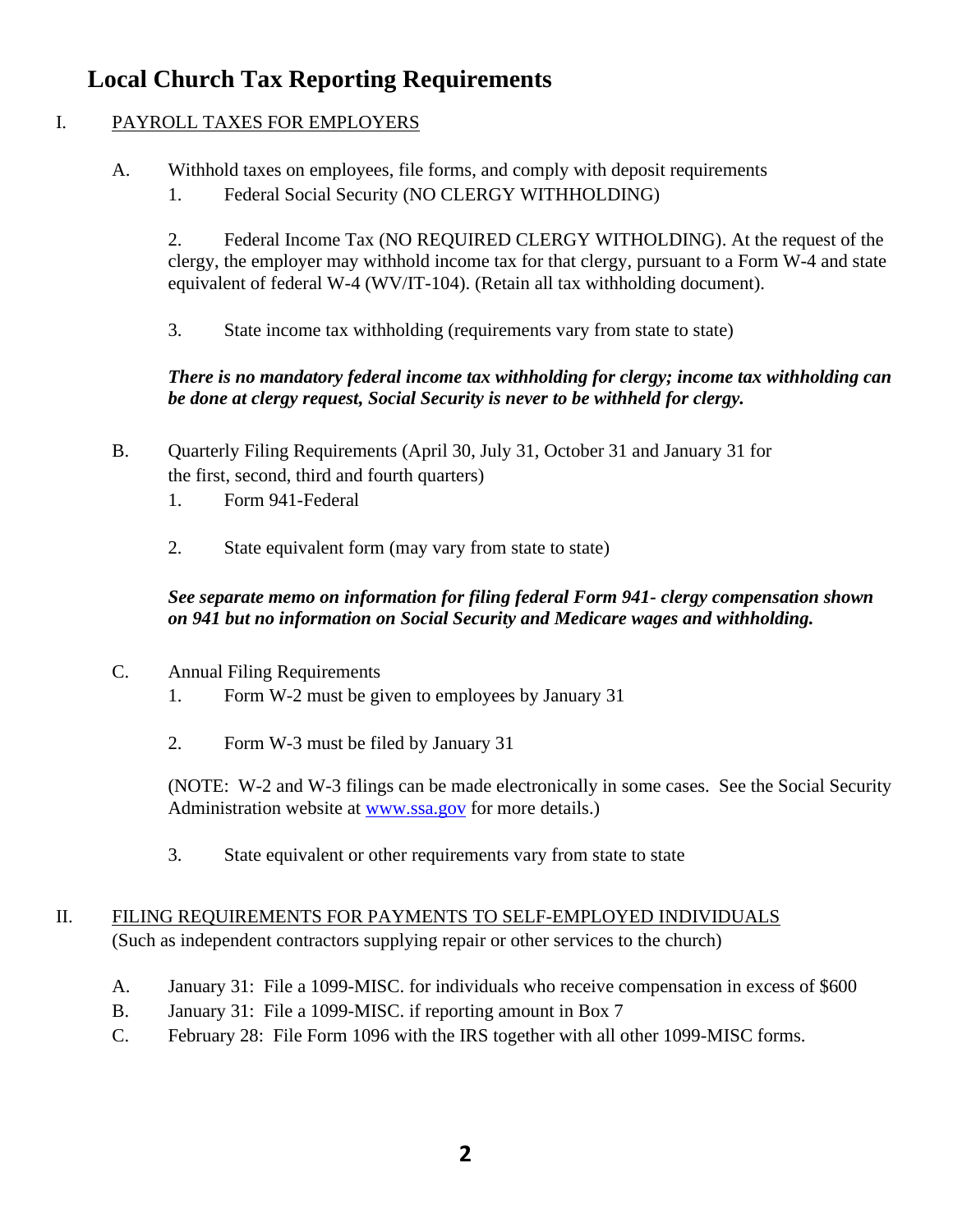# **FORM 941 FILING REQUIREMENTS**

Internal Revenue Service Form 941 is the Employer's Quarterly Federal Tax Return. The first report for the year must be filed by April 30 (for pay period ending March 31). Subsequent filing dates are July 31, October 31, and January 31. Form 941 reports the number of employees, the amount of social security and Medicare wages and taxes as well as the income taxes which are withheld in each quarterly period. If you currently have an employee(s) you have already been filing the 941 form.

It is the position of the Internal Revenue Service that a church which has only a minister (and no other staff) need not file a 941 form. If the minister should file a W-4 form, electing to have voluntary income tax withholding, the 941 form is required. Any amounts withheld are reported as income tax on Line 3.

You can obtain an original 941 form as well as the *Instructions for Form 941* from your local IRS office, the IRS website, www.irs.gov, or by contacting the IRS at 1-800-829-3676 (1-800-TAX-FORM) and ask them to mail copies to you.

Line 1 is for the number of the employees.

Line 2 is for the total amount of wages, tips and other compensation paid to all employees during that quarter. The total compensation should not include salary reduction pension contribution, any housing or utility allowance, or accountable reimbursement plan payments. Health insurance premiums which are paid by the church through the Conference provided health insurance plan are also excluded. Travel or other allowances are includable as income.

For **lines 5a-5c** there is no information reported for clergy as the church may not do any Social Security or Medicare withholding on behalf of those employees. Because of specific Code provisions, clergy are always considered self-employed for social security taxes. If there is no other staff withholding, these boxes should be left blank.

The **box in line 4** should not be checked. (Unless you have filed IRS Form 4029 to exempt all employees from Social Security.)

> *Questions have arisen about whether the IRS will be concerned that Social Security and Medicare taxes withheld on lines 5a-5c (which must not include any withholding for clergy) are inconsistent with the compensation paid (which does include clergy salary). IRS officials in Washington, DC have indicated that IRS computer should not identify these disparities. However, should such an inquiry arise, you might try noting that clergy are considered selfemployed for Social Security taxes for services performed in the exercise of ministry under Internal Revenue Code §312(b)(8)(A). IRS publication 517 Social Security and Other Information for Members of the Clergy and Religious Workers states, "Because of statutory law, you are considered a self-employed individual in performing your ministerial serves for Social Security tax purposes."*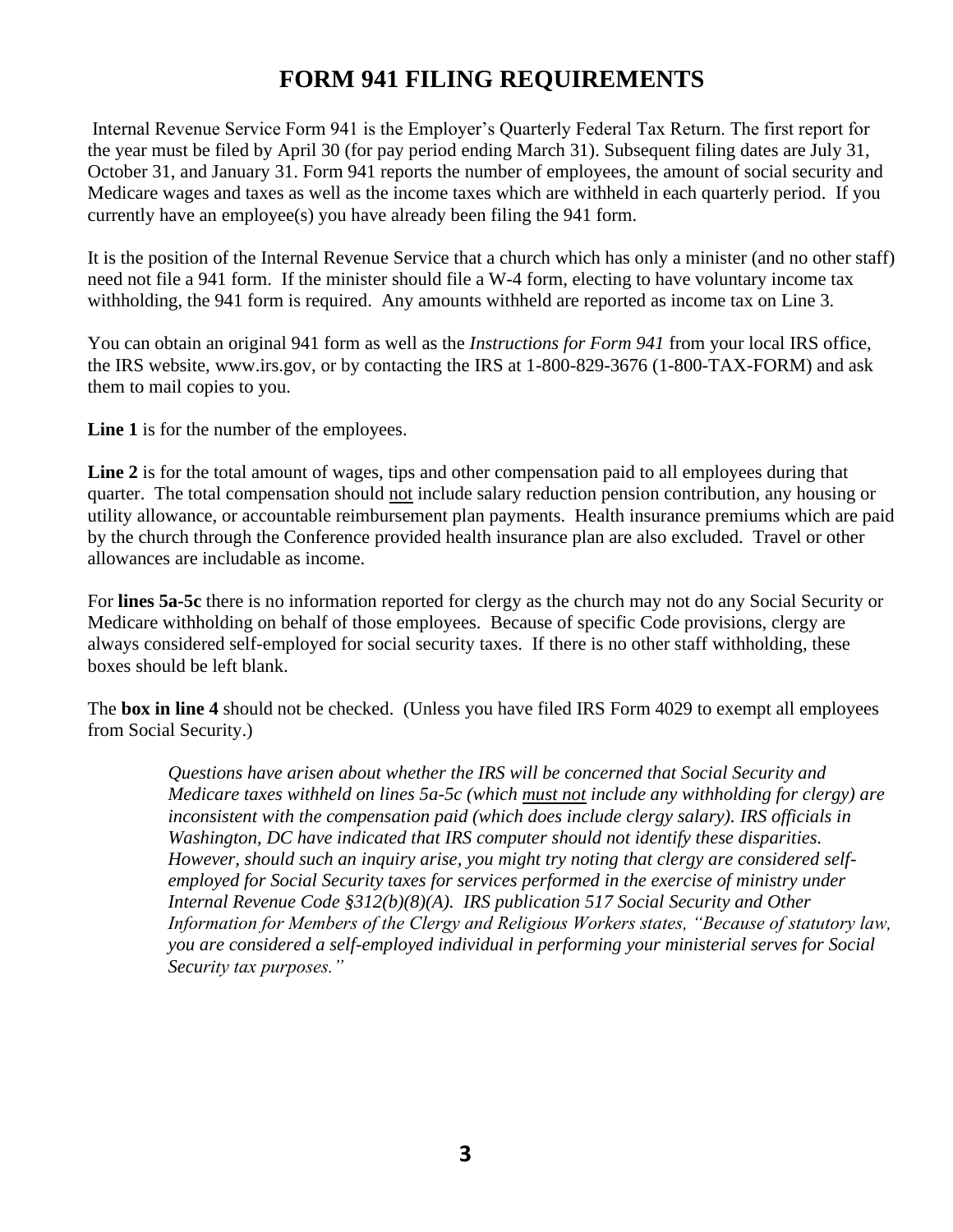# **INFORMATION FOR COMPLETING FORM W-2 FOR CLERGY**

The purpose of this document is to give a general explanation to local church treasurers for completing W-2s. You should also obtain the *IRS Instructions for Completing W-2s.* Those *Instructions* may answer questions not specifically addressed in this document. For more specific information, treasurers should consult with their own local tax advisor.

**Box A** – Insert the employee's social security number

**Box B** – Insert your church's federal employer identification number (EIN). This is a 9-digit number that is assigned by the IRS. If you do not have one, you can obtain one by submitting a completed Form SS-4 to the IRS. Each local church (or charge) should have its own Employer Identification Number.

**Box C, E, & F** should be self-explanatory.

**Box D** – You do not need to put anything in this box. If you wish you can use this box to assign your own codes to individual W-2 forms.

**Box 1** - Report all wages paid to the employee. Set forth below are two lists, one for the items to be reported in Box 1 and the other for items that are properly excluded.

### **ITEMS WHICH NEED TO BE REPORTED IN BOX 1**

1. Salary, wages, and bonuses

2. Most gifts which are paid through a church account (to have gifts be non-reportable by the church, parishioners should make checks payable directly to the pastor.)

3. Allowances (other than housing allowances) must be reported as well as reimbursements which are made under a non-accountable expense reimbursement plan. For instance, a travel allowance, continuing education allowance, publications or supplies allowance or other allowance which requires no substantiation is reportable as income.

4. If a per diem arrangement is used, payments in excess of IRS rate.

- 5. If a standard mileage rate is used, any amounts in excess of the IRS rates.
- 6. Among taxable fringe benefits, the most common are:

a) Employer-provided group term life insurance that exceeds \$50,000 (may be a policy purchased by either the church or provided through an Annual Conference Group Plan. Conference treasurers will need to supply information from conference plans);

b) The value of personal use of a church-provided automobile;

### **c) Moving expenses paid by church on behalf of an employee. It does not matter whether the church reimburses the employee or pays a moving company directly.**

7. Any taxable benefits from a Section 125 (cafeteria) plan (e.g., these benefits would be taxable if the employee chooses cash).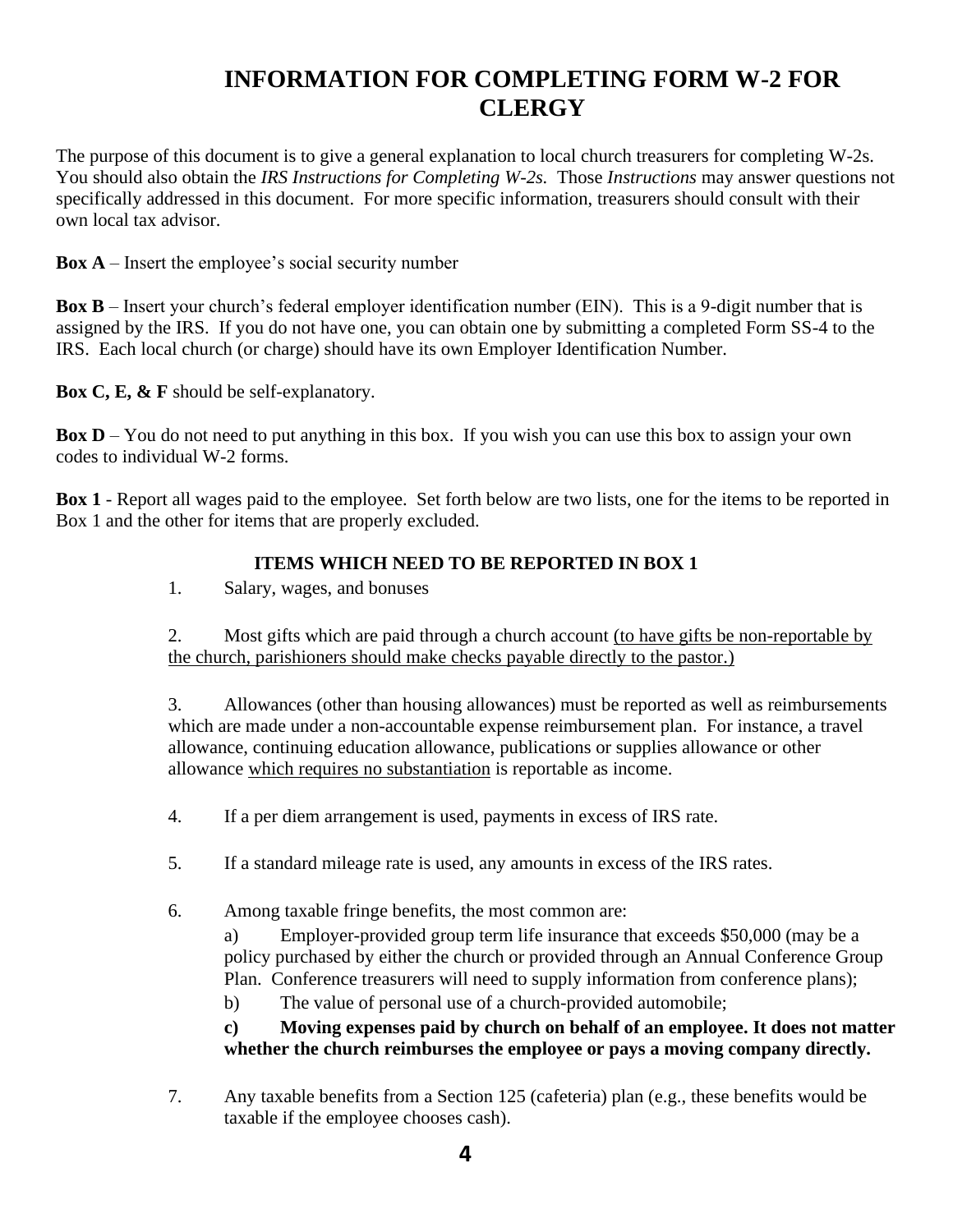- 8. Sick leave or disability paid by church or church purchased insurance (unless insurance company issues its own W-2 or 1099).
- 9. Bargain sale of property (e.g., if a house is sold to a pastor for less than market value).
- 10. A Social Security allowance or if Social Security is improperly withheld by the church.

# **ITEMS NOT REPORTED IN BOX 1**

- 1. Qualified payments to Wespath 403(b) Plan or another qualified plan.
- 2. Properly designated (in advance) housing and utility allowance.
- 3. Qualified health and medical plan premium payments.
- 4. Reimbursement of business expenses that are adequately documented and justified, such as under an accountable reimbursement plan.
- 5. Payments under a qualified salary reduction plan for medical reimbursement accounts or dependent care assistance.
- 6. Excludable Fringe Benefits.
	- a) Term Life Insurance (First \$50,000 of life insurance)
	- b) Qualified tuition payments

**Box 2** – List all federal income taxes that you withhold from the employee's wages during the year. The amounts reported in this box (for all employees) should correspond to the amount of withheld income taxes reported on your four 941 forms for that calendar year. The local church is not required to do any Federal Income Tax Withholding for pastors. However, some clergypersons will file a W-4 Form, in which event the church would do voluntary withholding at the clergyperson's request. It may be possible using the W-4 Form for the clergyperson to avoid having to pay quarterly estimated taxes.

**Box 3, 4, 5, & 6** are to be left blank for clergy. Clergy are defined as self-employed for Social Security or SECA purposes (under the Internal Revenue Code Section 3121 (b)(8)(A)). **The church should not report Social Security wages and must not do any Social Security tax withholding.** Any Social Security tax withholding done erroneously by the church (which comes from church funds) is additional reportable income to the pastor. If the church wishes to assist the pastor in paying all or a portion of his Social Security taxes, it should add an additional amount to the taxable income paid to the pastor.

**Boxes 7, 8, & 9** are not applicable.

**Box 10** would include any dependent care benefits that are paid.

**Box 11** does not arise for most clergypersons. Amounts contributed to plans administered by Wespath or other 403(b) plans should not be included in this box. However, if the clergyperson has set up some other plan which may not be qualified, this would be an item that would need to be included.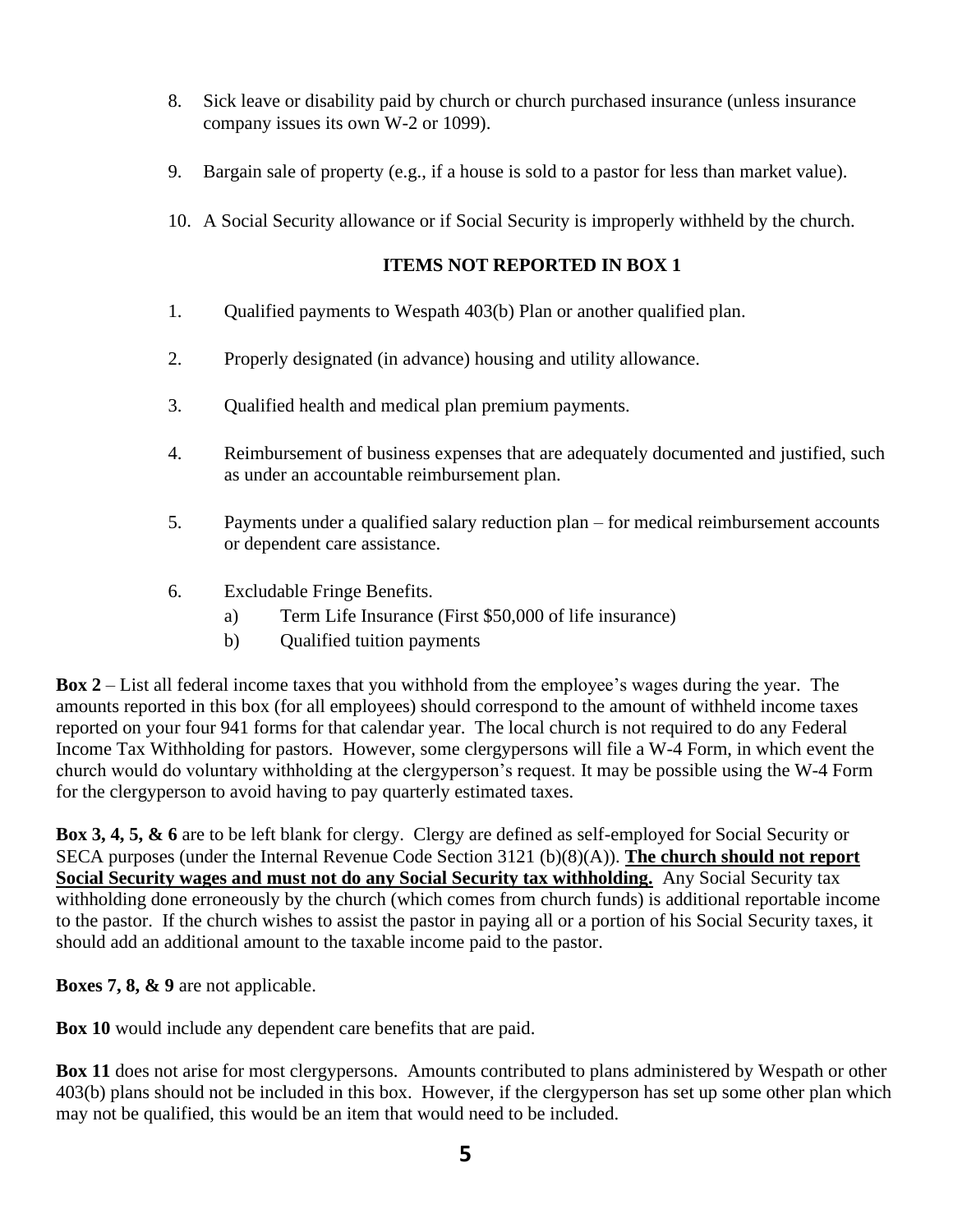**Box 12** is to be used to show codes and amounts of benefits or contributions for clergy. (See the IRS Form W-2 instructions for a complete list of codes). The following codes are the most relevant for clergy:

- 1. Code  $C$  If the clergyperson is provided more than \$50,000 in group term life insurance show the premiums attributed to that additional plan coverage.
- 2. Code  $E 403(b)$  employee salary reduction contributions.

**Box 13** is checked if the clergyperson is a participant in the church retirement plan(s).

**Box 14** may be used for additional reporting. You may include information on a parsonage allowance or utility allowance here.

**Box 15-20** Use these boxes to report state and local tax information – states vary on what items are deducted from gross wages.

*The West Virginia Annual Conference of the United Methodist Church, the General Council on Finance and Administration, and Wespath are not engaged in providing legal or accounting services. If legal or tax advise if required, the service of a competent professional should be sought.*

# **COMPLETING THE W-3 FORM - ANNUAL REPORTING REQUIREMENTS**

FORM W-3 INFORMATION

Transmittal of Wage and Tax Statements

The Form W-3 – Transmittal of Wage and Tax Statements – must be filed annually by employers with copy A of the W-2 forms. You can order forms, instructions, and publications at [www.irs.gov/orderforms](http://www.irs.gov/orderforms) The SSA accepts only e-filed reports and the official red-ink versions (or approved substitute versions) of this form. You may also send an order for forms, instructions, and publications to the following address:

Internal Revenue Service 1201 N. Mitsubishi Motorway Bloomington, IL 61705-6613

Basically, the information contained in the Forms W-2 and 941, filed throughout the year, are to be the basis forcompleting the W-3 form. The IRS suggests that the employer makes sure that the Form W-3 wage and withholding information consists of the total amounts from Forms W-2 and that the Form W-3 is reconciled with the four quarterly Forms 941. For more complete information you should refer to the IRS Form W-3 instructions.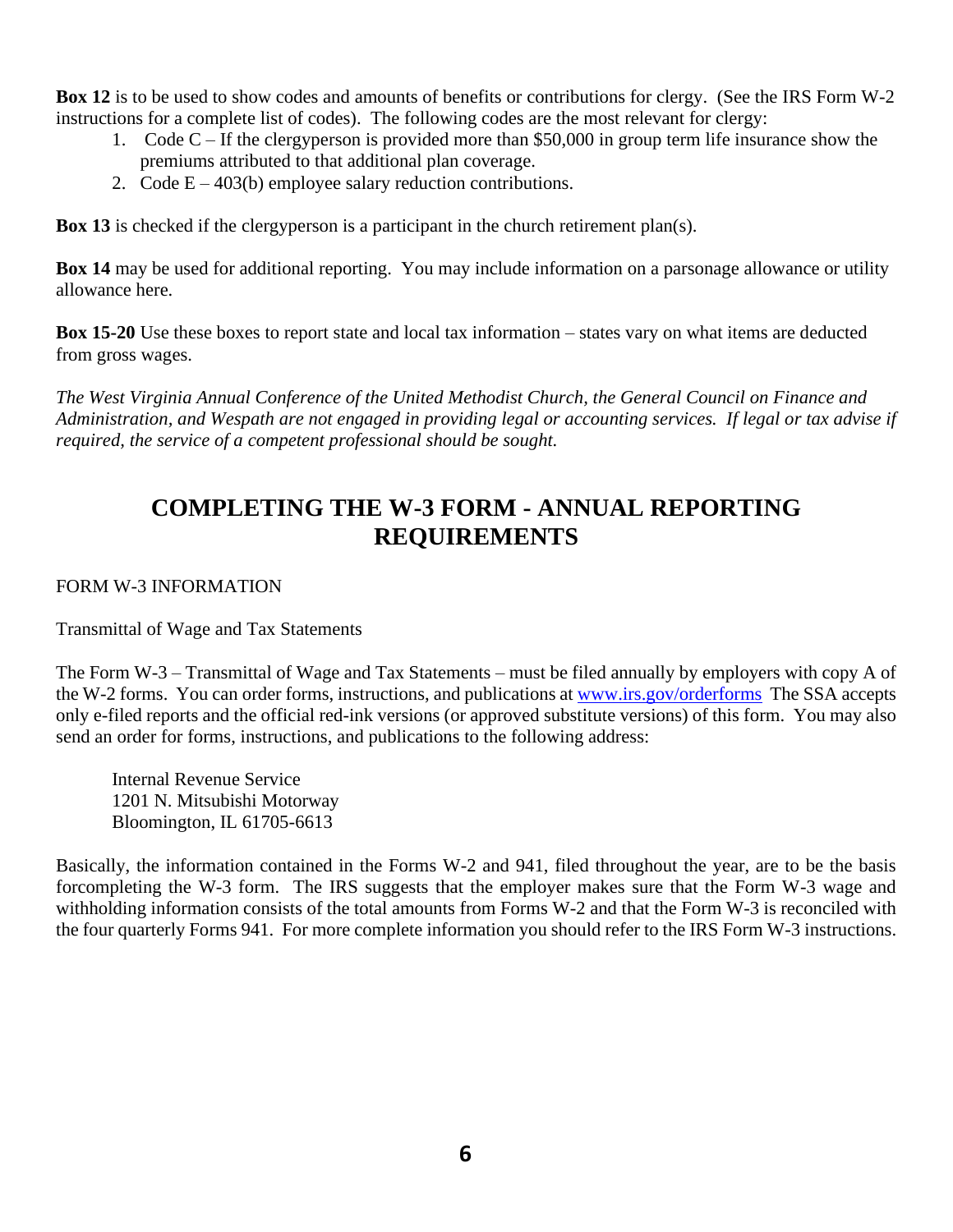# **IRS Form 1099 - MISC**

### File Form1099-MISC for each person to whom you have paid during the year:

- at least \$600 in:
	- o rents;
	- o services performed by someone who is not your employee;
	- o reimbursed moving expenses
	- o other income payments;
	- o medical and health care payments;

For the most current instructions and form visit the IRS website.

<https://www.irs.gov/pub/irs-pdf/i1099msc.pdf>

# **TEN TAX TIPS**

### **1. Keep Good Tax Records of Your Own**

- a. Copy of annual housing allowance designation (e.g. approved meeting minutes)
- b. Copy of Accountable reimbursement policy.
- c. Copy of all receipts or other substantiation for business expenses, even when submitted for reimbursement through accountable reimbursement policy.
- d. Your tax returns, plus all substantiation (such as above materials) and worksheets, for at least seven years.
- e. Any other records that might help you substantiate a tax position with the IRS (e.g., materials from seminars, correspondence with IRS agent, materials from our accountant, attorney, annual conference or local church treasurer, etc.).

#### **2. Take a Close Look at Using an Accountable Reimbursement Policy**

- a. Work with local church treasurer and PPRC, with assistance from annual conference treasurer, to help local church understand importance.
- b. Work toward budgeted amount sufficient to cover all reasonable expenses figure out a way!
- c. Remember: No appointive compensation reduction to fund the policy.

#### **3. Take Maximum Advantage of Housing Allowance**

a. If you are clergy, you should take advantage of the housing allowance. It is the best tax benefit on the market.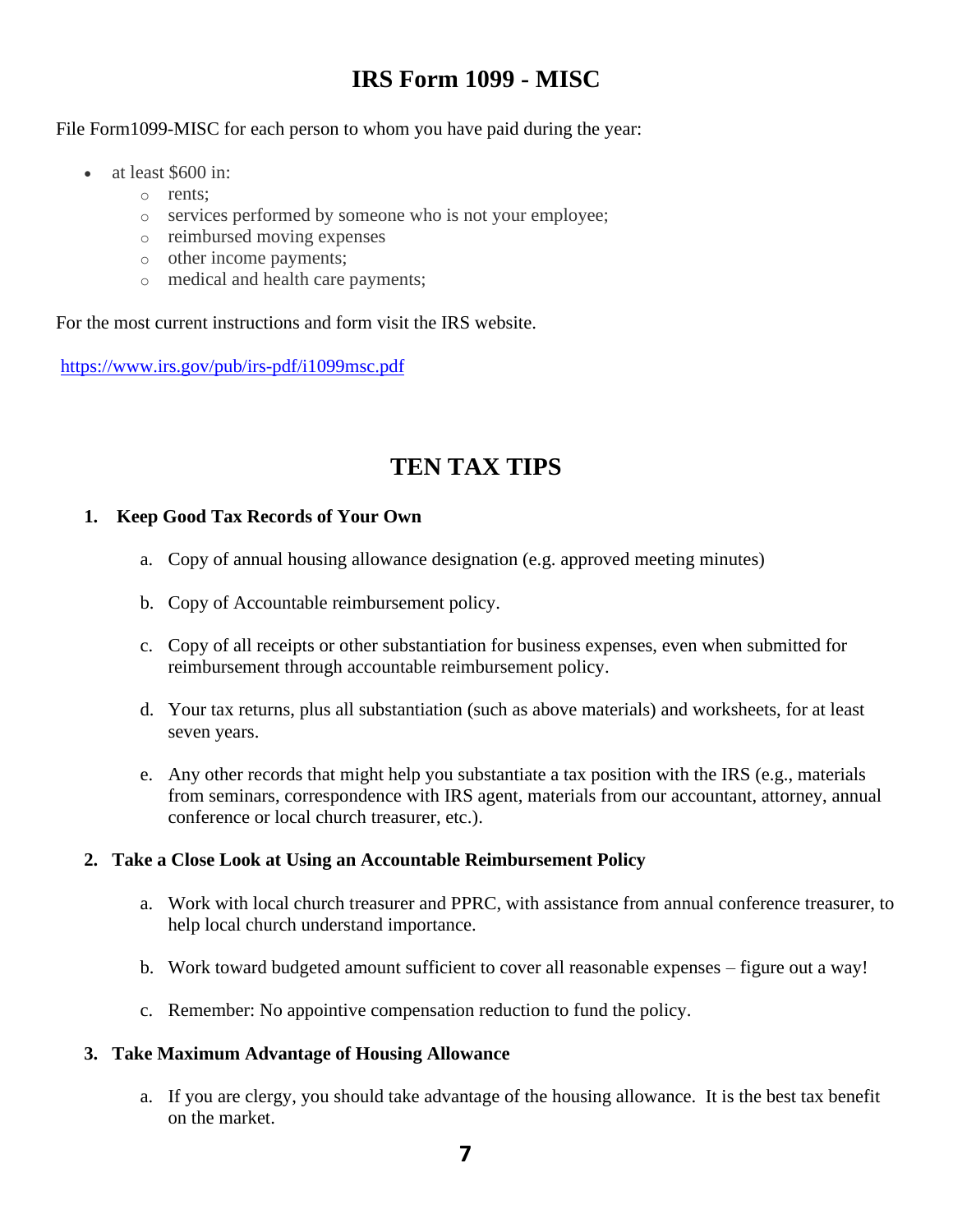- b. Be sure that the allowance is designated ahead of time (ideal: every fall for the coming year, or prior to a new appointment).
- c. It covers all expenses of operating the home, except food and servants.
- d. If you own your own home, don't rush to pay off mortgage, because you will lose the maximum benefit of the allowance.
- e. Work with your church to ensure that the allowance is high enough to cover all costs but not so high that you are significantly under reporting income.
- f. Remember that you owe self-employment tax on the housing allowance or fair rental value of the parsonage.

### **4. Do Not Opt out of Social Security**

- a. Opting out of Social Security means opting out of Medicare and other benefits of Social Security – why would you want to do that?
- b. Remember that you can deduct all unreimbursed and non-accountable business expenses when calculating self-employment tax.
- c. Look hard at whether you truly qualify for the exemption are you conscientiously opposed to receiving any public insurance benefits?

# **5. "How Will the IRS Ever Find Out?"**

a. If you have to ask this question, don't do whatever it is that you're thinking of doing. Assume that the IRS will find out.

# **6. Whenever It's Available, Take Advantage of a Medical Reimbursement Plan (Flexible Spending Account (FSA))**

- a. Your salary paying unit may have set up a benefit plan that allows you to set aside a portion of your salary, designated by you prior to January 1 of each year, solely to use for your out-ofpocket medical/dental/vision expenses. The designated amount is excluded from your income for income tax and Social Security.
	- i. The FSA limit is established by the IRS each year. New year limit may not be established at the release of this document. You may verify current limitations and qualifying expenses through the IRS website

[https://www.irs.gov/newsroom/irs-plan-now-to-use-health-flexible-spending-arrangements-in-](https://www.irs.gov/newsroom/irs-plan-now-to-use-health-flexible-spending-arrangements-in-2019)[2019](https://www.irs.gov/newsroom/irs-plan-now-to-use-health-flexible-spending-arrangements-in-2019)

- ii. 2020 FSA limit is \$2750.
- b. Easy to establish, and it costs your salary paying unit only the time to administer.
- c. Needs to be available to all employees.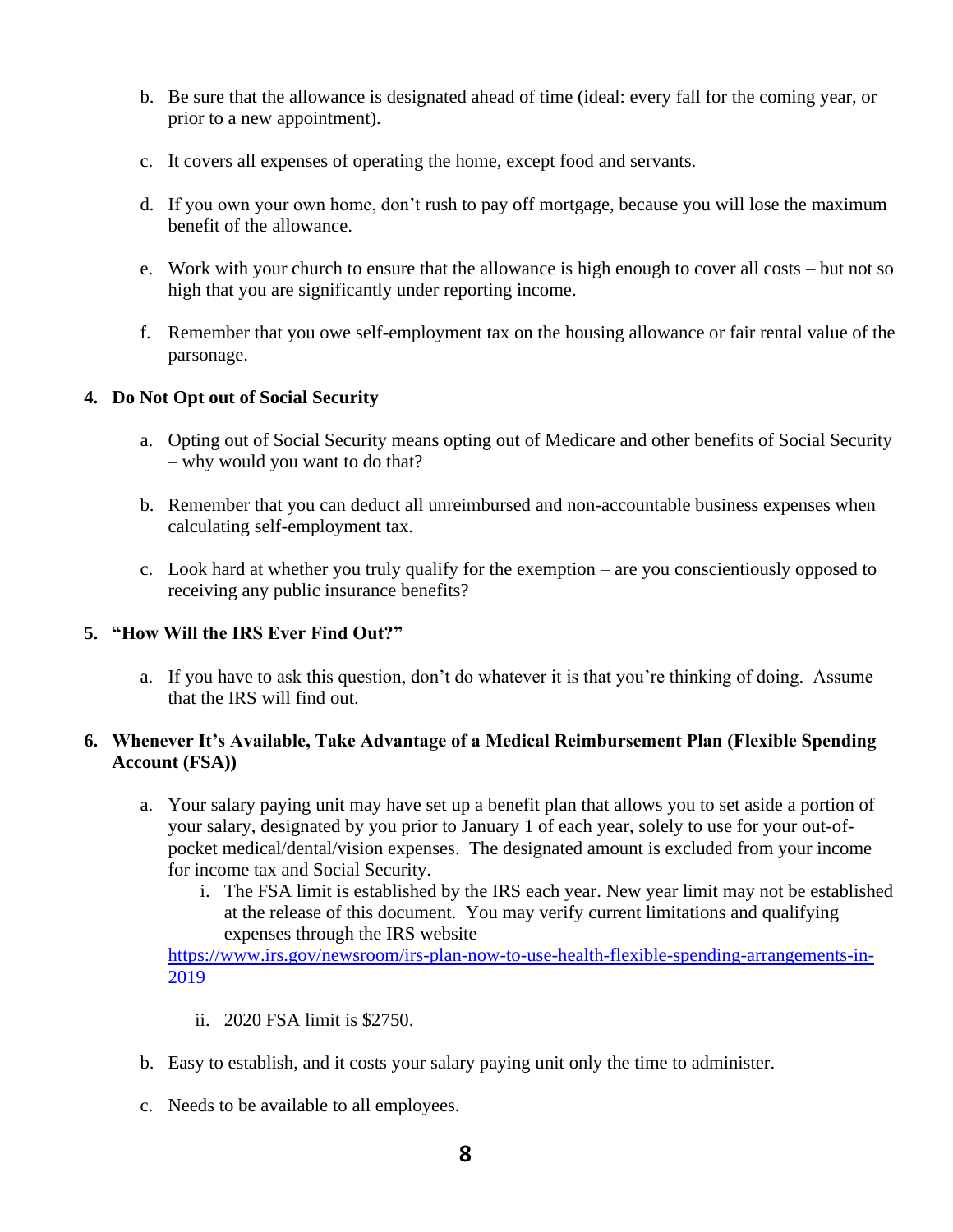- d. Cannot receive back any unspent monies (use it or lose it).
- e. Cannot amend during year.
- f. Cannot use for other expenses.
- g. Not to be mistaken for accountable reimbursement plan/policy.
- h. The plan also may include dependent care expenses (note: for those who have young children, the inclusion of childcare expenses in this type of plan can be very helpful).

### **7. Remember to Claim as Income Any "Extra" Money That You Receive for Services Provided**

- a. Honoraria should be put on Schedule C, and the expenses from this activity may be deducted on Schedule C.
- b. Bonuses (always) and special occasion gifts (in most cases).

### **8. Remember That You Are Always Self-employed for Purposes for Social Security**

- a. Don't try to compare this with your status as an "employee" for purposes of income tax you won't figure it out!
- b. It's OK for local church to pay you the "employer" portion of Social Security, as extra income to you, which solves the equity issue of clergy being different from lay employees (but the church may not pay directly to the IRS).
- c. Remember to deduct ½ of self-employment taxes on 1040, line 27.

#### **9. Beware of Tax Schemes That Your Clergy Friends Tell You About**

a. Rule of thumb: If it's too good to be true, it usually is.

### **10. Know the Limits on How Much You Can Contribute to Your 403(b) Tax Sheltered Annuity**

- a. Limit: Total pension contribution (what you pay plus what is paid on your behalf by your salary paying unit) cannot exceed 25% of your W-2, line 1, income.
- b. Communicate with your annual conference pension officer and the Wespath to be sure you understand the limit – it is important.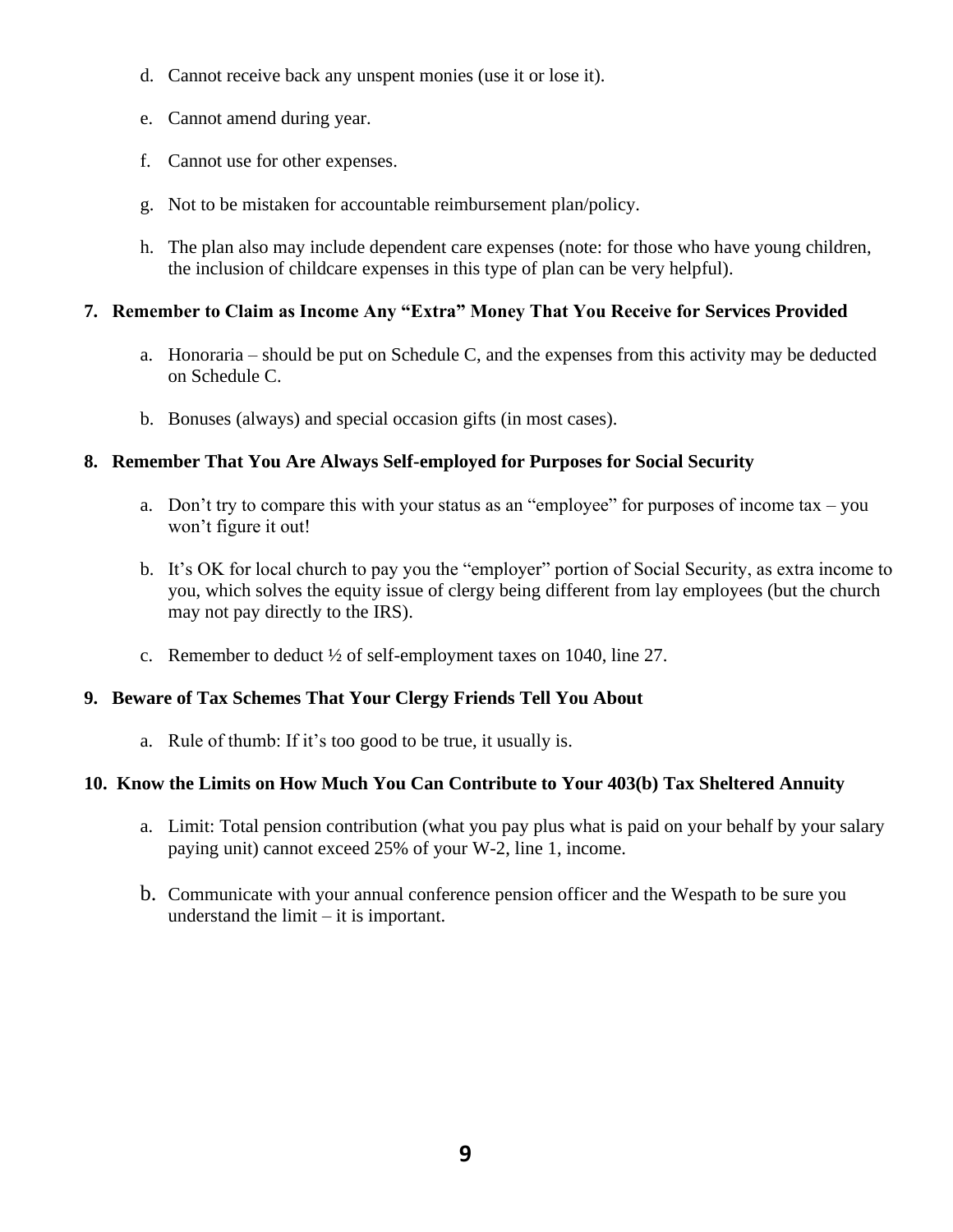# **Pension Contribution Requirements 2021**

| Denominational Average Compensation for 2021                                                                                                                                        |                           |                |                                                   | \$74,199.00                |
|-------------------------------------------------------------------------------------------------------------------------------------------------------------------------------------|---------------------------|----------------|---------------------------------------------------|----------------------------|
| Conference Average Compensation for 2021<br>\$57,170.00                                                                                                                             |                           |                |                                                   |                            |
| <b>Maximum DB Portion for 2021</b><br><b>Maximum CPP for 2020</b>                                                                                                                   | 14.00% of<br>$3.00\%$ of  |                | \$74,199.00<br>\$148,398.00                       | \$10,387.86<br>\$4,4451.94 |
|                                                                                                                                                                                     |                           |                | Eligibility requirements for participation in CPP |                            |
| <b>Total Appointive Compensation</b>                                                                                                                                                |                           |                |                                                   | \$11,434.00                |
| Housing Allowance                                                                                                                                                                   |                           |                |                                                   | \$2,858.50                 |
| <i>*</i> Total Compensation                                                                                                                                                         |                           |                |                                                   | \$14,292.50                |
| *Total Compensation must be 60% of the Conference Average Compensation.<br>(Salary plus 25% of salary for housing).                                                                 |                           |                |                                                   |                            |
|                                                                                                                                                                                     |                           | <b>Example</b> |                                                   |                            |
| 1) Total Compensation on the Report of Clergy Support Sheet                                                                                                                         |                           |                |                                                   | \$37,000.00                |
| 2) Multiply total compensation by 25% if Parsonage is provided or add actual housing allowance if parsonage<br>is provided                                                          |                           |                |                                                   |                            |
| \$37,000.00                                                                                                                                                                         | $\boldsymbol{\mathrm{X}}$ | 25%            | $\equiv$                                          | \$9,250.00                 |
| 3) Add the two amounts together to arrive at the base for calculation (BFC)                                                                                                         |                           |                |                                                   |                            |
| \$37,000.00                                                                                                                                                                         | $+$                       | $$9,250.00 =$  |                                                   | \$46,250.00                |
| 4) Multiply the base for calculation number by 14% for CRSP Defined Benefit yearly<br>contribution                                                                                  |                           |                |                                                   |                            |
| $$46,250.00$ X                                                                                                                                                                      |                           | 14%            |                                                   | \$6,475.00                 |
| 5) Multiply the base for calculation number by 3.0% for CRSP Defined Contribution yearly contribution                                                                               |                           |                |                                                   |                            |
| \$46,250.00                                                                                                                                                                         | X                         | 3%             | $=$                                               | \$1,388                    |
| 6) Multiply the base for calculation number by 3.0% for CPP yearly contribution                                                                                                     |                           |                |                                                   |                            |
| \$46,250.00                                                                                                                                                                         | X                         | 3%             | $\equiv$                                          | \$1,388                    |
| 7) Multiply the base for calculation number by your chosen percentage for your PIP yearly contribution<br>(This can be a fixed dollar amount if you chose instead of a percentage). |                           |                |                                                   |                            |

**10**

 $$46,250.00$  X  $3\%$  = \$1,388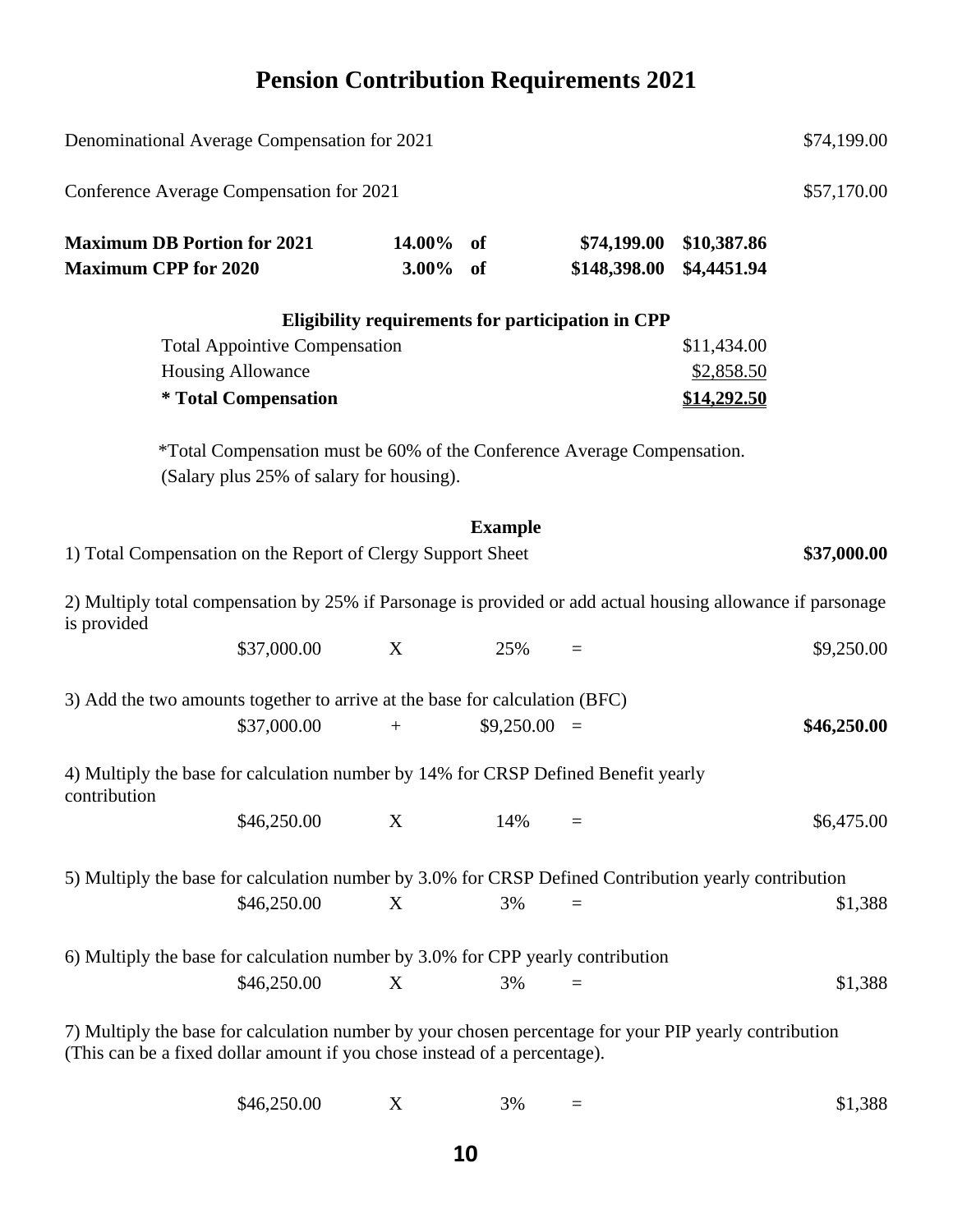# **WV ANNUAL CONFERENCE MEDICAL INSURANCE RATES MONTHLY PREMIUM AMOUNTS EFFECTIVE JANUARY 1, 2021**

**ACTIVE** – (Actively employed or appointed; Conference relationship is not **"retired"**. Single with children is now billed under the Family rate) \*\*Retired clergy appointed to work **more than 30 hours** per week are billed as "Active".

**Single \$690.00 Family \$1814.00**

**Eligible for Small Employer Exception (Participant must be Medicare eligible and appointed to a church with less than 20 employees) – Treasurer's Office will contact you. Premiums will be the same as Retired Medicare Age 65 or Older (see below).**

**RETIRED UNDER AGE 65** – (Retired under age 65; but not yet Medicare eligible)

**Single \$690.00 Family \$1814.00**

**\*Retired prior to 1/1/2004 clergy** and **surviving spouses of clergy** pay 30% of total premium amount:

**Single \$207.00 Family \$544.00**

**\*\*Retired after 1/1/2004** will pay 50% of the premium until becoming Medicare eligible.

**Single \$345.00 Family** \$**907.00**

### **MEDICARE AGE 65 OR OLDER**

**Single \$162.00 Family \$324.00**

\*\*For retirees that are appointed there will be no draft to the church's account. The retiree's personal account will be drafted for the premium.

### **BLENDED PREMIUM FOR MEDICARE PRIMARY PARTICIPANT & NON MEDICARE ELIGIBLE SPOUSE**

Retired Clergy where one individual is Medicare eligible and one is not the couple will have a combination of rates or blended premium applicable to their specific age and status. The **Primary Participant** must be the one retired in order for premium to change. Example: **retired** clergy that is 65 or older whose spouse is not yet 65. The rate will be **\$162.00** (the single Medicare rate) and 30% of \$690.00 (the single active rate) which makes **\$207.00** for a total premium of **\$369.00**.

**CPP INCAPACITY LEAVE– (Clergy** with conference relationship of incapacity leave)\*Will pay 30% of active family rate; will be **\$544.00**. This provides a means for a discounted premium for these individuals since they no longer have a church to help defray the cost.

**Premiums are drafted on the second Wednesday of each month.**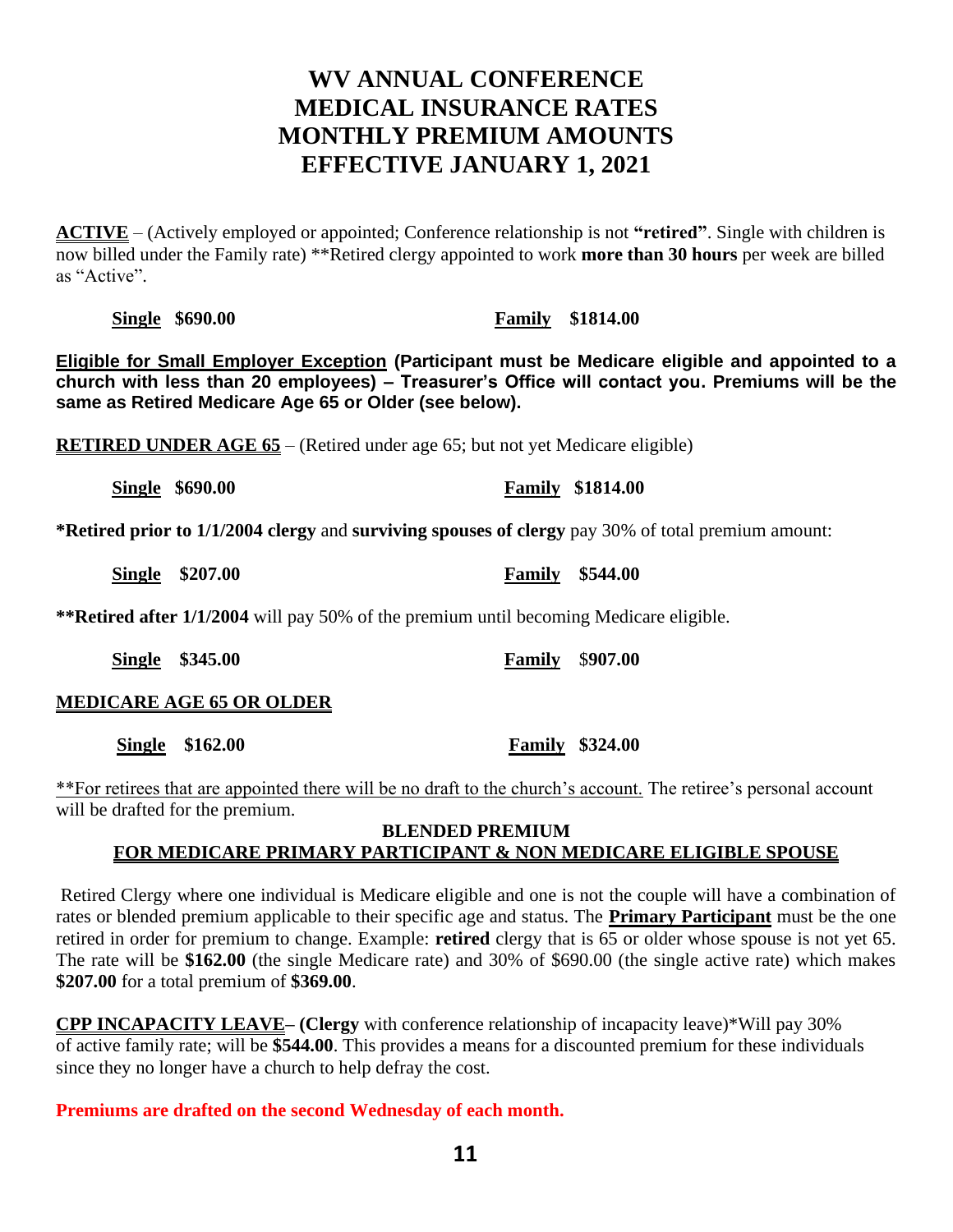# **2021 Benefit Amounts from the Comprehensive Protection Plan (CPP)**

2021 DAC (Denominational Average Compensation) \$74,199

# Minimum Surviving Spouse Annuity Benefits

• The surviving spouse of an active participant is eligible to receive a minimum annual pension of 20% of the DAC. The CPP will supplement pension payments as needed to assure the required 0% minimum benefit. \$14,840

## Surviving Child Benefits

- Children under age 18:  $$7,420$  annually (10% of DAC)
- Children between the ages of 18-25: \$14,840 annually (20% of DAC)

For up to four years if enrolled in school fulltime.

### Death Benefits:

- Payable upon the death of a participant o **Active Participant \$50,000 Retired Participant \$20,808\***  • Payable upon the death of retiree's spouse \$15,606\* • Payable upon the death of a retiree's surviving spouse \$10,404\* • Payable upon the death of a of a retiree's child \$8,323\*
	- o (Who is emotionally or physically disabled)

# \*ALL AMOUNTS ARE BASED ON CLERGY WHO RETIRED BEFORE JANUARY 1, 2013. Retired after January 1, 2013 or later see chart on next page.

# Disability Benefit

- The disability benefit equals 70% of plan compensation for the plan year in which the first payment is effective, with plan compensation capped at 200% of the DAC. The disability benefit is reduced by any disability benefits payable under the Social Security Act.
- Participants receiving CPP disability benefits may also be eligible to receive retirement plan contributions to either CRSP or the United Methodist Personal Investment Plan (UMPIP). If eligible for CRSP, CPP will contribute a nonmatching contribution of up to 2% of plan compensation (as defined by CRSP), in monthly installments, to the participant's CRSP defined contribution account. In addition, participants eligible for CRSP may be eligible for a matching contribution based on participant contributions to UMPIP, up to 1% of plan compensation.
- If not eligible for CRSP but eligible for UMPIP, CPP may contribute up to 3% compensation (as defined by UMPIP) to the participant's UMPIP account based on the UMPIP plan sponsor's adoption agreement elections.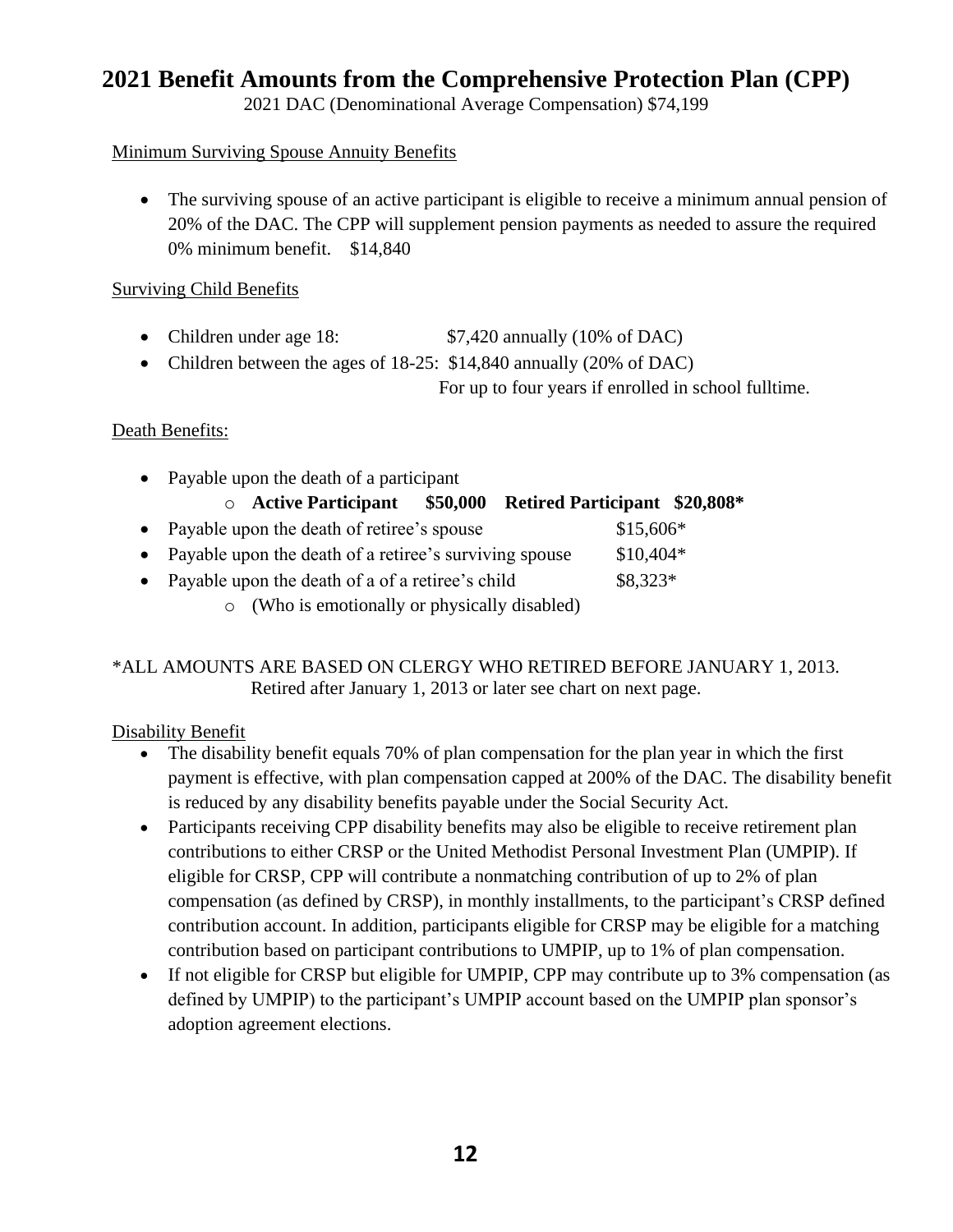# **2021 CPP CHART**

| <b>PLAN PROVISION</b>                                                   | <b>CLERGY WHO RETIRE Before January</b><br>$1,2013*$ | <b>CLERGY WHO</b><br><b>RETIRE AFTER</b><br><b>JANUARY 1, 2013</b> |  |
|-------------------------------------------------------------------------|------------------------------------------------------|--------------------------------------------------------------------|--|
| Death of retired<br>participant                                         | 30% of DAC in year of death<br>\$22,259in 2021       | \$20,808                                                           |  |
| Death of retiree's<br>spouse                                            | 20% of DAC in the year of death<br>\$14,840 in 2021  | \$15,606                                                           |  |
| Death of retiree's<br>surviving spouse                                  | 15% of DAC in year of death<br>\$11,130 in 2021      | \$10,404                                                           |  |
| Death of retiree's child                                                | 10% of DAC in the year of death<br>\$7,420 in 2021   | \$8,323                                                            |  |
| Annual surviving child<br>benefit Payable in 12<br>monthly installments | 10% of DAC in the year of death<br>\$7,420 in 2021   | 10% of DAC<br>\$7,420 in 2021                                      |  |
| Annual surviving child<br>educational benefit                           |                                                      |                                                                    |  |
| Payable in<br>installments                                              | 20% of DAC in the year of death<br>\$14,840 in 2021  | 20% of DAC<br>\$14,840 in 2021                                     |  |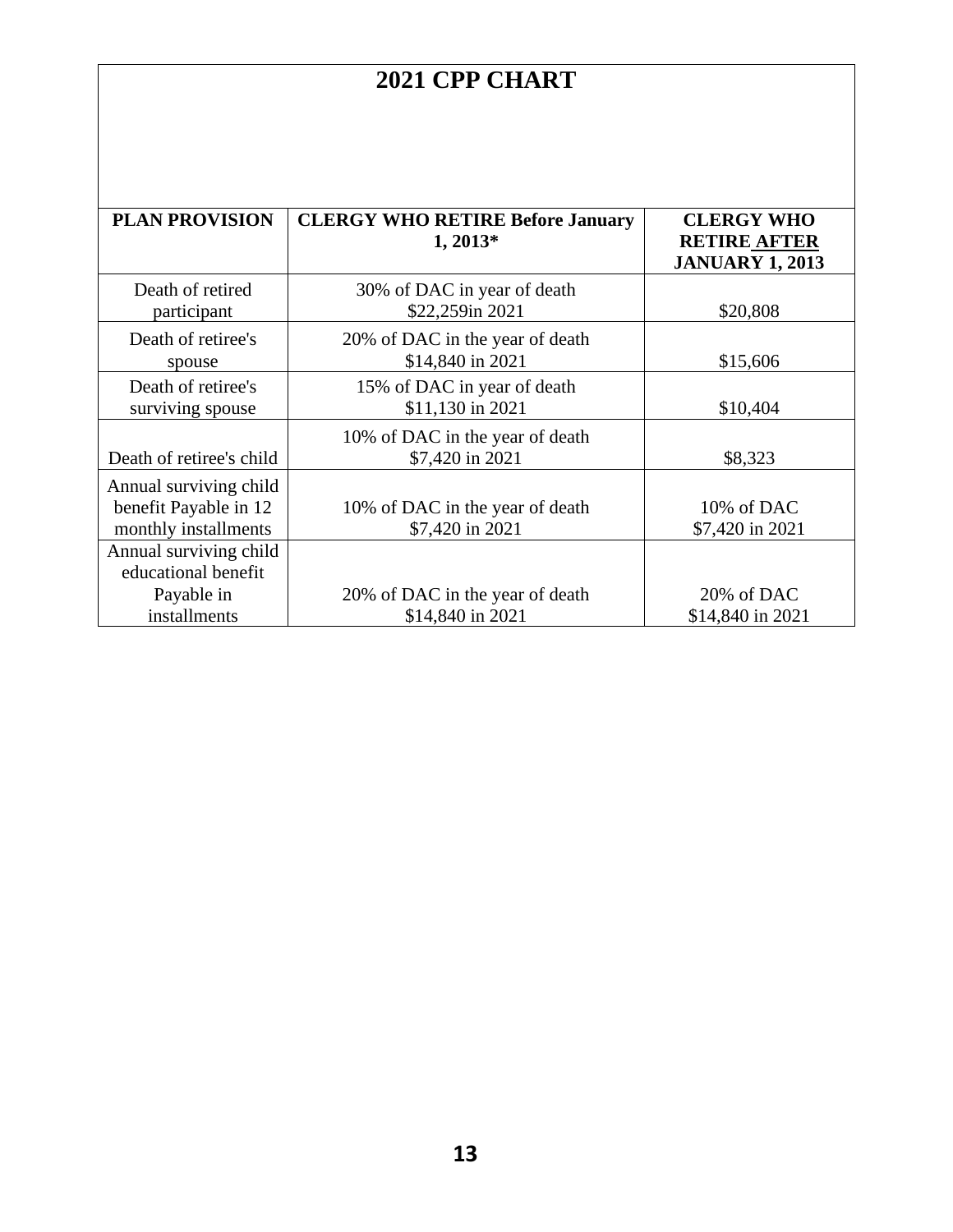

# West Virginia Annual Conference The United Methodist Church

*Conference Treasurer Conference Board of Pensions Director of Administrative Services*

*Jamion Wolford*



| DATE:        | <b>July 16, 2020</b>                                                           |
|--------------|--------------------------------------------------------------------------------|
| <b>FROM:</b> | Rev. Joe Kenaston, Dean of the Cabinet<br>Jamion Wolford, Conference Treasurer |
| TO:          | Pastors, Chairpersons of PPR Committees, and Treasurers                        |

**RE:** 2021 Pastor's Compensation

Greetings! We write concerning the responsibility of the Pastor/Staff-Parish Relations Committee to make recommendations to your Charge Conference for the upcoming compensation package for your pastor.

Your careful attention to detail in completing the "Charge Conference Report of Clergy Support" is critically important. This document provides common information needed for the pastor, the local church, the District office, the Conference Treasurer's office, and Wespath. **It is imperative that this information is complete and correct or forms will be returned slowing the process for pension and other financial matters.**

We hope that you will foster an atmosphere of teamwork and shared concern by including the pastor in your deliberations, discussion of needs, desires and goals. As a matter of fact, after the Total Appointive Cost has been arrived at, the rest of the top of the sheet is pastoral responsibility. The result of this open communication will be improved clergy morale, deeper understanding and appreciation by lay leadership.

Thank you for the good work that you do in the ministry and mission of the Church. Your District Superintendent and Jamion Wolford, the Conference Treasurer, are ready to assist you with matters related to the Report of Clergy Support. Parish workshops for churches and/or parishes are available from the Conference Treasurer upon request.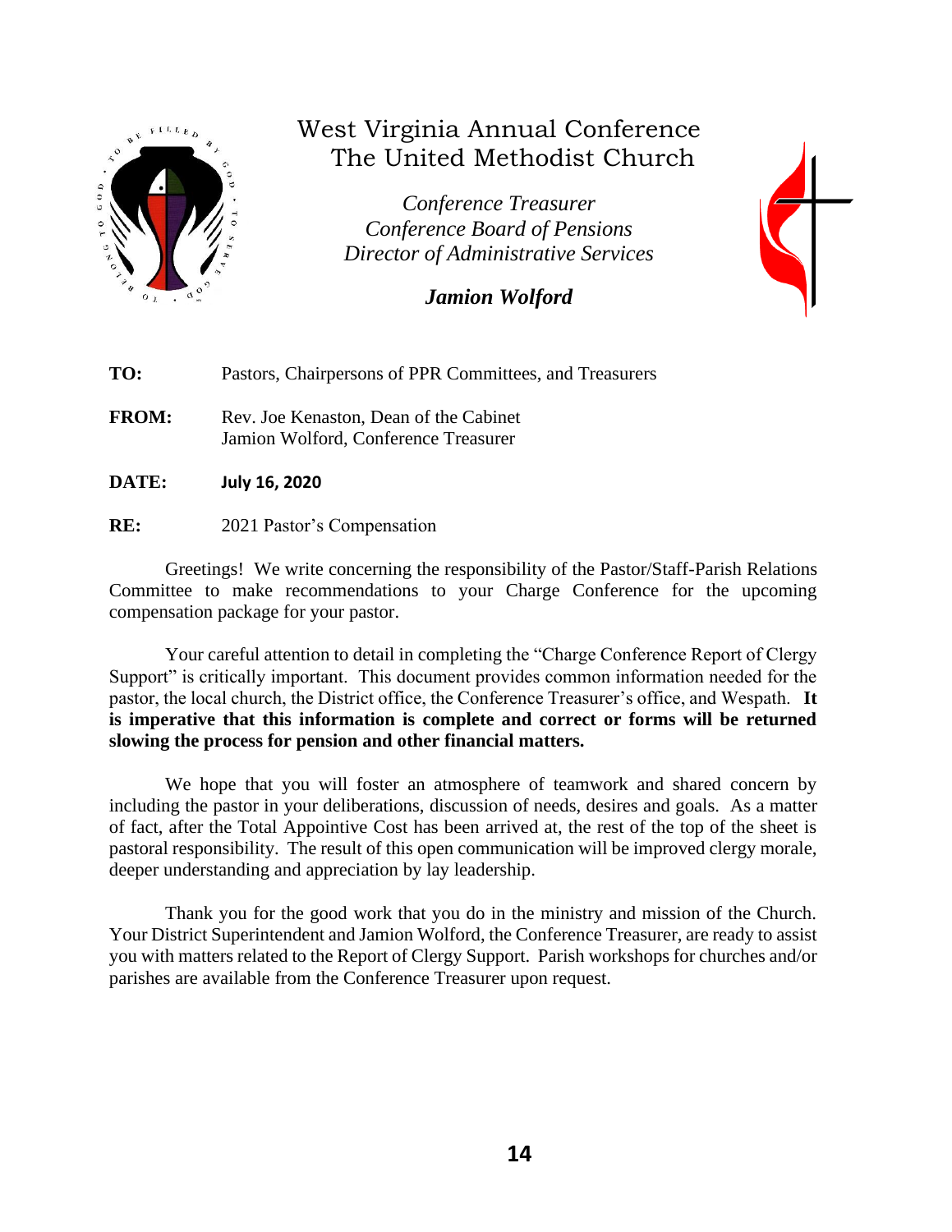### **I. INFORMATION FROM ACTION OF THE ANNUAL CONFERENCE:**

A. During the 1998 Session of the West Virginia Annual Conference the "Standard of Clergy Support" was adopted. This placed in one listing what is required to provide for all pastors appointed to full-time ministry.

## **WEST VIRGINIA ANNUAL CONFERENCE STANDARD OF CLERGY SUPPORT**

- A parsonage as recommended by the Conference Parsonage Standards.
- Parsonage utilities as defined by Conference Fiscal Policy #7.
- The means to participate in the conference sponsored hospital/medical insurance.
- The means to participate in the Clergy Retirement Security Plan (CRSP).
- The means to participate in the Comprehensive Protection Plan (CPP).
- An "accountable reimbursement plan" (sometimes called an expense account) to cover the costs of a pastor's performance of pastoral duties including educational requirements.
- Base compensation for the work required and in consideration of ministerial competence, skill development, and years of experience.
- B. As required by the Book of Discipline, the Annual Conference establishes the minimum compensation required for full-time ministry. The following categories have been set by the 2020 session for 2021:

| Category I          | <b>Members in Full Connection; Probationary Members who are</b><br>Seminary Graduates serving under full-time appointment. \$37,000 |          |  |
|---------------------|-------------------------------------------------------------------------------------------------------------------------------------|----------|--|
| Category II         | <b>Associate Members</b>                                                                                                            | \$35,000 |  |
| <b>Category III</b> | <b>Full-time Local Pastors; Student Probationary Members</b><br>and Student Associate members.                                      | \$34,000 |  |
| Category <b>IV</b>  | <b>Ministerial Students.</b>                                                                                                        | \$30,000 |  |

### **This is the minimum amount that must be reported in box 5 on the Report of Clergy Support.**

C. The Commission on Equitable Compensation made the following recommendation which was adopted by the 2020 Session of the Annual Conference:

The commission recommends the minimum amount of an accountable reimbursement plan for pastor's expenses to be \$2,000 for each charge.

This means that each church/charge will need to establish an accountable reimbursement plan for the pastor if the pastor chooses to take advantage of this option.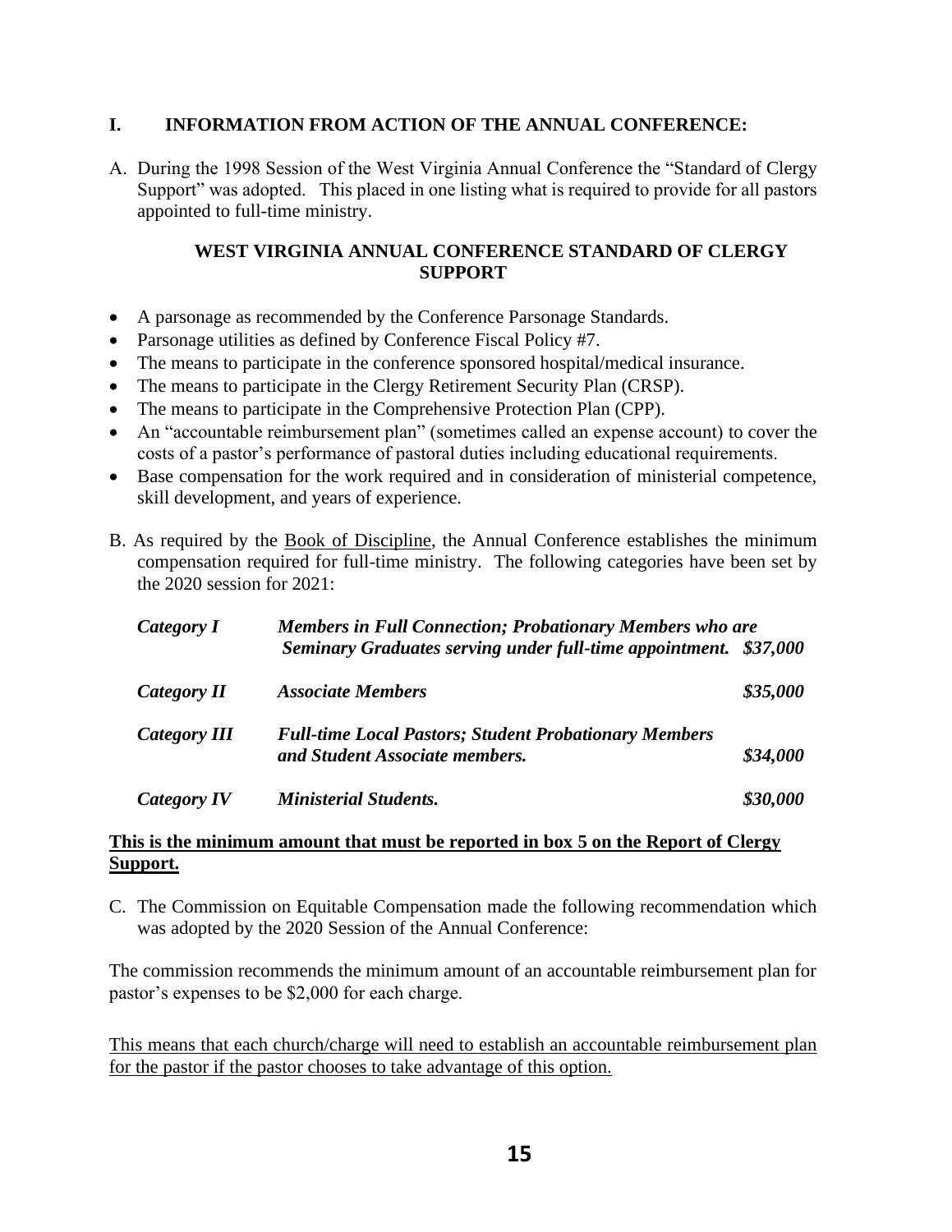# **II. INSTRUCTIONS FOR COMPLETING THE 2021 "REPORT OF CLERGY SUPPORT"**

# **The updated form is designed to begin with line/box #1 after completing the heading section.**

**General Tips: Make sure to select from dropdown when available instead of typing answer. The clergy status section needs to be completed for Excel formulas to work properly, so it is best to complete this section prior to the income portion. The "Percentage" section is the percentage of appointment, so if you have a fulltime appointment, the percentage is 100%. The line "***Local Churches on the Charge totals"* **at the top of the sheet is important. On multiple church charges, the Charge Conference determines, in consultation with each church, the percentage of the Charge totals to be paid by the individual churches. Please be sure to provide this information; the computer program of this Report of Clergy Support can assist with each church's specific dollar figures with this information. You must provide the percentage for each church. The first church listed on the line for "Local Churches on the Charge" will be listed as the "Billable Church."**

### **Box #1 – Salary Paid by Local Church**

- This amount is the gross annual salary agreed to between the minister and the church.
	- o If comparing with 2020 Clergy Support document, this number would have been on line 5 and 7.
	- o This amount is prior to any withholdings, deductions, allowances, or exemptions.
	- o This amount does not include any supplements paid by parties other than the church.

### **Box #2 – Salary Supplement**

- Total supplement(s) received from any source other than church or charge.
- **Any request for salary supplement(s) must be made with the District Superintendent.**

#### **Box #3 – Amount Paid by Church Toward Health Insurance Outside of Conference Plan**

• Any payments made by the church to the pastor or on the pastor's behalf for health insurance not provided through the Conference's health insurance plan is considered income and needs to be included on this line.

#### **Box #4 – Other Taxable Income**

- Please see worksheet attached to the Report of Clergy Support.
- This total would be any other income paid to the pastor.

#### **Box #5 – Total Compensation**

• This amount is the pastor's gross salary and sum of boxes 1-4.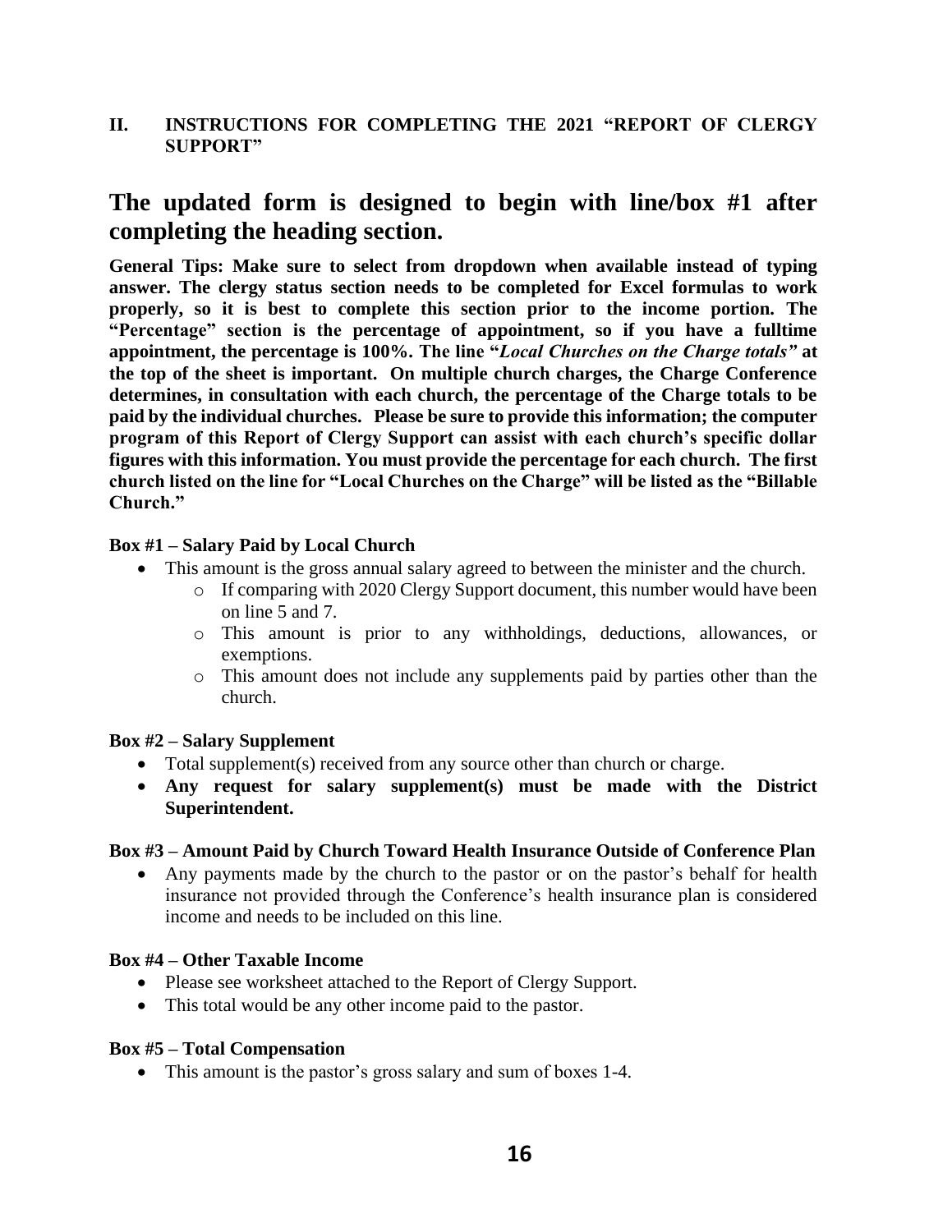- **This total must be equal to or greater than the minimum compensation level in the appropriate clergy category as found in the "Equitable Compensation Guidelines."**
- The total for all churches on the charge must be no less than the minimum compensation amount approved by the Annual Conference for the four categories approved at Annual Conference.
- **IMPORTANT – All calculations for the Clergy Retirement Security Program (CRSP), the Comprehensive Protection Plan (CPP) and United Methodist Personal Investment Plan (UMPIP) are in conjunction with parsonages and housing items and should be made using box #5**)**.**
- In the case of Part-time Pastors, equitable compensation guidelines do not apply. Their compensation may be set at an agreeable level, however, remember that a charge must also pay Clergy Retirement Security Program (CRSP) on that amount. However, part time local pastors may waive participation from CRSP but to do so must complete the waiver form provided by the Conference Treasurer's Office.
- "Assigned Supply" are lay persons and as such do not work under Equitable Compensation Guidelines and are not eligible for any benefits. Note: The Charge must withhold Social Security (FICA) and Medicare taxes and must withhold Federal and State Income Tax because they are lay employees and not considered clergy.
- **ANY CHANGE IN THIS AMOUNT MUST BE DONE WITH CHARGE CONFERENCE ACTION.**

# **Box #6 – Clergy Health Insurance Premium**

- Health insurance premium withheld from pastor's payroll.
	- o If withheld, the amount should be 30% of the overall health insurance premium.
	- o See Worksheet tab of Excel document for a listing of monthly premiums.
	- o **The charge must pay the amount by an automatic charge to a church checking or savings account. In no instance should the insurance payment be payable to the pastor personally.**

### **Box #7 – Pastor's UMPIP (Before Tax)**

- This is an optional amount determined by the pastor, deducted from the pastor's payroll prior to taxes being withheld, and paid directly to Wespath by the church. This can be a flat dollar amount or a percentage. If a percentage, it must be calculated the same way as CRSP and CPP (see Pension Calculation Worksheet). Note: The pastor must choose either before tax or after-tax election and have this election form on file with the local church. The pastor must contribute at least 1% to be eligible for the 1% match from the church. You may call the Conference office at 1-800-788-3746 ext. 41 for information and forms.
- Because the church/charge is their own Plan Sponsor Manager, billing address changes must be initiated by the church/charge. To change a UMPIP billing address with Wespath the following steps will apply:
	- o On letter head submit the following information Primary Contact (generally the Treasurer, or whoever is paying the invoice), Billing Address, Participant Information (including birthdate and Social Security #), Fax to 1-800-866-5195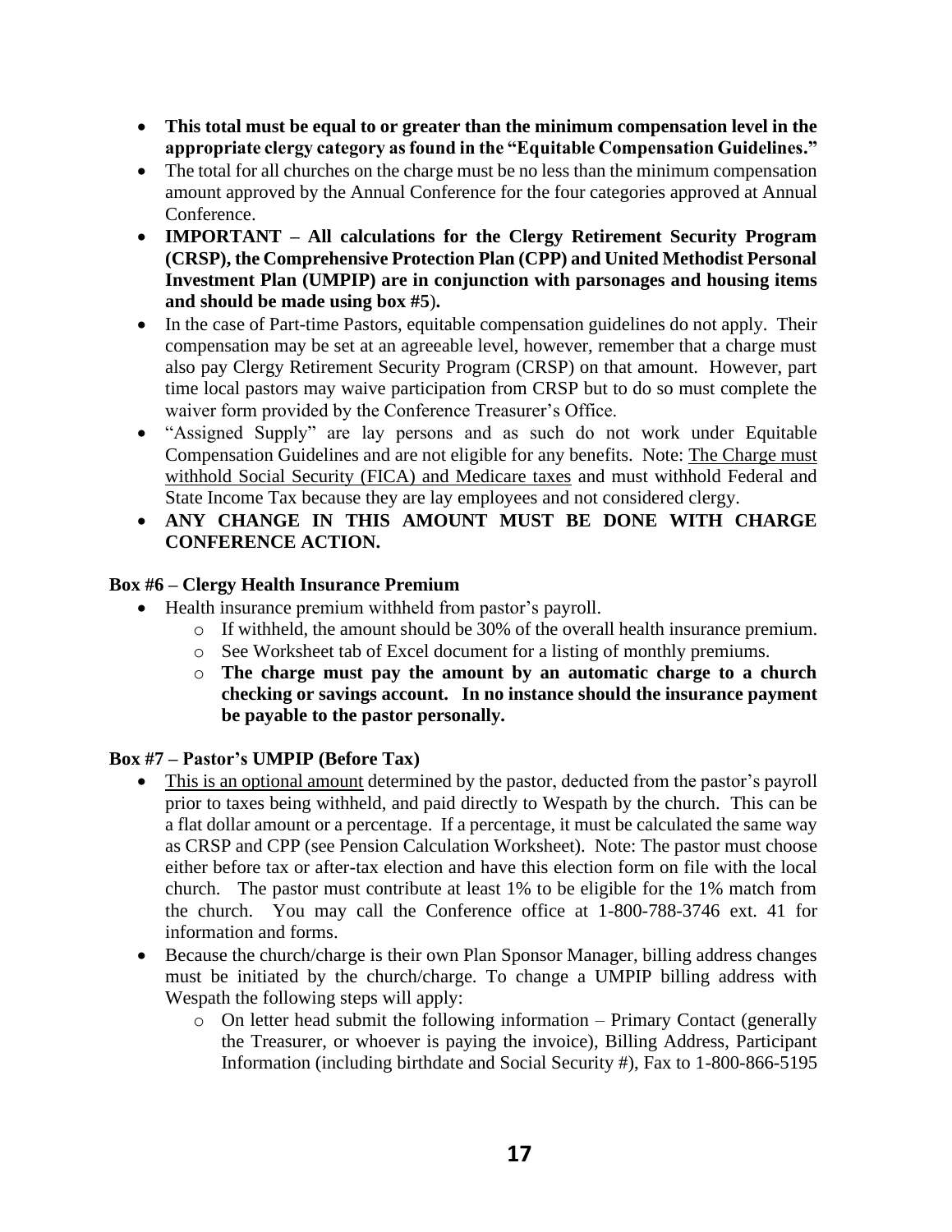or mail to Wespath 1901 Chestnut Ave., Glenview, Illinois, 60025-1604 or email to prcwebteam@wespath.org.

o The above instruction would also apply if a past payment needs to be submitted.

#### **Box #8 – Cafeteria 125 Plan or Medical Reimbursement Plan**

• Cafeteria Plan 125 (medical reimbursement plans) are pretax salary reduction plans available to clergy for specific deductions such as medical expense and dependent childcare. These plans require IRS filing of different forms on an annual basis. Please check with a CPA or other qualified individual to explore the possibility of this plan. Forms and instructions are included with Charge Conference packet or contact Conference Treasurer's office.

### **Box #9 – Housing Exclusion**

- Housing exclusion is a deduction from taxable income allowed for clergy.
- No money is paid to pastor or withheld from pastor's payroll for this deduction.
- The default amount is \$4,000 annually; however, if a pastor seeks a greater exclusion. amount, he or she must request this through their District Superintendent.
- **Note: Regarding housing exclusion unspent – The pastor must report the unspent portion of the exclusion on his or her 1040 as additional taxable income.**

#### **Box #10 – Taxable Wages**

- Amount will calculate for you if using the Excel document.
	- o If not using Excel, it is Total Compensation less boxes 6-9.
- If there is no other taxable income such as moving expense, this box should equal box 1 on the W-2.

### **Box #11 – Pastor's UMPIP (After-Tax)**

- This is an optional amount determined by the pastor, deducted from the pastor's payroll after taxes are withheld, and paid directly to Wespath by the church. This can be a flat dollar amount or a percentage. If a percentage, it must be calculated the same way as CRSP and CPP (see Pension Calculation Worksheet). Note: The pastor must choose either before tax or after-tax election and have this election form on file with the local church. The pastor must contribute at least 1% to be eligible for the 1% match from the church. You may call the Conference office at 1-800-788-3746 ext. 41 for information and forms.
- This contribution could be a roth contribution or simply an after-tax election.
- Because the church/charge is their own Plan Sponsor Manager, billing address changes must be initiated by the church/charge. To change a UMPIP billing address with Wespath the following steps will apply:
	- $\circ$  On letter head submit the following information Primary Contact (generally the Treasurer, or whoever is paying the invoice), Billing Address, Participant Information (including birthdate and Social Security #), Fax to 1-800-866-5195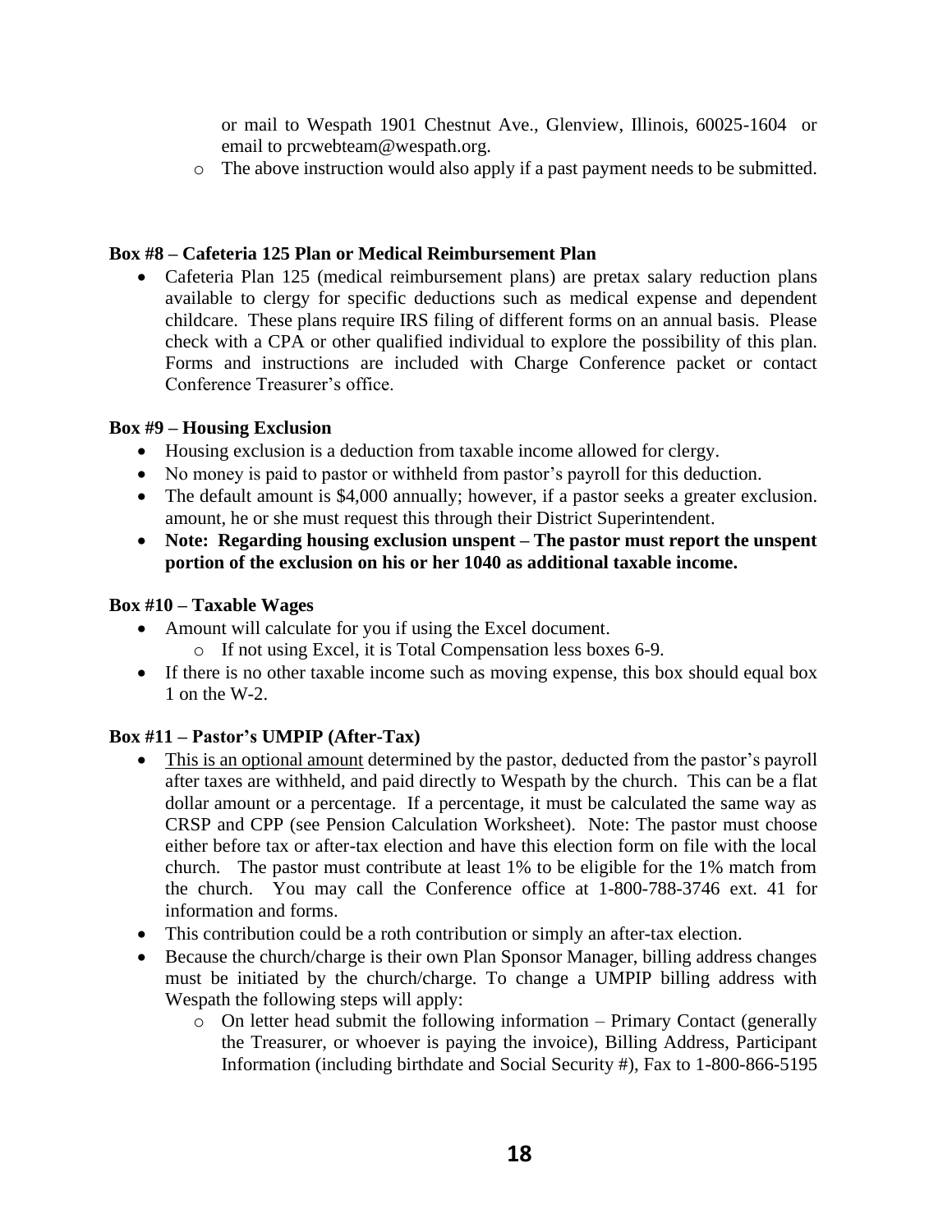or mail to Wespath 1901 Chestnut Ave., Glenview, Illinois, 60025-1604 or email to prcwebteam@wespath.org.

o The above instruction would also apply if a past payment needs to be submitted.

# **Box #12 – All Other After-Tax Deductions**

• This could be money the pastor elects to have withheld from his or her check for any other agreed upon reason.

### **Box #13 – Net Income**

- Annual amount paid to pastor after all withholdings.
	- o Not taxable income.

### **Box #14 – Church UMPIP**

- This is an optional amount paid by the church/charge into the pastor's personal UMPIP.
- This is paid directly to Wespath and administered by the church/charge.

### **Box #15 – 30% of Heath Insurance Premiums If Funded by Charge**

- Only used if a church/charge elects to fund 100% of the pastor's health care premium, then 30% of that amount goes in this box and 70% goes in box 22.
	- o See Worksheet tab of Excel document for a listing of monthly premiums.

### **Box #16 – Accountable Reimbursement Plans**

- By action of the 2020 Annual Conference Session, each charge is to establish an accountable reimbursement plan for pastor's professional business expenses at a minimum of \$2,000. **This is a minimum guideline.**
- Accountable Reimbursement Plans are the professional business expenses to do ministry; the expenses are only for that which is used, if not used the money is lost and not given as supplemental pay to the pastor. Expenses **must** be submitted to the church/ charge treasurer in a consistent manner.
- Remember that the recommendation of the Annual Conference is only a minimum; the business *needs (travel, continuing education, etc.) are determined by the pastor in consultation with the church/charge and are part of the Appointive Cost.*
- For any information needed regarding ARP policy as well as Medical Reimbursement forms, you may contact the Conference Treasurer's office (1-800-788-3746 or 304-344- 8331, ext 41). As always, the information received from the Conference Treasurer is only meant to give general guidance, not legal advice.

### **Box #17 – Total Appointive Cost**

• **This is the figure used by the Cabinet in the appointment making process.**

### **Box #18 - Parsonage Utilities**

- All parsonage utilities should be in the name of the church/charge; the church/charge shall be responsible for 100% of these costs. Base telephone service at the parsonage is also included and can be in the name of pastor.
- **It is understood that this figure is only an estimated cost on this report.**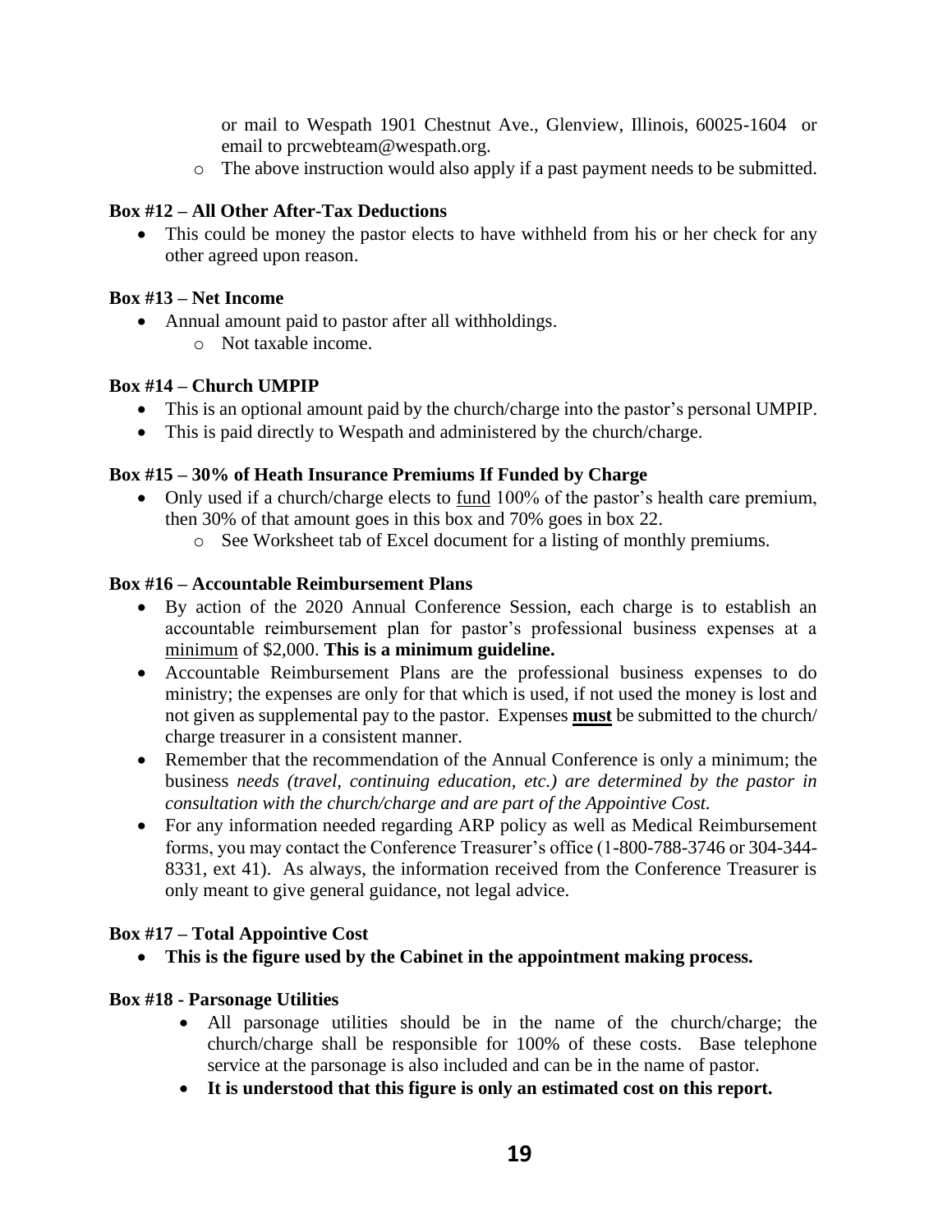• These expenses are not part of the "Total Appointive Cost."

### **Box #19 & 20 - Clergy Retirement Security Program (CRSP) and Box 21 - Comprehensive Protection Plan (CPP)**

- Totals are calculated automatically if the Excel document is used.
	- **Make sure to select whether or not the church/charge has a parsonage as that is a factor in the formula.**
- If not using the Excell document, use the *"Pension Contribution Requirements for 2020"* sheet to calculate CRSP (Clergy Retirement Security Program) and CPP (Comprehensive Protection Plan).
- Every charge with a full-time pastor must pay both CRSP and CPP, if the pastor meets eligibility requirements for CPP. UMPIP is optional at the choice of the pastor.
- Charges that are served by Part-time Local Pastors or less-than-full time pastors (serving at least ½ time) pay CRSP but cannot pay CPP because part-time pastors are not eligible for CPP.
- **Remember – calculations of CRSP, CPP, and UMPIP are based on Box #5 (Total Compensation) and housing options.**
- Charges receiving Annual Conference Support Supplement calculate their CRSP and CPP on Box 5. UMPIP calculations are based on box 5. The Conference does not pay any pension costs associated with any of the supplement payments.
- All **CRSP and CPP** payments must be paid directly to the Annual Conference (checks payable to "Conference Treasurer") on a church/charge check. These bills will come from the Conference Treasurer's office and **MUST** be sent to the Conference. **UMPIP payments must be sent to Wespath.**

### **Box #22** *-* **70% Hospital Medical Insurance**

- Note: insurance rate sheets are available from the Treasurer's Notebook page 11 or by contacting Conference Treasurer's Office.
- Using that sheet, find the appropriate monthly premium for your pastor and multiply it by 70% (.70) to get the minimum amount to be paid by your church/charge. See box 15 instructions for 100% funding options.

# **COMPLETING THE REPORT OF CLERGY SUPPORT**

- **1. You must check the appropriate box regarding the parsonage provided for pension calculations.**
- **2. There is no longer a box to list the amount your church/charge provides to the pastor for Annual Conference attendance expenses. This should be included in the pastor's Accountable Reimbursement Plan.**
- **3. ACQUIRE ALL SIGNATURES FOR THE FORM - ALL FINALIZED COPIES OF THE FORM MUST HAVE ALL FIVE SIGNATURES OR THEY WILL BE RETURNED.**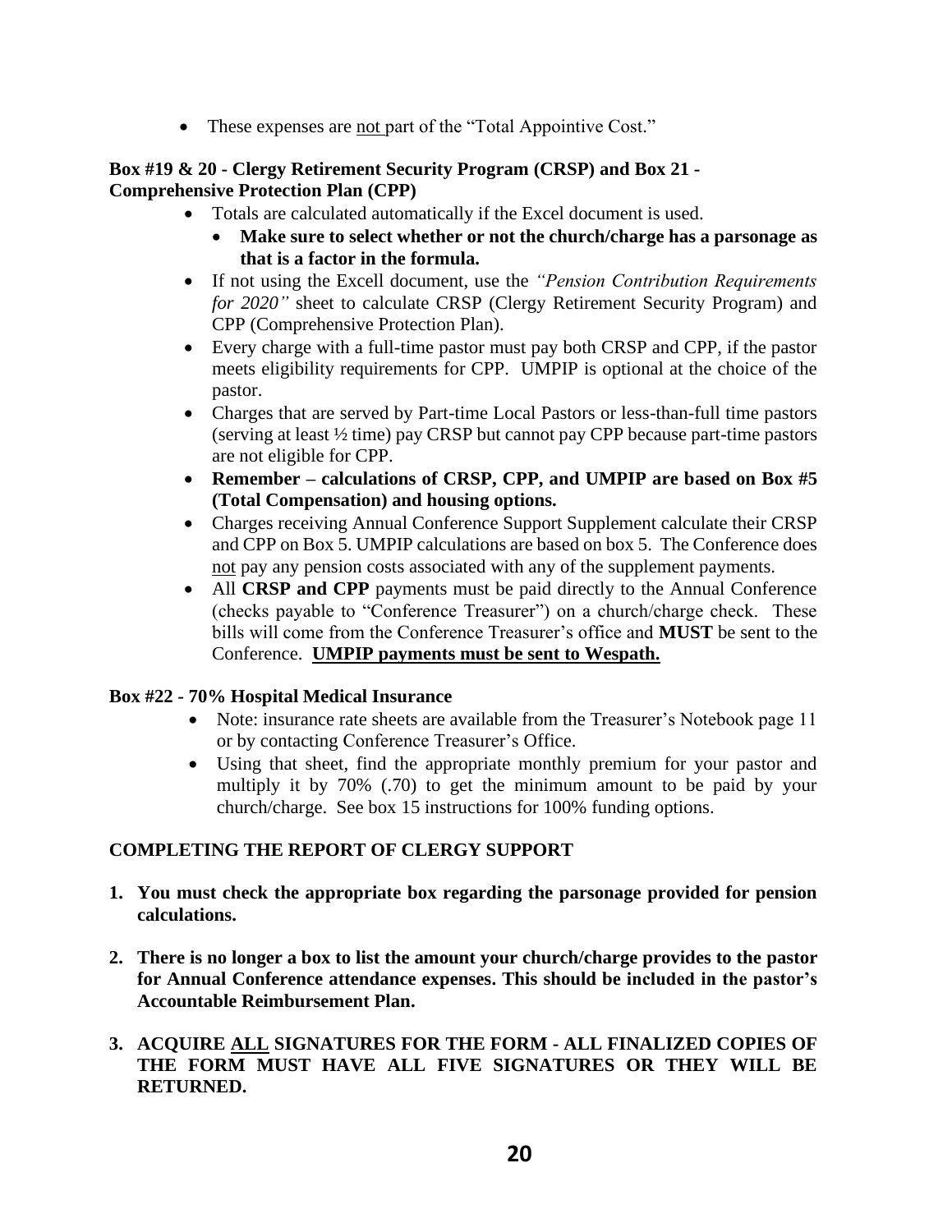# **Parsonage Standards The West Virginia Annual Conference The United Methodist Church**

# **Approved – June 2001**

# **CONTENTS**

**Introduction** Section 1: Structural Standards Section 2: Lot Standards Section 3: Handicap Accessibility Section 4: Exterior House Standards Section 5: Security Section 6: Garage Section 7: Basement Section 8: Storage Section 9: Interior Room Standards Section 10: Provided Utilities Section 11: Maintenance Section 12: Ongoing Maintenance Section 13: Needs Assessment Section 14: Moving Section 15: Pet Care Compliance

# **INTRODUCTION**

### PURPOSE:

These standards are provided by the West Virginia Annual Conference to help churches and clergy to achieve consistent living conditions necessary for effective Christian ministry. The West Virginia Annual Conference affirms the use of parsonages throughout the conference.

Standards provide for the cooperative care and maintenance of the parsonage. It is to be celebrated that the cooperative arrangements are a way for both the church and the pastor to enter into a joint stewardship and mutual respect of the property that is maintained as a perpetual residence for pastoral occupants. It is understood that at least an annual needs assessment and review of the residence will be conducted on an agreed date and time.

The church today demands that a pastor be not only an itinerant preacher, as was the early circuit rider, but a resident pastor and responsible citizen in the community. In order to meet these needs, and to call persons to a dedicated ministry, the church must provide living conditions which will establish an adequate foundation for effective ministry.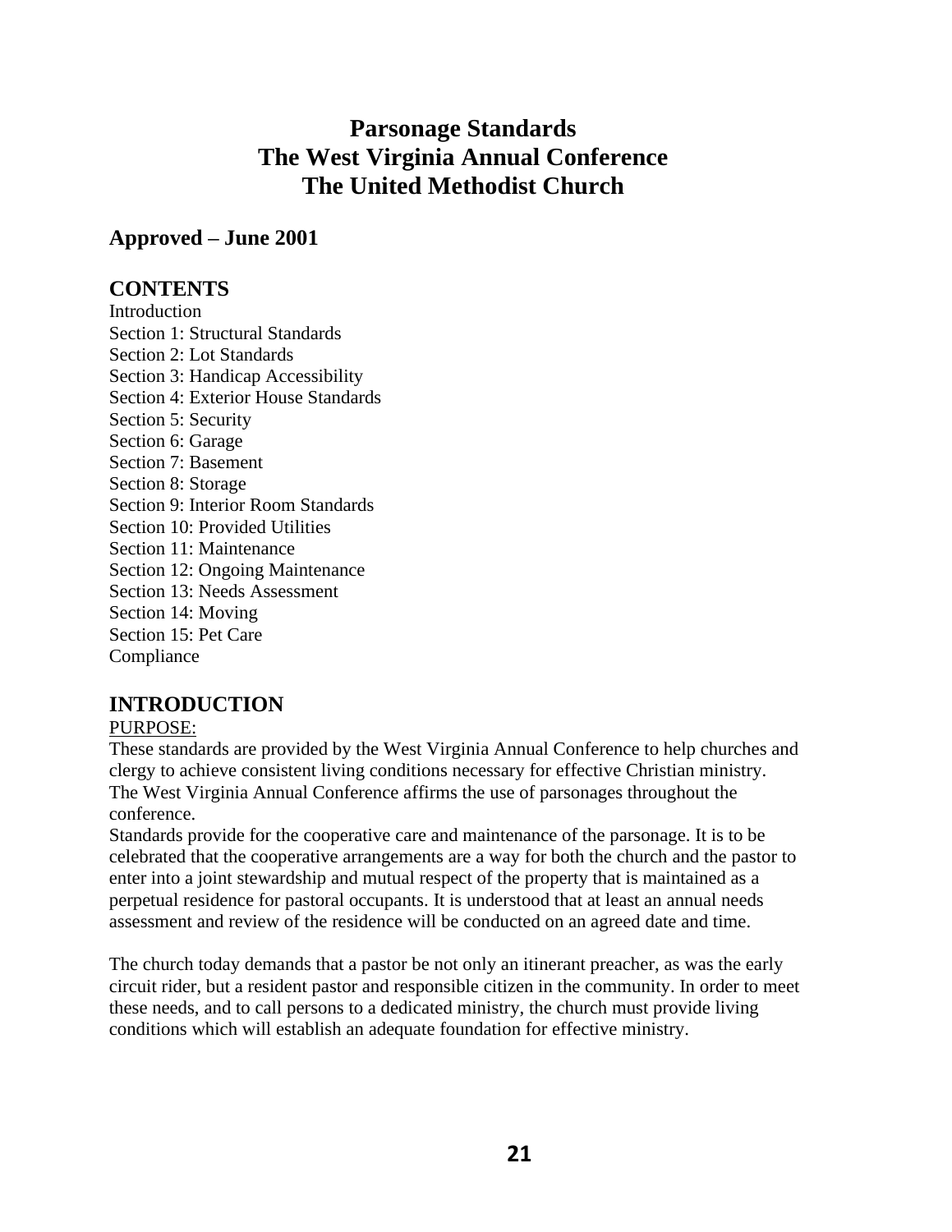## DEFINITIONS:

The words "shall" and "recommended" as used in this document are defined as follows: **Shall**: indicates a required component of the standards.

**Should**: indicates an item which is strongly recommended by the standards.

**Recommended:** indicates an item which should be considered when possible and which would enhance parsonage living.

# 1. **STRUCTURAL STANDARDS**

Parsonage *should* be of sound construction, providing living space of approximately 2,000 square feet or more.

1.2. Location:

1.2.1. Parsonage *should* be located in or near the community of the church or in a central location if more than one church is on the charge.

1.2.2. The parsonage *shall* be located in a residential neighborhood.

1.3 The parsonage *shall* meet all local building, utility and zoning codes.

1.3.1. The parsonage *shall* include a kitchen, living room, dining room, family room, a minimum of 3 bedrooms, preferably 4, laundry room, garage and storage, a minimum of 2 baths.

1.3.2. All plumbing, heating, and electrical systems *shall* meet the local and/or state building codes.

1.4 The office *should* be provided in the church. However, if it is not provided in the church, it *should* be provided in the parsonage. Office (either in the parsonage or church) *should* be equipped with adequate bookshelves, desk, files, storage closet for supplies, copying machine, computer or word processor, and telephone.

1.4.1. Charge *should* consider Internet access and cellular phone provided for pastor's use.

1.4.2. If the office is in the house, it *should* have an outside entrance.

1.4.3. The office space is in addition to rooms required in section 1.3.

1.5 Entrances: Entrances *should* be sheltered, and doors *shall* have workable locks.

1.6. Windows and Doors:

1.6.1. It is *recommended* that all windows throughout the house be energy efficient. Suitable window treatments *shall* be provided.

1.6.2. All windows and fixtures *should* be in good working order.

1.6.2. Window/door screens and storm windows (or combination windows) *shall* be provided. 1.7. Electrical: Electrical service *shall* meet all state and local codes. There *should* be a minimum of 200 amp grounded service with labeled circuit breaker. There *should* be a maximum of 6 receptacles or lights to each breaker. There *should* be a minimum of one electrical outlet on each wall longer than 6 feet to limit the need for extension cords.

1.7.1. Electrical work shall be done by certified personnel.

1.8. Heating and Cooling

1.8.1. Central heat which can maintain 68 degrees throughout the house is *recommended*.

1.8.2. Insulation which meets the standards of the local utility company *shall* be provided to add to the comfort of the house and the conservation of fuel.

1.8.3. Central air conditioning, window air conditioners, or ceiling fans in each bedroom *shall* be provided for summer cooling according to the climate of the area. A whole house attic fan is recommended.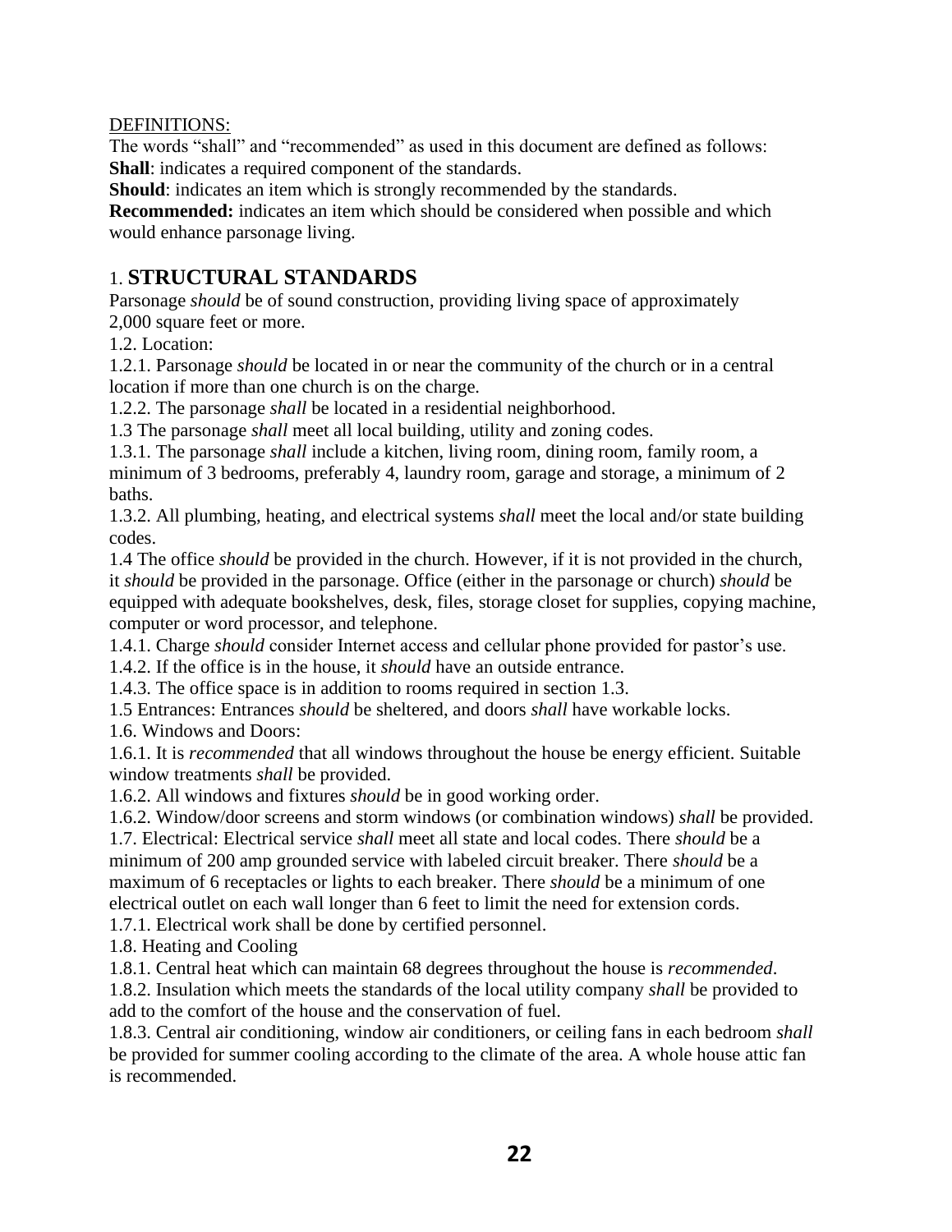1.9 Water

1.9.1. Domestic hot water, with a forty (40) gallon minimum tank, *shall* be provided.

1.9.2. Outside faucets *shall* be provided.

1.9.3. Effective drainage and sewage *shall* be provided.

# 2. **LOT STANDARDS**

2.1. Grounds: The grounds *should* be well-graded and drained. A relatively flat lot is preferable.

The parsonage lot *shall* include lawn, shade trees, shrubbery, space for garden and flower beds and hard surface walks to each door.

2.2. Maintenance, lawn care and snow removal *shall* be mutually arranged between the pastor and the charge.

2.2.1. Power lawn mower, hedge trimmer and snow removal equipment (if needed) *shall* be provided by the church.

2.3. The pastor or family will care for personally desired gardens and play equipment. The possible removal of such equipment *shall* be negotiated between the pastoral family and the Parsonage Committee prior to a pastoral transition.

2.4. A safe fenced area *should* be provided in the yard as needed for children and/or pets.

# 3. **HANDICAP ACCESSIBILITY**

(*2000 Disciplin*e, ¶ 2543 or applicable sections of current Discipline.)

3.1. It is *recommended* that no bi-level or split level homes be built or purchased for use as parsonages in the West Virginia Annual Conference. Continued use of such homes as parsonages limits the appointability of some pastors and pastors with family members with handicapping conditions.

3.2. It is *recommended* that doorways accommodate wheelchair accessibility.

3.3. It is *recommended* that ramped entrances have a 2% or less gradient.

3.3. When a parsonage is bought or built, it *shall* provide on the ground level: 1) one room that can be used as a bedroom by a person with a disability; 2) a fully accessible bathroom; 3) fully accessible laundry facilities.

(2000 Discipline ¶2543.d).

# 4. **EXTERIOR HOUSE STANDARDS**

4.1. It is *recommended* that the exterior finish of the house be of low maintenance materials such as brick, stone, or durable non-asbestos siding.

4.2. All surfaces *should* be kept in good repair including: painting of siding and trim, repointing brick or stone and caulking of windows.

4.3. The parsonage roof *shall* be of good quality and inspected and repaired regularly to prevent leaks.

4.4. Sidewalks *shall* be smooth and of concrete or other durable surfaces.

4.5. Adequate lighting and Ground Fault Interrupt (GFI) outlets *shall* be provided for exterior electrical work.

# 5. **SECURITY**

5.1. Parsonages *shall* provide a safe and secure environment.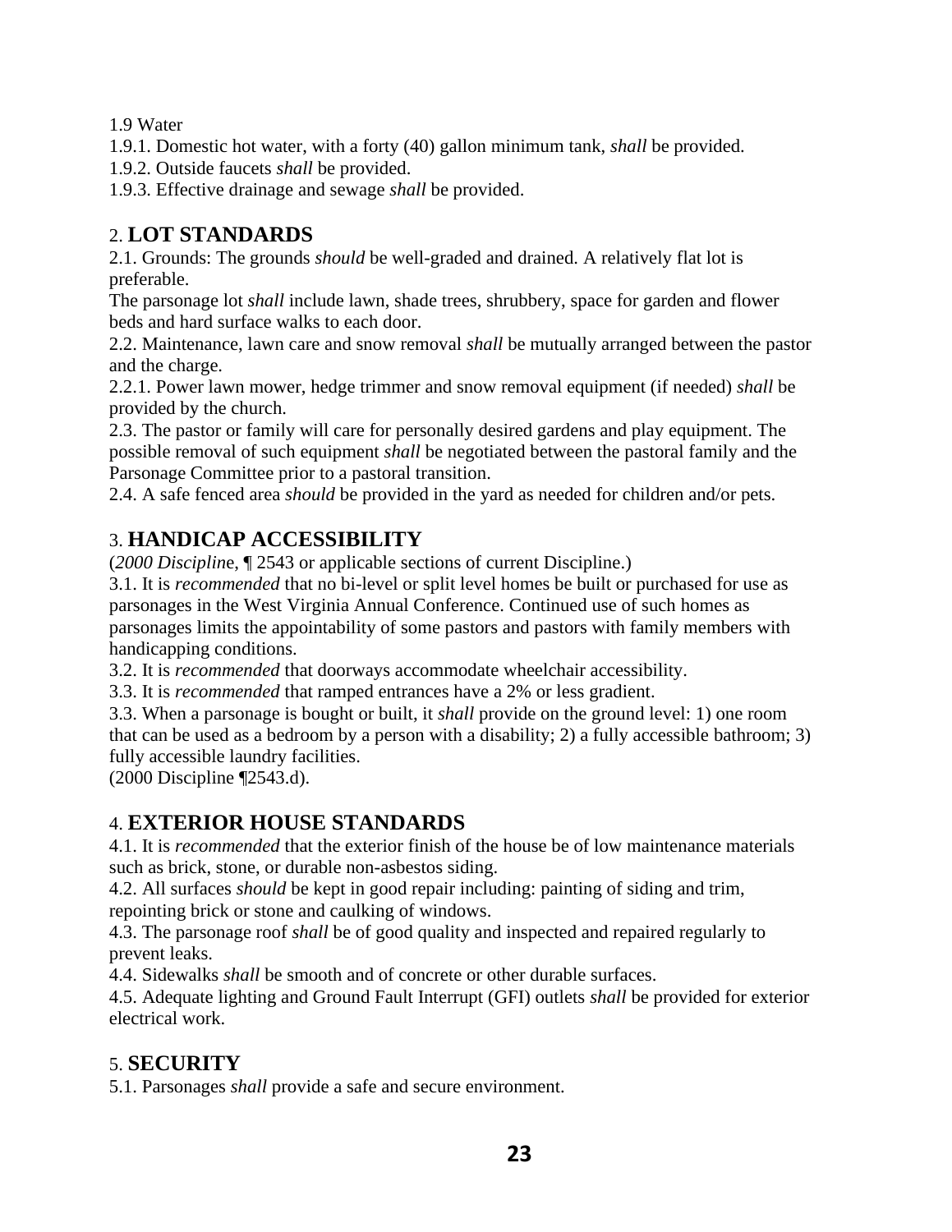5.2. Deadbolt locks on external doors, secure windows with locking system, and external lights *shall* be provided.

5.3. Electronic security systems or other security measures *shall* be provided in areas where there is a threat of crime or violence. The threat of crime *shall* include theft and burglary of other homes or businesses in the area.

5.4. Working and approved smoke detectors and carbon monoxide detectors *shall* be provided. Radon testing, when needed, *shall* be provided.

# 6. **GARAGE**

6.1. There *should* be a garage or carport. Two car capacity is preferable.

6.2. If a garage is not provided, off-street parking *should* be available for two cars.

6.3. Garage floor and driveway *shall* be of hard surface and in good repair.

6.4. There *shall* be adequate overhead lighting and access lighting.

6.5. There *shall* be an easy operating overhead door. Automatic door opener is *recommended*.

# 7. **BASEMENT**

(Where applicable)

7.1 The area *shall* be clean and dry, of either concrete or block construction, painted with water-sealing masonry paint, with a sealed or covered concrete floor.

7.2 The area *shall* be regularly tested for radon and treated as needed.

7.3 Dry, water free space *shall* be available for storage of personal items and moving wardrobes.

7.4 A de-humidifier *shall* be furnished if necessary.

7.5 If required living space is located in the basement, then these areas *shall* meet the standards listed for rooms specified in section 9 and have a finished ceiling.

# 8. **STORAGE**

8.1 Heated storage *shall* be provided to protect liquid products, i.e., paint, canned goods, etc. as well as excess furnishings, boxed items, off-season clothing, food freezer, etc., that require protection from rust, mildew and cracking.

8.2 Storage for lawn and garden tools, mowers, snow blowers, tillers, tires, ladders, etc., may be unheated.

8.3 Sometimes a charge may need to expand or add storage due to pastoral families moving from parsonages of various sizes and the needs that may be encountered due to that fact. 8.4 All storage areas *shall* be kept safe and secure, dry, and readily accessible.

# 9. **INTERIOR ROOM STANDARDS**

# 9.1 **Kitchen**

9.1.1 Utilities

9.1.1.1. A family sized (20-22 cu. ft) frost-free refrigerator *shall* be provided.

9.1.1.2. A high-efficiency range, preferably self-cleaning *shall* be provided.

9.1.1.3. A dishwasher *shall* be provided.

9.1.1.4. A garbage disposal *shall* be provided when it would not interfere with septic tank use.

9.1.2. A double sink with mixing faucets *shall* be provided.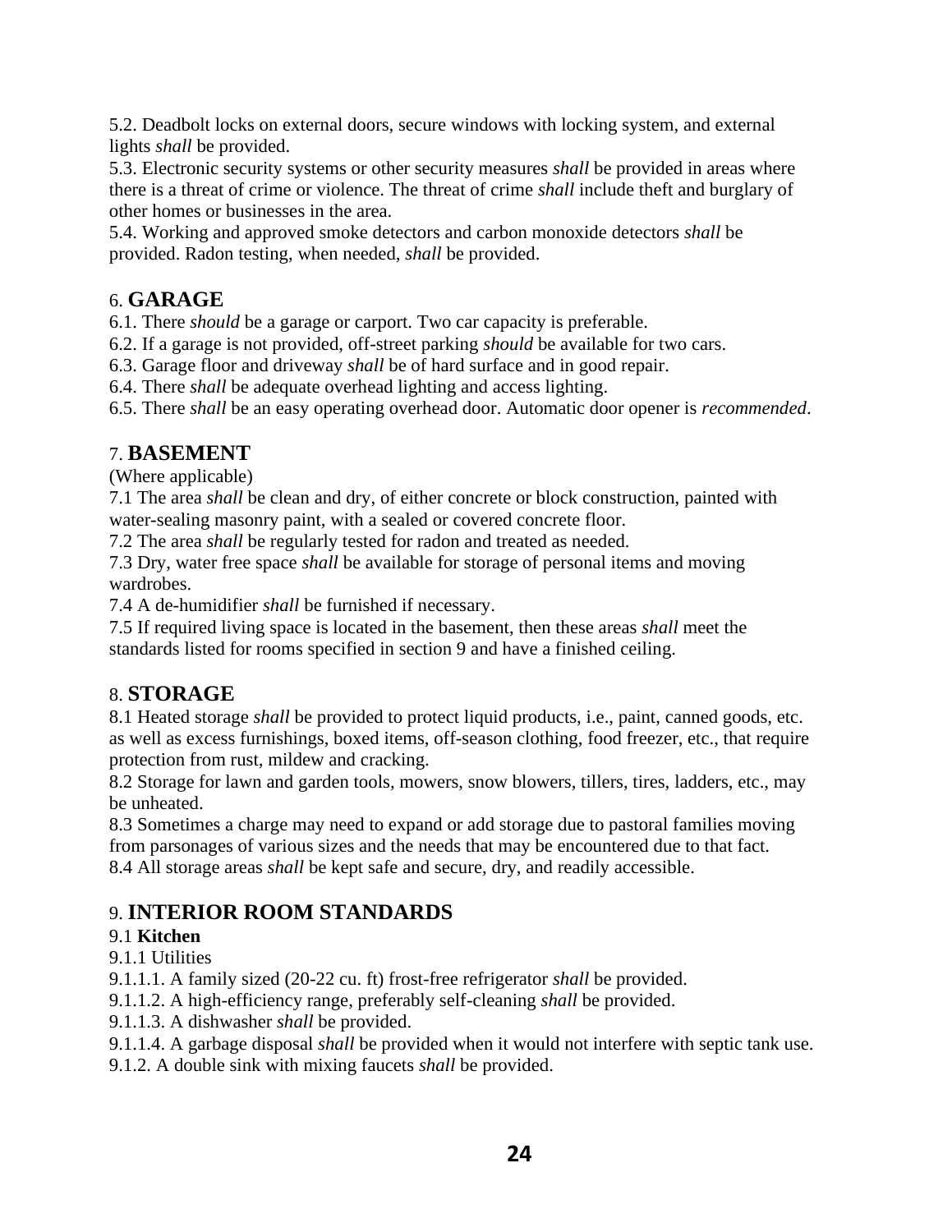9.1.3. Kitchen cabinets *shall* be of standard size and quality with drawers and shelving. Counter space, covered with easily maintained surface of ceramic, laminate, or Corian type material, *shall* be provided. Sufficient storage space for food, dishes and cooking utensils *shall* be provided.

9.1.4. At least three GFI electrical outlets *shall* be provided above the counters. A minimum of two circuits for the area *should* be provided and consideration should be given to dedicated circuits for the refrigerator, dishwasher and microwave oven.

# 9.1.5. An attractive ceiling light *shall* be provided.

9.1.6. Floors *shall* be covered with non-skid linoleum/tile or stain resistant carpet.

9.1.7. There *should* be adequate space for a dinette or breakfast bar in the kitchen.

# 9.2 **Living Room**

9.2.1 Shall provide a minimum of 180 square feet (15' X 12') or larger.

9.2.2 Wall to wall carpet or hardwood floor with an area rug *shall* be provided.

# 9.3 **Dining Room**

- 9.3.1. *Shall* be adequate size and easily accessible for family dining and entertaining.
- 9.3.2 Wall to wall carpet or hardwood floor and area rug *shall* be provided.

9.3.3 There *should* be an attractive overhead light fixture.

# 9.4 **Bathrooms**

9.4.1. Tile or vinyl floor covering is preferable.

- 9.4.2. Modern, workable fixtures *shall* be provided.
- 9.4.3. Outlets above the countertops *shall* be GFI standard.
- 9.4.4. A switch controlled ceiling light and ventilation fan *shall* be provided.
- 9.4.5. A minimum of one bath *shall* provide a tub with shower in good working condition.
- 9.4.6. A mirror and a medicine cabinet, or a combination *shall* be provided.

9.4.7. Standard towel bars *shall* be provided.

9.4.8. Adequate linen storage, with shelving, *shall* be provided.

# 9.5 **Bedrooms**

9.5.1. All bedrooms *shall* be individually accessible.

9.5.2. Each room *shall* have a closet.

9.5.3. Wall to wall carpet or hardwood floors with area rugs *shall* be provided.

9.5.4. Each room shall be large enough for ease of movement around furniture.

Suggested minimum for master Bedroom: 180 sq. ft. (15' X 12'). Other bedrooms minimum of 144 sq. ft. (12' x 12')

9.5.5 Bedrooms *should* contain attractive ceiling light and a wall-switched outlet.

# 9.6 **Family room**

9.6.1. *Shall* have wall to wall carpeting or hardwood floor with area rug.

9.6.2 There *should* be attractive lighting.

# 9.7. **Laundry Room**

9.7.1. Automatic washer and dryer with proper exterior venting *shall* be provided.

9.7.2. There *should* be adequate lighting and workspace. 41

9.7.3. There *shall* be a utility sink.

# 9.8 **Window Treatments**

9.8.1 The church *shall* provide window treatments in every room (e.g. blinds, drapes, curtains)

# 9.9 **Other furnishing**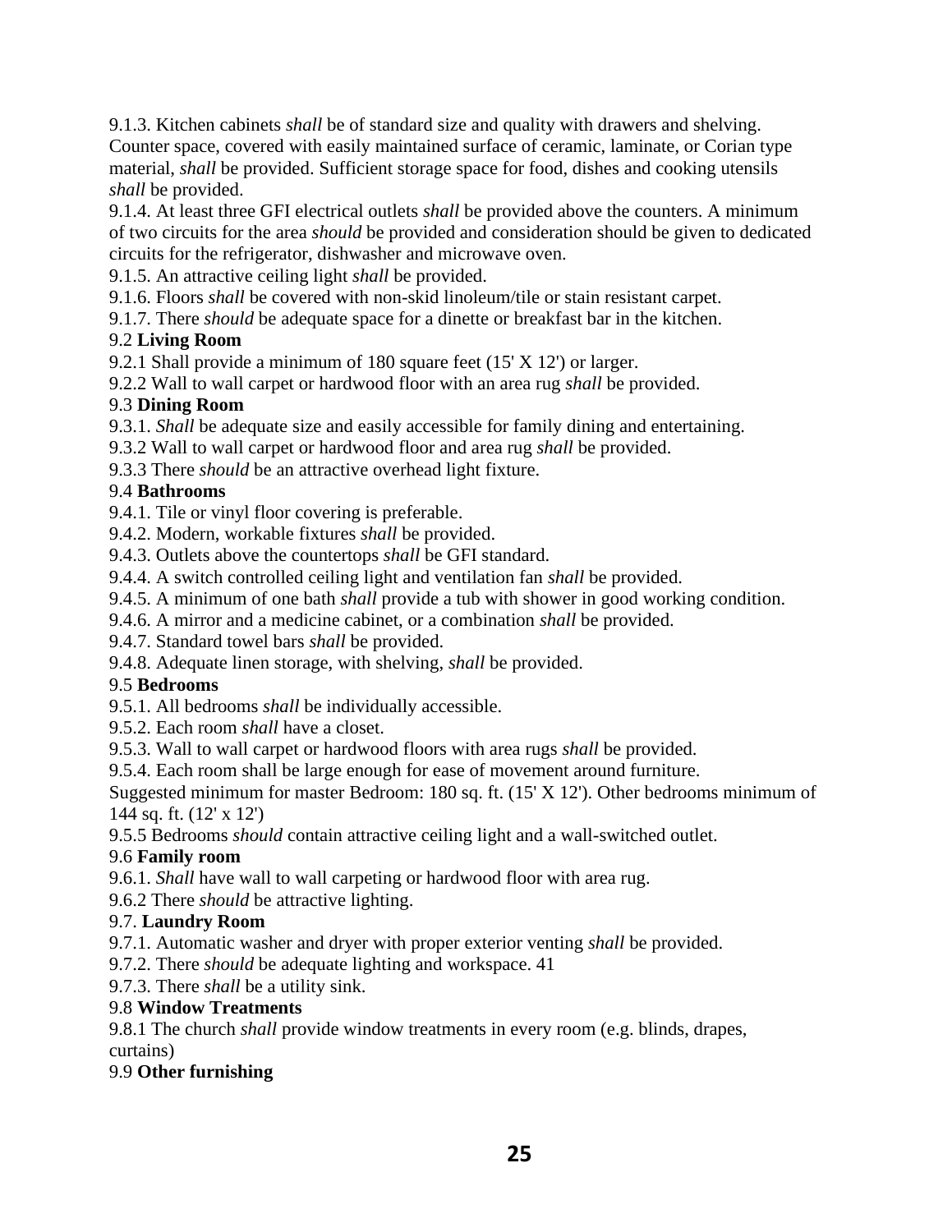9.9.1 All other furnishings *shall* be the responsibility of the pastor and family.

# 10. **PROVIDED UTILITIES**

*(Listed utilities are in effect from either former guidelines or conference rulings since the former guidelines were approved)*

Utilities *shall* be paid by the local church including heat, gas, electricity, fuel, water, water conditioning system and maintenance where needed, basic local telephone service (not including long-distance), sewage, and trash disposal. Church *shall* provide good television reception by cable, satellite or antenna. Church is responsible for costs associated with initial installation; pastor is responsible for monthly fees where applicable. In order to minimize fees and deposits, the utilities, including the telephone, shall be in the name of the local church or charge, unless this results in a higher business rate schedule.

# 11. **MAINTENANCE:**

11.1. Pastor and family may do maintenance when needed but *shall not* be required to do it. Materials required for maintenance shall be provided by the church/charge.

11.2 Interior painting *should* be done when walls/trim become stained and cannot be restored by cleaning; or at the time of a change of appointment (upon consultation with the incoming pastor);

11.3 Or at a minimum of once every five years.

11.3. **Carpet**

11.3.1 Padding and Installing: Carpets *should* be professionally laid, and padding should be 5/8 or 7/16 inches thick. It is *recommended* that new carpet be laid in the spring or the fall.

11.3.2. Cleaning: Carpets *should* be cleaned as needed in the main living areas with a minimum of every two years. Church shall pay for the cleaning.

11.3.3 Replacement: For medium to high grade carpet, evaluation of wear *should* be made after

8 years in high traffic areas (living room, dining room, hallways), 10 years in lower traffic areas.

11.4. Discarded items or replaced appliances *shall* be removed from the parsonage or church property within three weeks after replacement.

11.5 Chimney examination and cleaning *shall* be done at least annually, especially in the case of fireplace or wood-burning stoves.

# 11.6. **Water**

11.6.1 Sewer and septic systems *shall* be examined and cleaned regularly.

11.6.2 Private water supplies *shall* be tested according to the US EPA recommendations.

# 11.7. **Major Renovations**

11.7.1 Major renovations *should* be done as quickly as possible and coordinated with the parsonage family schedule.

11.7.2. If major renovations are planned for a moving year, they *shall* be coordinated with both outgoing and incoming pastors to minimize the disruption to both families.

11.8. All smoke detectors, carbon monoxide detectors, and fire extinguishers *shall* be checked annually, by the pastor, and by the church at a change of appointment.

# 11.9 **Vermin Control**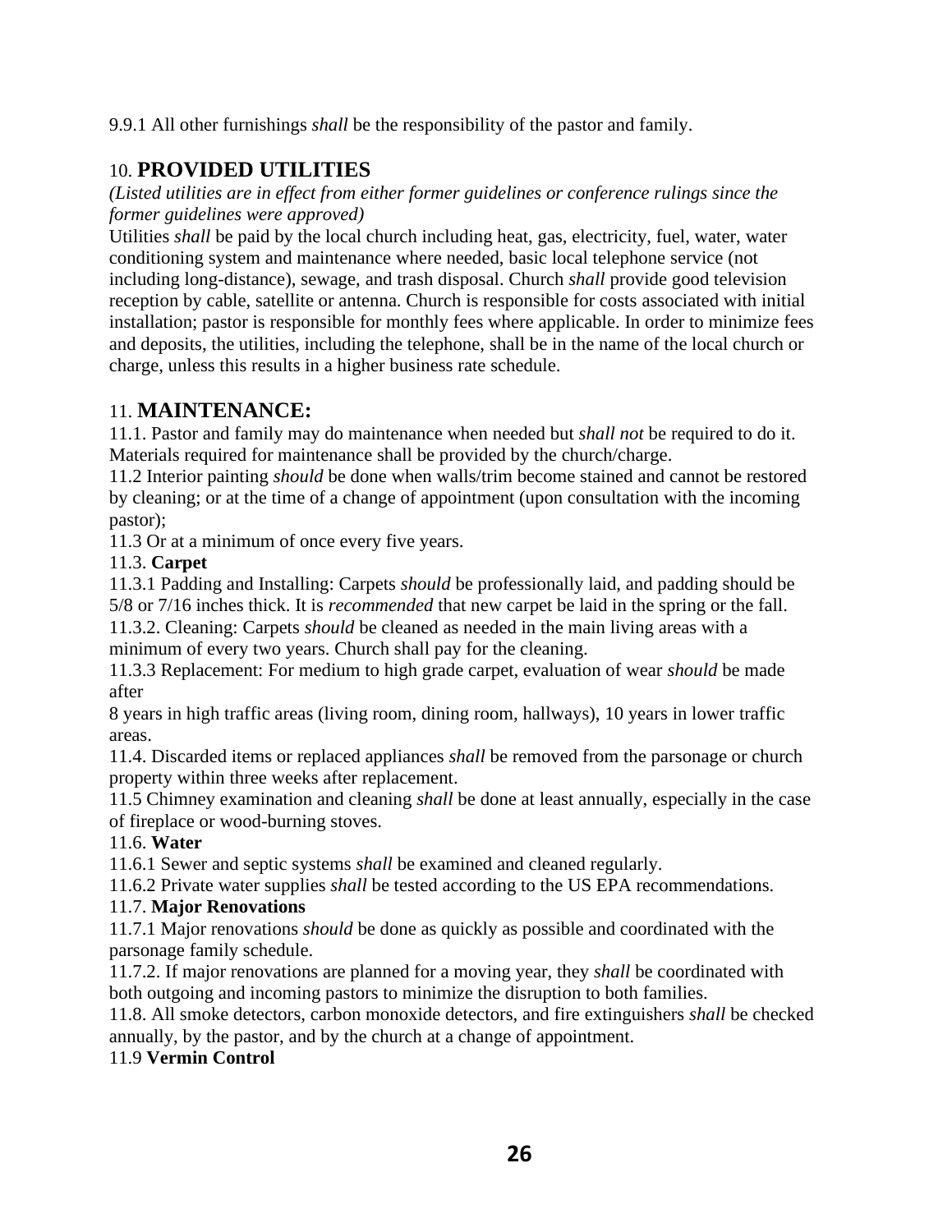11.9.1. Foundation walls, attic eaves and soffit areas *shall* be secure to keep out rats, mice, bats, birds and squirrels.

11.9.2 Termite and other insects *shall* be controlled through certified annual inspections and treatment, where needed.

# 11.10 **Parsonage Record Book:**

The record book *shall* include an up-to-date listing of all appliances, window and floor coverings owned by the church. It *shall* include all warranties, guarantees, repair lists, and the instructions for the use of equipment belonging to the parsonage. The record *shall* indicate when and from whom purchased and whom to call for service. The record book *shall* also include records of improvements. A copy of the parsonage standards *shall* be included in the parsonage book. The record book *shall* be kept in the parsonage.

# 12. **ONGOING MAINTENANCE:**

12.1 The church *shall* budget annually, equal to 2 1/2% of the replacement value of the parsonage, for repairs, renovations, remodeling, or replacement as specified in the annual parsonage needs assessment.

12.1.1 A discretionary parsonage repair fund for the use of the pastoral family is *recommended* (a minimum of \$500 is suggested.) Any surplus at the end of the fiscal year shall be kept in reserve to provide funds for future replacement of appliances.

12.2 Any major improvements which cost over 10% of the value of the parsonage *shall* comply with ¶2520 of the *2000 Discipline* or applicable sections of successive *Disciplin*e. 12.3 An escrow account *should* be maintained by the church for large repairs in the parsonage.

12.4 Insurance *should* be equal to 80 - 90 % of replacement value of the parsonage. 12.5 Renters Insurance to cover possessions of pastor's family *should* be maintained by the pastor.

# 13. **NEEDS ASSESSMENT:** (2000 Discipline, Par 2532.4)

The parsonage is to be mutually respected by the pastor's family as the property of the church and by the church as the private home of the pastor's family. An annual review *shall* be conducted by the Trustees or Parsonage Committee, PPR Chairperson, and the pastor/parsonage family by walking through the parsonage to discover needed repairs, improvements and decorations. Special attention *shall* be given to health and safety factors. The initiative *should* be assumed by the Trustees/Parsonage Committee or the pastor, since it is their joint responsibility to maintain the parsonage in good condition and will be conducted at a mutually agreed upon time. The parsonage, however, is the pastor's home and any assessment *shall* be scheduled in plenty of time to meet with the convenience of the family with the pastor being present. Needs reported by the pastor between the annual reviews *shall*  be dealt with as the need arises. During the Needs Assessment, a copy of the Parsonage Standards and a list of improvements done over the past year *should* be available. A periodic "Open House" hosted by the parsonage family is a *recommended*, but optional, social gathering. *This does not take the place of the Needs Assessment.*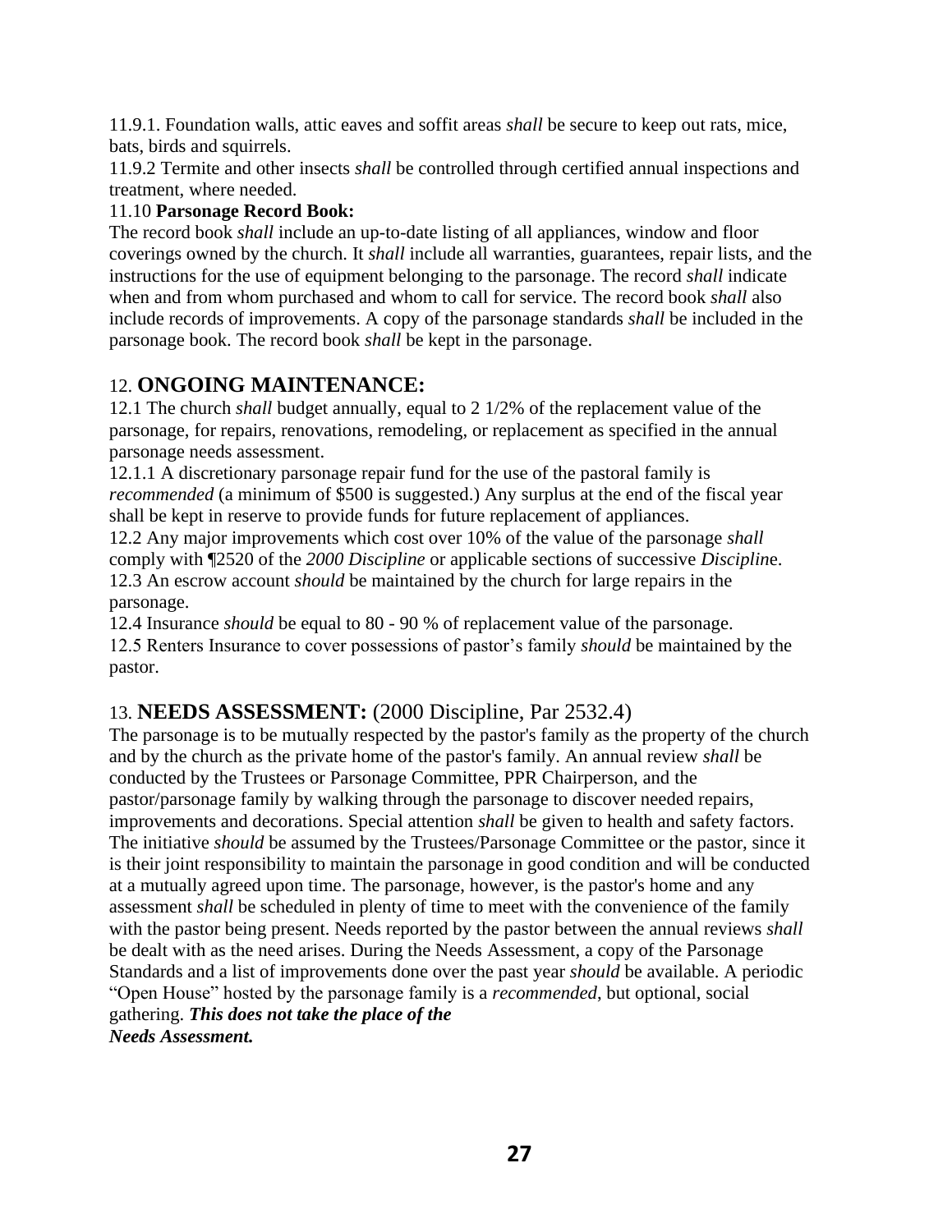# 14. **MOVING**

# 14.1 **Responsibilities of the outgoing parsonage family at the time of the move:**

14.1.1 Remove all personal property from the parsonage.

14.1.2 Leave the house clean, particularly appliances, closets, cabinets and bathrooms.

# *Professional cleaning is recommended.*

14.1.3 Remove or arrange for removal of all trash and discarded items.

14.1.4 Collect all parsonage keys and give them to the incoming pastoral family. Be certain that all keys (church and parsonage) are clearly identified.

14.1.5 Leave notes on whom to call in case of emergency.

14.1.6 Leave notes on whom to call for service and repairs.

14.1.7 Sanitize the house for pet odors and smoking odors.

14.1.8 Leave the parsonage book where it is readily available.

# 14.2 **Responsibilities of church/charge at the time of a move:**

14.2.1 Wash curtains, dry clean drapes and window coverings or replace as needed, and wash all windows.

14.2.2 Have all carpets cleaned immediately following the incoming move. Treat hardwood floors as applicable.

14.2.3 Have all smoke detectors, carbon monoxide detectors, and fire extinguishers checked and in proper working order.

14.2.4 Have all appliances in good repair and working order.

14.2.5 Have all faucets, drains, and drain closures in good working order.

14.2.6 Painting and repairs should be made in coordination with the incoming family's needs.

14.2.7 Parsonage should be cleaned between occupants to make the parsonage ready for the

## new pastor. *Professional cleaning is recommended.*

14.2.8 It is the church's responsibility to see that the Cabinet Checklist (see 14.4.1) is completed.

### 14. 3 **Costs:**

14.3.1 The cost of professional moving, subject to limitations, *shall* be paid by the church or charge to which the pastor is moving. This cost will be assumed by the Conference in the case of Superintendents or other special conference appointments.

14.3.2 The Charge or Conference *shall* be responsible for paying the moving costs up to 16,000 pounds.

14.3.3 The pastor *shall* be responsible for paying the moving costs in excess of 16,000 pounds.

14.3.4 Professional packing, wardrobes and boxes furnished by the movers *shall* be the expense of the pastor.

14.3.5 When a pastor moves from outside the Conference, the charge *shall* only be responsible for that portion of the cost from the Conference boundary to the charge.

# 14.4 **Miscellaneous**

14.4.1 A moving checklist provided by the District Superintendent *shall* be completed and signed by the pastor and a representative of the church before moving.

14.4.2 For retired pastors and spouses or surviving spouses of pastors who have died while in active pastoral service, the Annual Conference *shall* pay the moving expenses of one move.

# 15. **PET CARE:**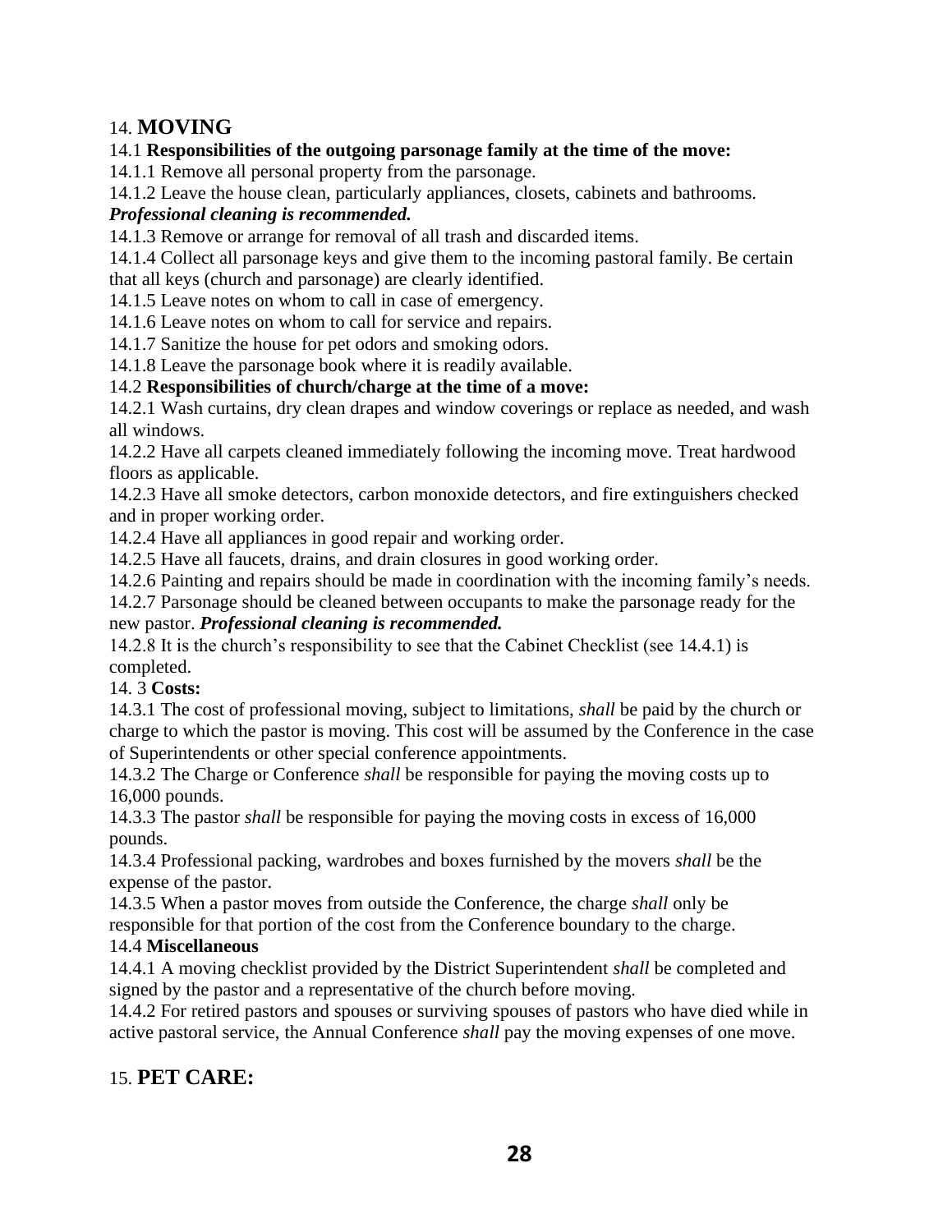While it is the right of the parsonage family to have pets, it is also the responsibility of the pastor and his/her family to assume proper care for the maintenance of pets and property. With regards to the parsonage, this involves the following:

The pastor *shall*:

Provide proper care for pets as approved by humane society guidelines.

15.2. Assume the financial responsibility for and obtain the permission of local church as to the construction and maintenance of semi-permanent pet facilities, i.e. kennel, dog house, etc.

15.3. Dismantle and remove any facility constructed by the pastor/family upon his/her reappointment, unless permission is secured from the local church and incoming pastor as to its remaining intact.

15.4 Replace/repair damage done by the pets to the carpets, flooring, drapes, walls, doors, etc., and assume *all* associated financial costs.

15.5. Upon moving, the pastor/family must do a thorough job of cleaning areas where the pet(s) resided, including pest control (especially fleas).

15.6 It is *recommended* that pets be boarded or otherwise removed from the house prior to the move, so that hair and allergens can be eliminated.

15.7. Removal of pet damage and odor will be part of the inspection prior to a move. If the parsonage is not cleaned/deodorized to the satisfaction of the inspecting body, then the outgoing pastor will be liable for professional cleaning expenses.

# **ADOPTED RECOMMENDATIONS FOR DISPOSITION OF CHUCH OWNED FURNITURE**

following the 2001 Annual Conference, churches will begin the process of providing unfurnished parsonages, except for the items listed in section 9. This will allow clergy families to begin acquiring furniture on their own, and it will also remove an item of potential concern on the part of the local church. The disposition of the local church's parsonage furniture will be a matter for each local church's Board of Trustees to decide with due consideration being given to the needs of the resident clergy family.

We purpose the following time table. This will allow for parsonage families to obtain needed furniture at a reasonable rate. Furnishings may be made available to the current residing pastoral family on or before the next Annual Conference, or when they depart the current residence. The church may consider providing the furniture as a gift.

**Annual Conference 2000** – Parsonage Proposal Presented for Study

**Annual Conference 2001** – Parsonage Standards Proposal Adopted

**Annual Conference 2002** – Bedrooms no longer furnished by Local Churches

**Annual Conference 2003** – Kitchen/Family Rooms no longer furnished by Local Churches

**Annual Conference 2004** – Living/Dining Rooms no longer furnished by Local Churches

# **COMPLIANCE**

1. The Board of Trustees or Parsonage Committee of each local church *shall* make a written report at its Charge Conference, demonstrating either compliance with these standards or specific plans to come into compliance with these standards.

2. The District Superintendent, in consultation with the pastor, the Board of Trustees, and the Staff-Parish Relations Committee, shall be responsible for ensuring that these standards are met.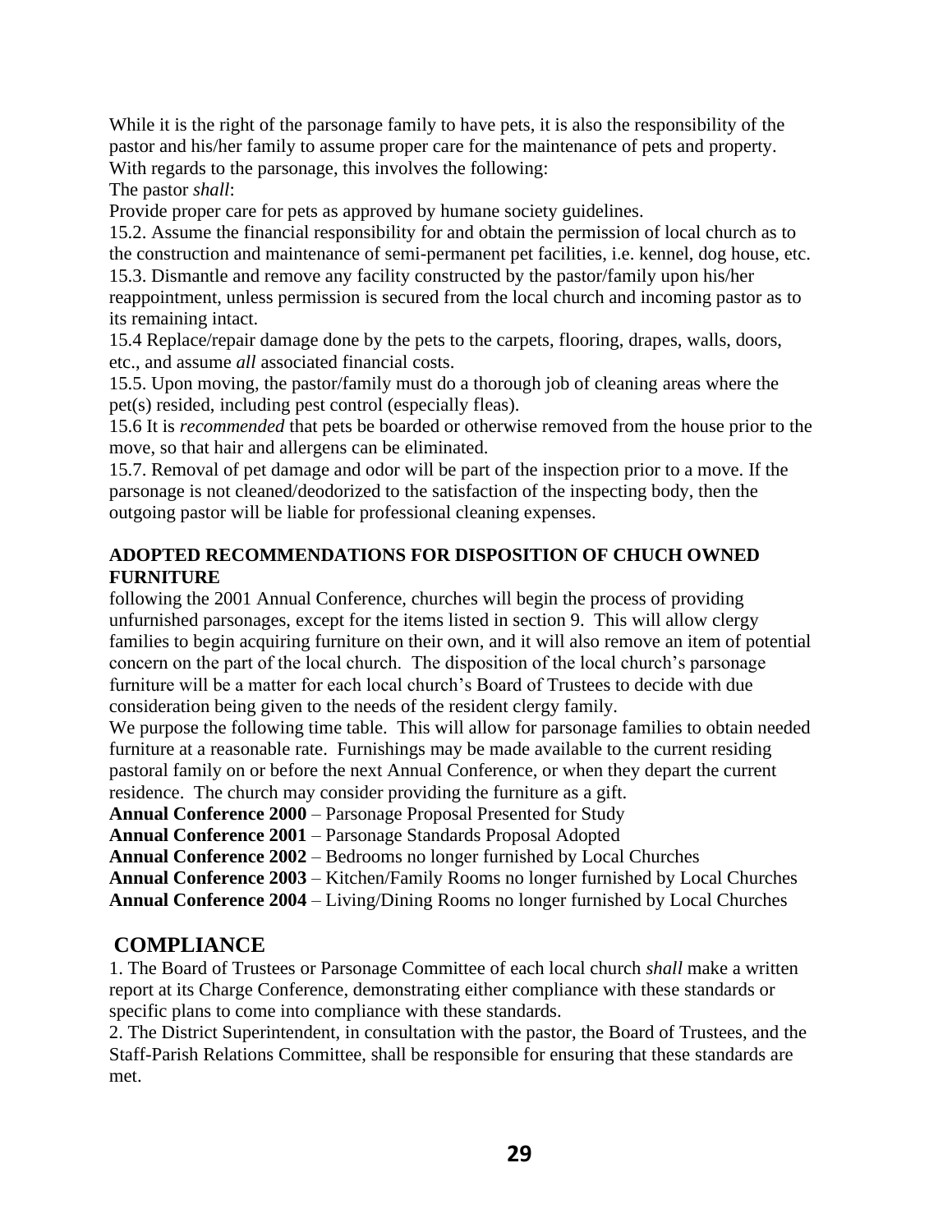3. If a church or charge chooses not to bring their parsonage into compliance with standards, the areas where they remain out of compliance will be reported at charge conference. This information will be communicated to a pastor being asked to accept an appointment to the charge. Compliance with the Parsonage Standards is an important part of the annual consultation process for pastoral appointments.

4. Lay member(s) of Annual Conference are responsible for taking these standards back to every local church or charge Board of Trustees.

5. Where compliance with standards requires the purchase or major modifications of the parsonage, it is expected that execution of such plans would begin within ten years of approval of standards by the Annual Conference.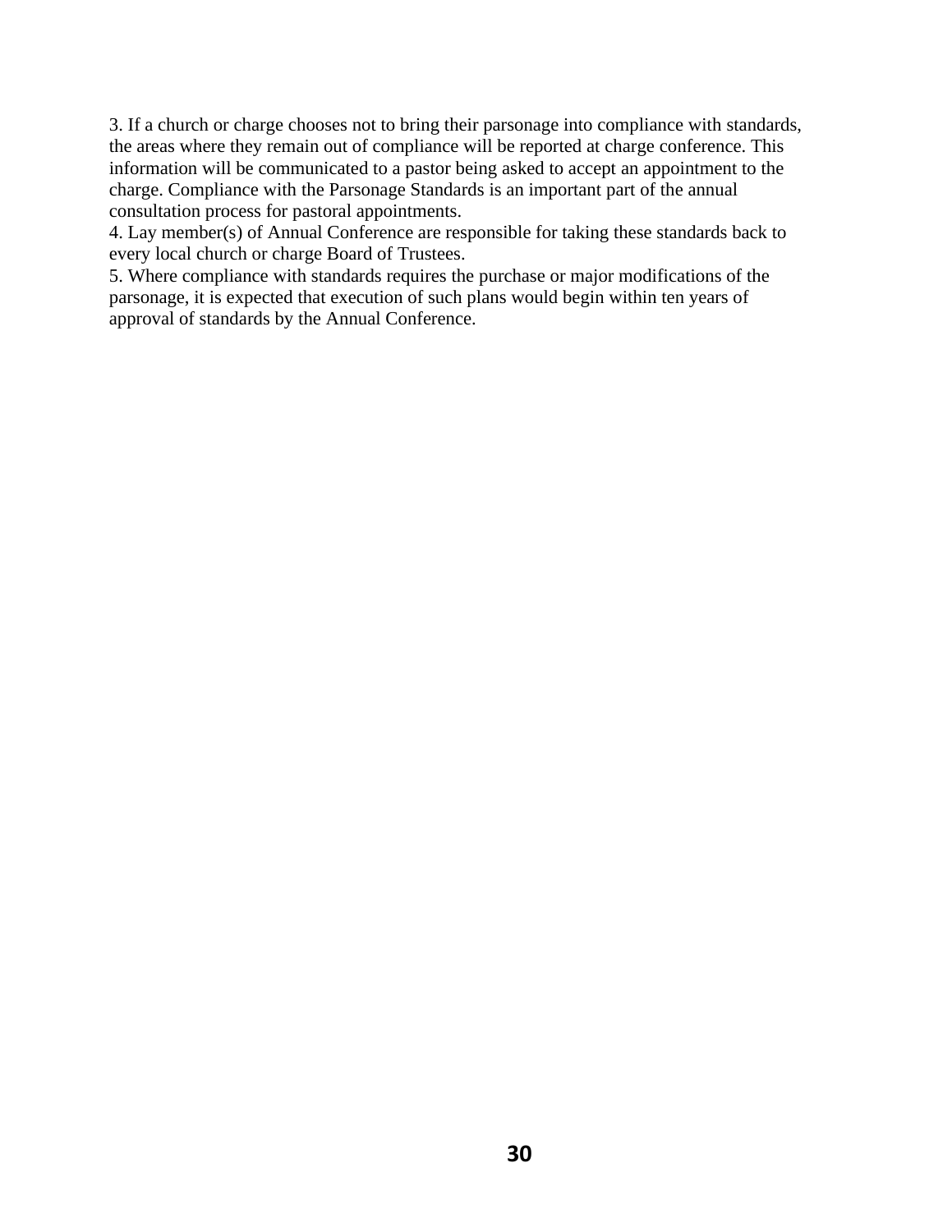# **ANNUAL PARSONAGE NEEDS ASSESSMENT CHECKLIST**

Date:

1. The general overall parsonage structure is: a. \_\_\_\_excellent \_\_\_good \_\_\_\_fair \_\_\_poor. 2. Are the walls cracking? \_\_\_\_Yes \_\_\_No 3. Are the floors sagging? \_\_\_\_Yes \_\_\_\_No 4. Is the exterior of the parsonage in need of repair? \_\_\_\_Yes \_\_\_\_No West Virginia Annual Conference Reports 246 5. Are all locks in working order? \_\_\_\_Yes \_\_\_\_No 6. Do outside lights work? \_\_\_\_Yes \_\_\_\_No 7. Are the windows/screens in good condition? \_\_\_\_\_\_\_\_\_\_\_\_\_\_\_\_\_\_\_\_\_\_\_\_\_\_\_\_\_\_\_\_ 8. Is the roof in good condition? \_\_\_\_Yes \_\_\_\_No 9. Is the carpeting in good condition? Yes No 10.Was the carpet professionally cleaned this year? \_\_\_\_Yes \_\_\_\_No 11.Is the tile/linoleum in good condition? \_\_\_\_Yes \_\_\_\_No 12.Are the other floors in the parsonage in good condition? \_\_\_\_Yes  $\overline{N}$ o 13. Are they in need of refinishing? Yes No 14. Are the window treatments in good condition? \_\_\_\_\_Yes \_\_\_\_\_No 15.Do the window treatments need cleaned or repaired? \_\_\_\_Yes \_\_\_\_No 16.Is the plumbing in good working order? \_\_\_\_Yes \_\_\_\_No 17.Is the caulking around bathtub/shower and sinks in good condition? Yes No 18.Is the electrical system adequate and in good working order? \_\_\_\_Yes  $\overline{N}$ o 19.Is the heating system functioning adequately? \_\_\_\_Yes \_\_\_\_No 20.Has the heating system been inspected this year? \_\_\_\_Yes \_\_\_\_No 21.Is the refrigerator-freezer in good working order? \_\_\_\_Yes \_\_\_\_No 22.Is the stove/oven in good working order? \_\_\_\_Yes \_\_\_\_No 23.Is the dishwasher in good working order? \_\_\_\_Yes \_\_\_\_No 24.Is the garbage disposal in good working order? \_\_\_\_Yes \_\_\_No 25.Is the washing machine in good working order? \_\_\_\_Yes \_\_\_\_No 26.Is the dryer in good working order? \_\_\_\_Yes \_\_\_\_No 27. Are smoke and fire alarms installed and in operating condition? Yes  $\_\_$  No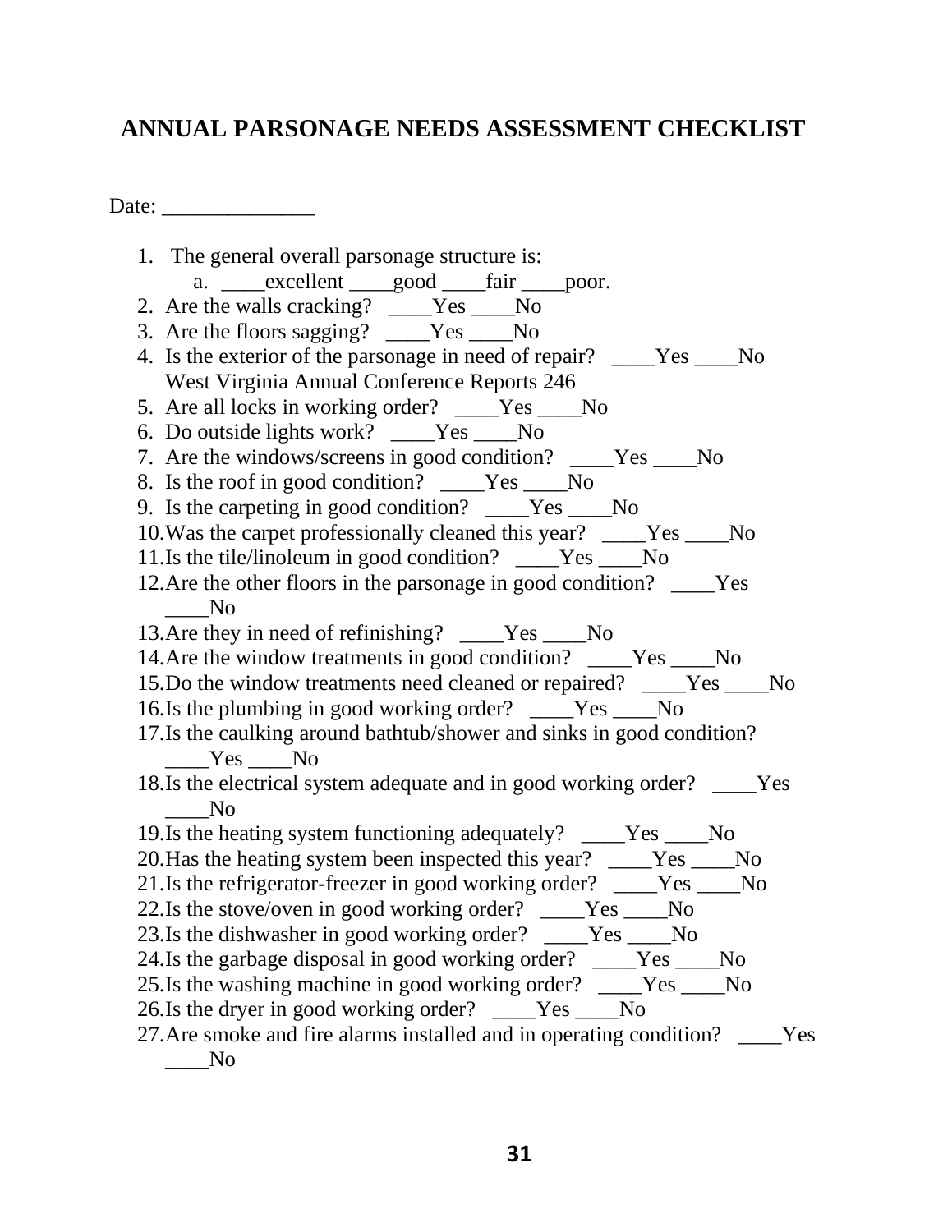- 28.Does parsonage discourage handicapped person occupancy? \_\_\_\_Yes  $\overline{\phantom{0}}$  No
- 29.Is parsonage energy efficient? \_\_\_\_Yes \_\_\_\_No
- 30.Are all utilities being provided according to conference standards?  $Yes$  No
- 31.Is the lawn mower and hedge trimmer in good working condition?  $Yes$  No
- 32.Are there repairs that need to be made to the parsonage? \_\_\_\_Yes  $\overline{N}$ o
- 33.Are improvements planned for the coming year? \_\_\_\_Yes \_\_\_\_No
- 34.Does the parsonage meet conference standards? \_\_\_\_Yes \_\_\_\_No
- 35.If the parsonage does not meet conference standards, where is it not in compliance? \_\_\_\_Yes \_\_\_\_No

Signed \_\_\_\_\_\_\_\_\_\_\_\_\_\_\_\_\_\_\_\_\_\_\_\_\_\_\_\_\_\_\_\_\_\_\_\_\_\_\_

Chairperson of Pastor-Parish Relations

\_\_\_\_\_\_\_\_\_\_\_\_\_\_\_\_\_\_\_\_\_\_\_\_\_\_\_\_\_\_\_\_\_\_\_\_\_\_\_

Signed \_\_\_\_\_\_\_\_\_\_\_\_\_\_\_\_\_\_\_\_\_\_\_\_\_\_\_\_\_\_\_\_\_\_\_\_\_\_\_

Ī

Pastor of Charge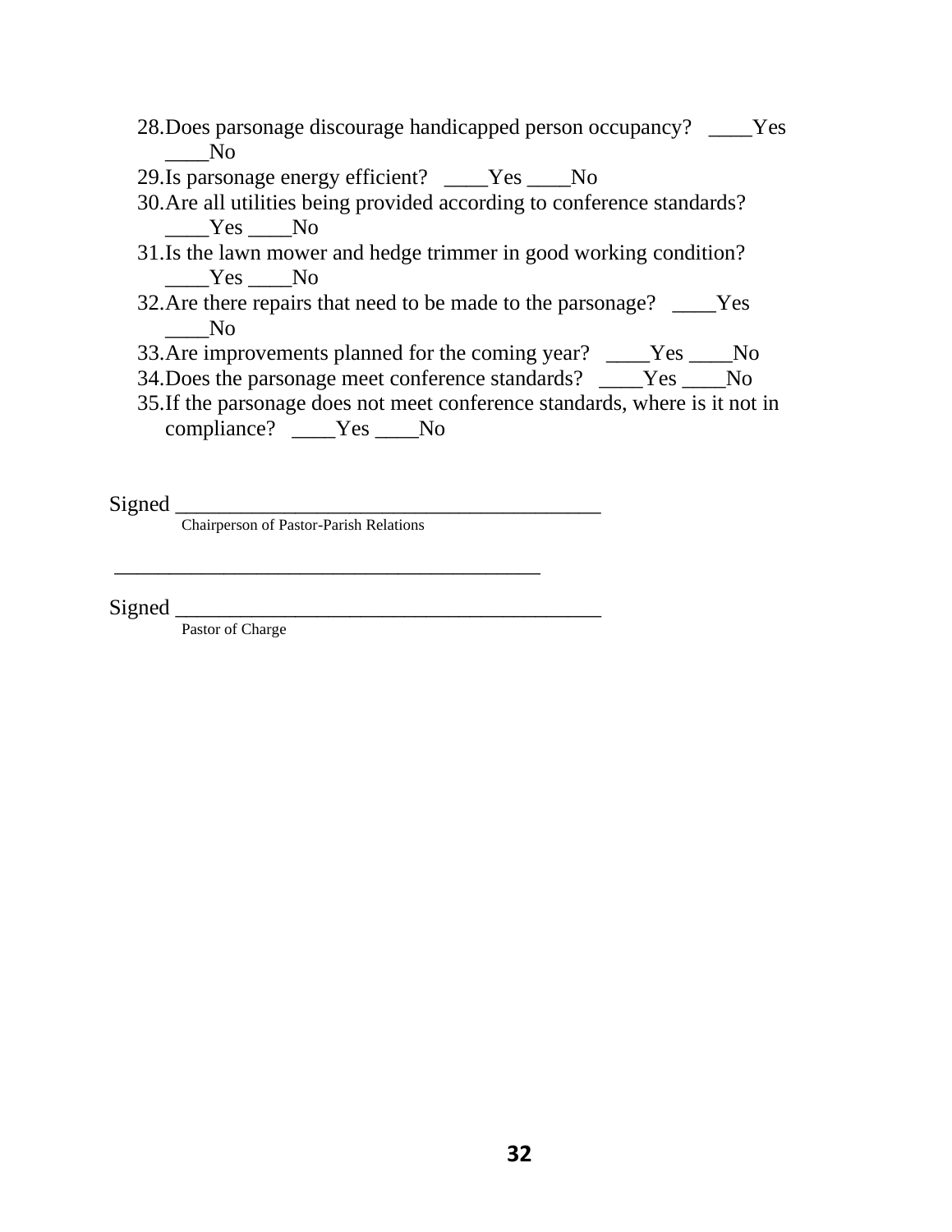# **ACCOUNTABLE REIMBURSEMENT POLICY**

#### Background

An accountable reimbursement policy in the context of a local church or church agency is a written plan that requires a pastor or administrative employee to account for legitimate business expenses paid or incurred by him/her solely for the benefit of the church or church agency. A proper accountable reimbursement policy requires the individual to be "accountable" for the business expenses incurred, by giving an adequate accounting for those expenses. If a proper accountable reimbursement policy is in place, then reimbursed business expenses need not be reported on his/her federal income tax return as income. IRC Section  $62(a)(2)(A)$ ; IRS Regulation 1.162-17. Adequate accounting for business expenses means the submission of an account book, diary, statement of expense, or similar accurate records maintained by the individual in which the information regarding expenses is recorded at or near the time of the expenditure, together with supporting documentary evidence, such as receipts. (IRS Regulation 1.274-5(e)(4)).

In order to be accountable, a policy must:

- **Be adopted** through an official action by the paying church or nonprofit.
- **Be written.** Your accountable reimbursement plan should be as detailed as possible and contain all of the following rules and regulations.
- **Have a business connection**. Your reimbursement plan can only provide payment for legitimate expenses with a business purpose, incurred solely for the benefit of the paying entity.
- **Require proper substantiation** of the expense, including a written record made at or near the time of the expenditure, plus documentary evidence, such as receipts.
- **Require substantiation be submitted within a "reasonable" period of time.** No more than 60 days after the expense is incurred.
- **Reimbursements cannot be made by reducing the employee's salary.**

An accountable reimbursement policy is very different from an "allowance" because of these requirements. Instead of paying an "allowance" for travel and other business expenses ahead of time, with its use to be monitored by the pastor, it means reimbursing the pastor for actual expenses. An accountable reimbursement plan has several distinct advantages:

- a) When properly set-up and administered, the reimbursed expenses will not go on a 1099 or W-2 and therefore need not be deducted on a Schedule C or Schedule A; this advantage is particularly important now that pastors will be filing as "employees" for purposes of federal income taxes and thus will not be able to use Schedule C any longer (except for expenses incurred directly in connection with honoraria for weddings, funerals and similar self-employed assignments);
- b) Since these funds do not appear as part of compensation, they need not be deducted on the (SE Schedule) to determine Social Security taxes, which will be easier for pastors administratively;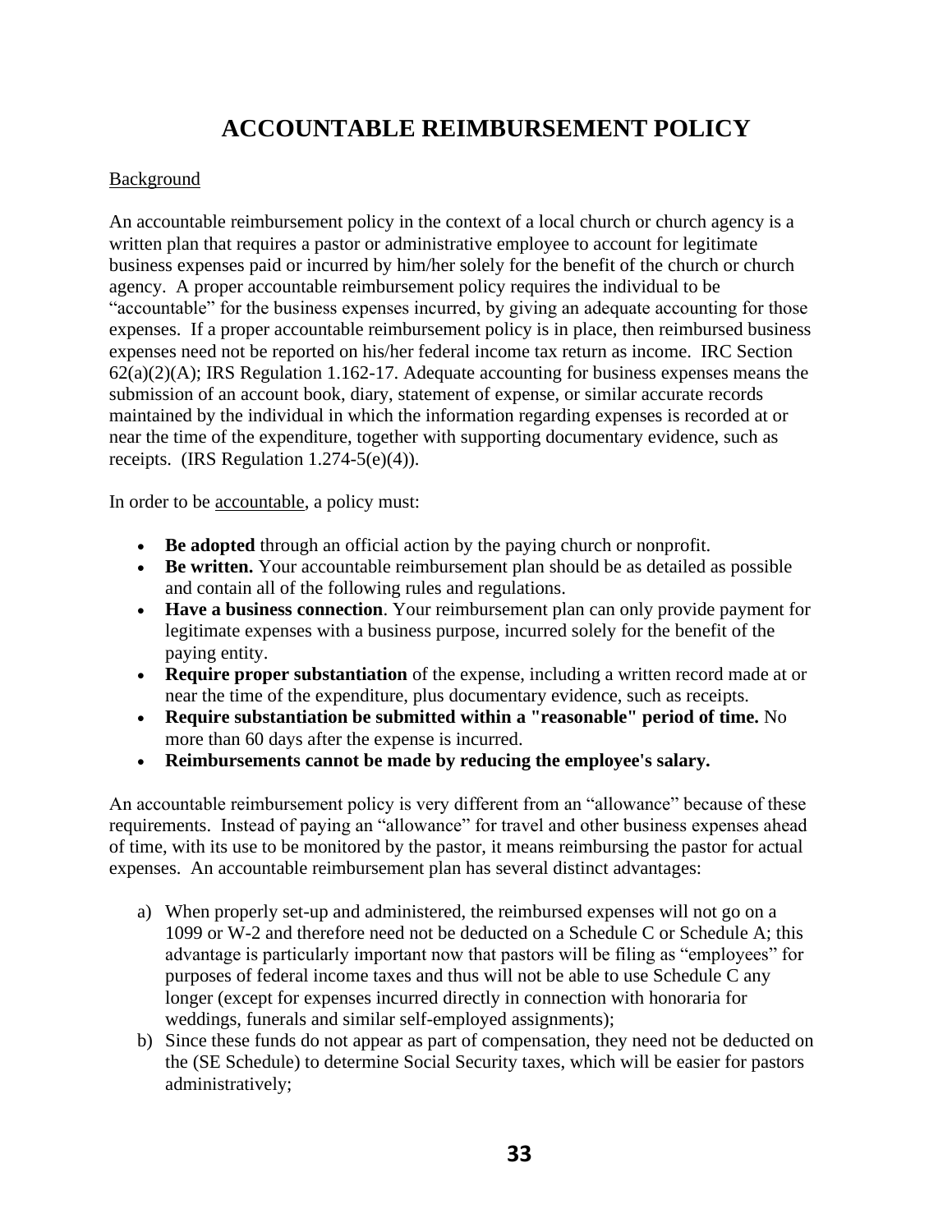- c) Clergy can avoid certain additional taxes that may result from the Deason and Dalan court decisions, which require certain reduction in both Schedule A and Schedule C deductions as they relate to "tax exempt" housing allowance income.
- d) When properly administered, an accountable reimbursement policy minimizes questions from the IRS regarding whether any given expense is truly a legitimate business expense.

There can be certain administrative disadvantages to an accountable reimbursement policy as well:

- a) They may require more work for local church treasurers, as each treasurer must review receipts and issue payments or prepare reconciliation's accordingly;
- b) These policies must be established on a "use it or lose it" basis, which means that unspent amounts in such plans may not be paid over to the pastor at the end of the year (if they are, the entire amount then becomes reportable and taxable as income to the pastor);
- c) These policies may not be funded via appointive compensation reduction, which will be perceived as a disadvantage for some churches that cannot afford to establish a funded plan (one way to offset this potential disadvantage is to fund the plan through monies that otherwise would have been used for a raise for the pastor for the upcoming year);

### How to Set-Up an Accountable Reimbursement Policy

While there is no prescribed form for an accountable reimbursement policy, attached is a sample policy, together with forms that may be used by a pastor to "account" for their legitimate business expenses. Any church or church entity is free to establish a different policy, based on its unique needs. All that is really necessary for proper establishment of the policy is a simple resolution adopted by the administrative council/board or charge conference at the beginning of each calendar year, establishing a budgeted amount for the reimbursement of authorized clergy business expense. If the attached sample policy is used, it should not be amended or altered in substance, because it includes all of the elements that are recommended for such a policy.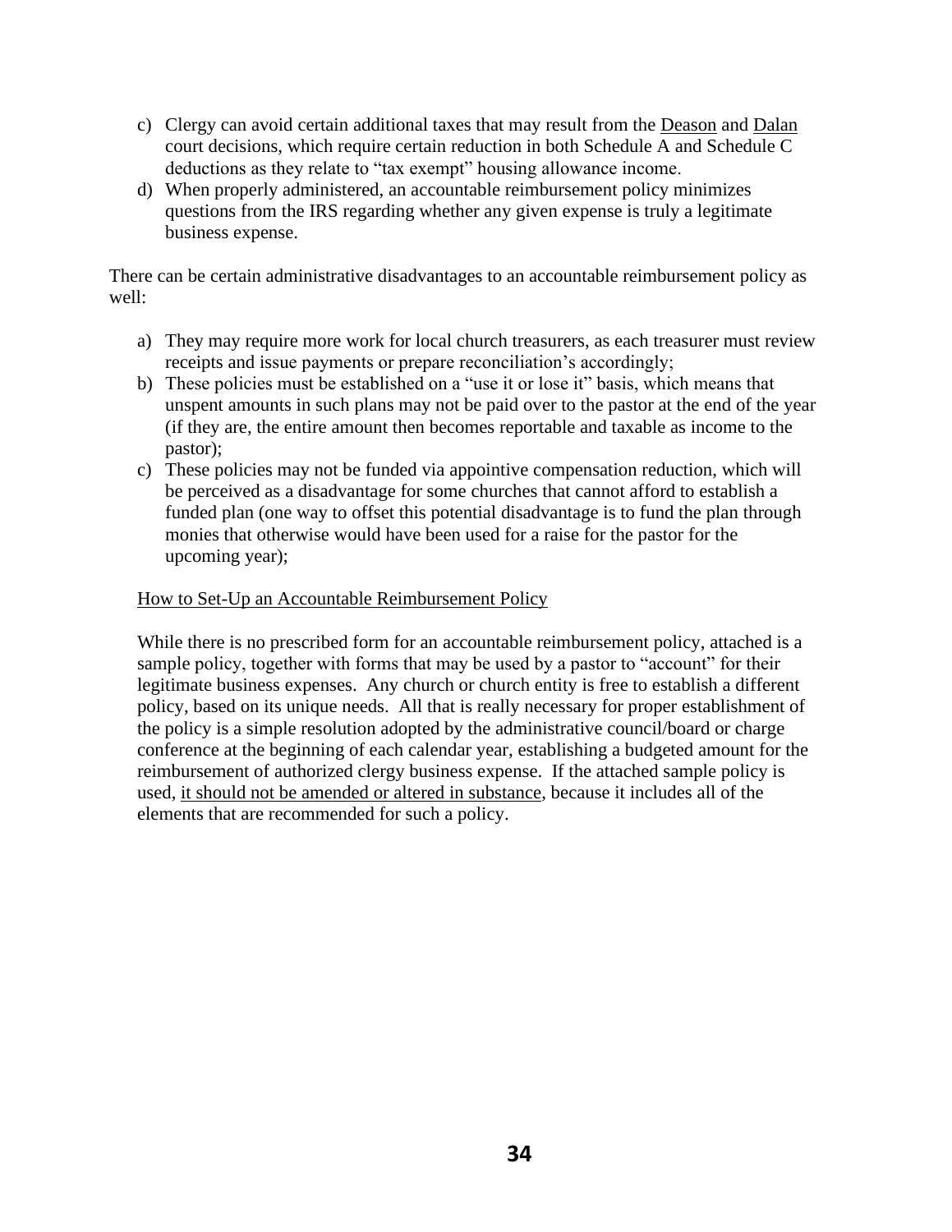# **SUGGESTED REIMBURSEMENT POLICY WORKSHEET**

The following are suggested items for inclusion in this Reimbursement Policy. It is only the bottom total under "9" which is put in the policy itself. This worksheet is for budgeting purposes and it is permissible for the reimbursed individual to shift items from one area to another.

| Automobile (standard federal mileage rate), parking and<br>tolls                                                            |  |
|-----------------------------------------------------------------------------------------------------------------------------|--|
| Books, subscriptions and periodicals, such as professional<br>journals                                                      |  |
| Professional dues                                                                                                           |  |
| Religious materials, vestments and business gifts                                                                           |  |
| Continuing education and seminars (as approved by the SPR<br>Comm. and/or<br>the Comm. on Finance)                          |  |
| Entertainment required for Church business                                                                                  |  |
| Travel fares, lodging and meals while on business for the<br>Church                                                         |  |
| And other such business expenses, if any (as approved by<br>the Comm. on<br>Staff Parish Relations and/or Comm. on Finance) |  |
| TOTAL*                                                                                                                      |  |

\* Total in this column must be the same as total reimbursement amount set forth in the first paragraph of the Policy. Administrative Council/Board action is required for an increase to the total. To allow for the pastor/staff person's spending discretion, only the total is necessary to be reported as a line item in the Charge Conference approved budget and in the policy document. Circumstances dictate that the above expenses will vary from church to church and from time to time. Nonetheless, expenses assumed by the pastor/staff person in excess of Total are not excludable from reported compensation. Expenses in excess of reimbursement may or may not be deductible from taxable income on the pastor/staff person's tax return.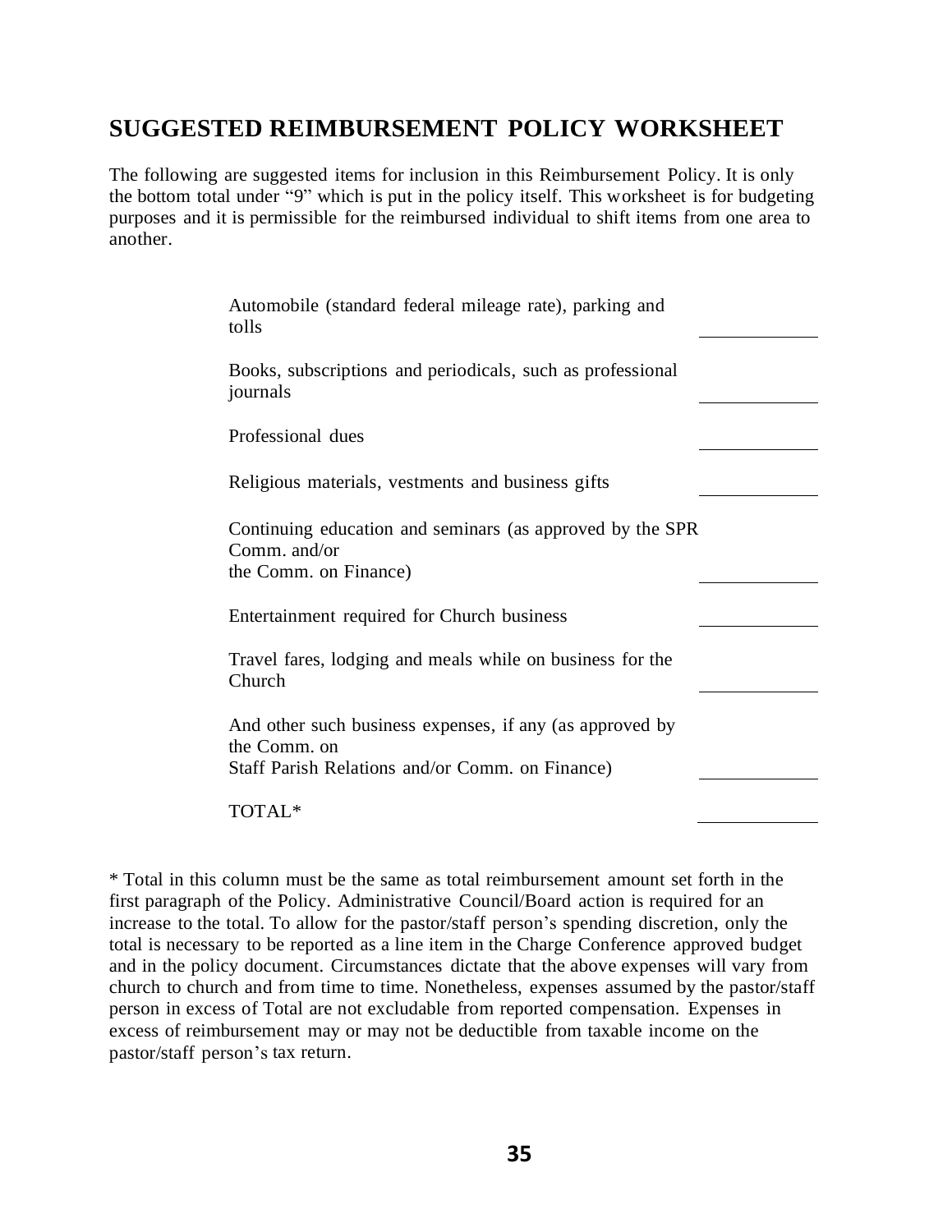# **Examples of Improper Reimbursement Items\*\*\***

Mileage to church from home for daily work (considered personal) - Mileage to home and back to church for lunch break

Meals with friends at which church matters are discussed

Spouse's travel under most circumstances (see example of proper reimbursement in limited circumstances above)

Vacations

Trips to visit sick relative

Trips to funeral home where that pastor is personally paid an honorarium for service (may be deducted on a Schedule C)

Tickets to attend the play "Joseph and His Amazing Technicolor Dream Coat" Expenditures (*e.g.*, travel, books, phone calls) to research a book or article

Continuing education primarily for personal improvement

A computer used primarily by family

Everyday clothing, including business suits

Alcohol, even as an item on a receipt for a business meal

Medical expenses (may be part of a cafeteria or flexible spending accountable reimbursement policy)

Childcare/dependent expenses (may be part of a cafeteria or flexible spending reimbursement plan)

Life or disability insurance premiums

Medical insurance premiums (may be part of a cafeteria or flexible spending plan) Charitable contributions, tickets to charity functions Expenditures related to a private business or generating income from a non-church source

Housing related expenses (*e.g.*, utilities, furniture, upkeep (these are part of the housing allowance)) except to the extent they relate to an office

Subscriptions to a national news magazine for the pastor's personal use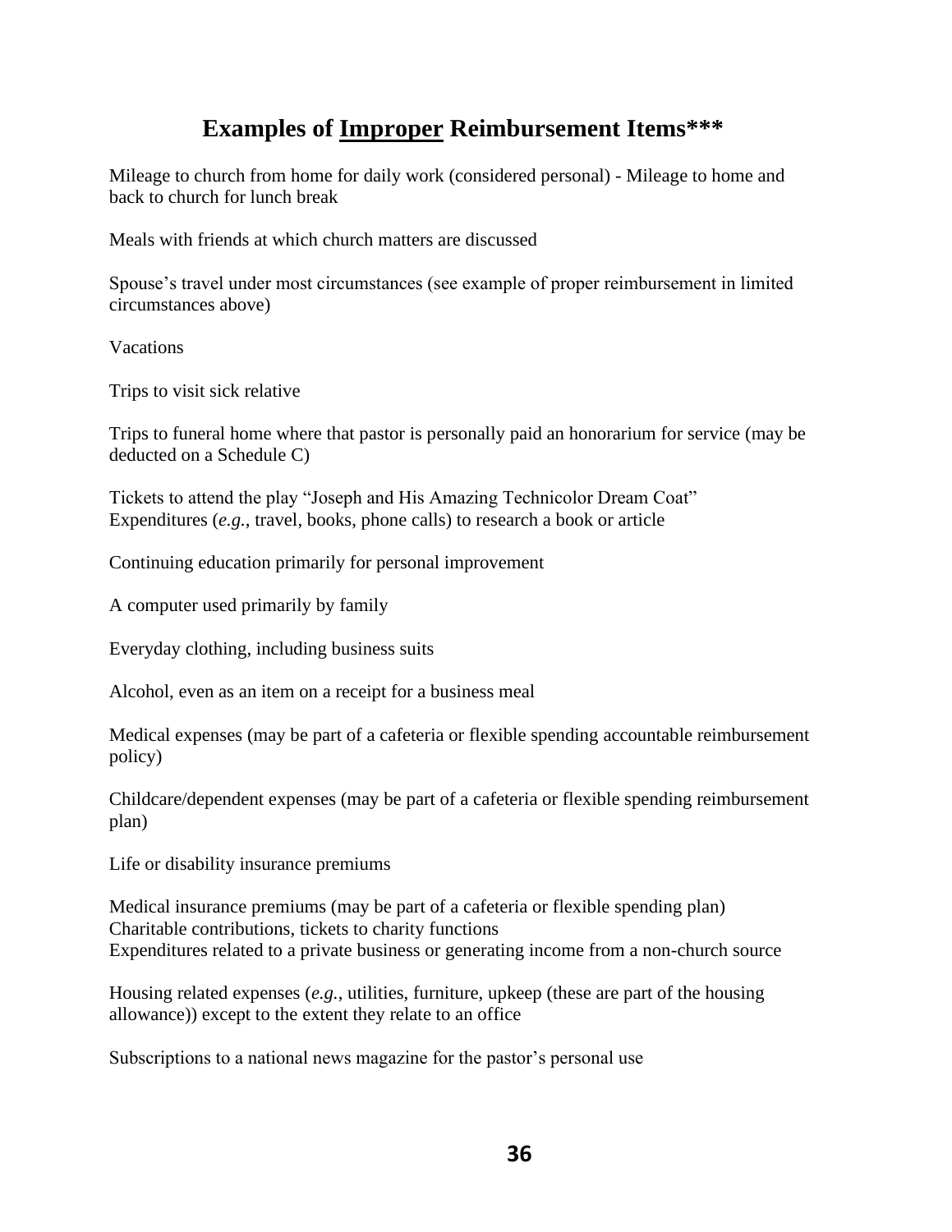*\*\*\*The items listed, in most cases, are improper. There may be some circumstances, particularly where the church has directed the staff person to make the expenditure for church mission, when these items may be proper. Each individual church must, in consultation with staff, make its own decision about what expenses are "professional and business" expenses and whether it will cover those items.*

# **Examples of Proper Reimbursement Items\***

Reasonable travel and related expenses for attending meetings (*e.g.*, annual conferences, United Methodist meetings, etc.) \*\*

Church-approved trips to preach at another church

Trips to meet with the district superintendent, bishop or director of connectional ministries

Trips to visit members at hospitals, nursing homes, or parishioner's homes

Lunch meetings with officers of the church to discuss church business

Supplies for the church office (*e.g.*, paper, pens, forms, notebooks, etc.)

Church-related continuing education

A computer required for church work

Vestments worn for worship

Church-related books and periodicals

Office furnishings and equipment (*e.g.*, desk, chairs, telephone, etc.)

Spouse's travel expenses where the spouse accompanies the pastor **but only if the spouse was required by the church to be present for a business purpose** (*e.g.*, the spouse is an elected delegate to the church meeting or group in charge of registration at the meeting and making a speech to the business meeting, etc.)

Business-related automobile operating expenses (if standard mileage rate was not used)

Long distance telephone calls to church when on vacation

Church-related telephone calls from the parsonage (most telephone expenses are covered under the housing allowance)

Many business related (non-personal) expenses allowable on Schedule C of the IRS tax return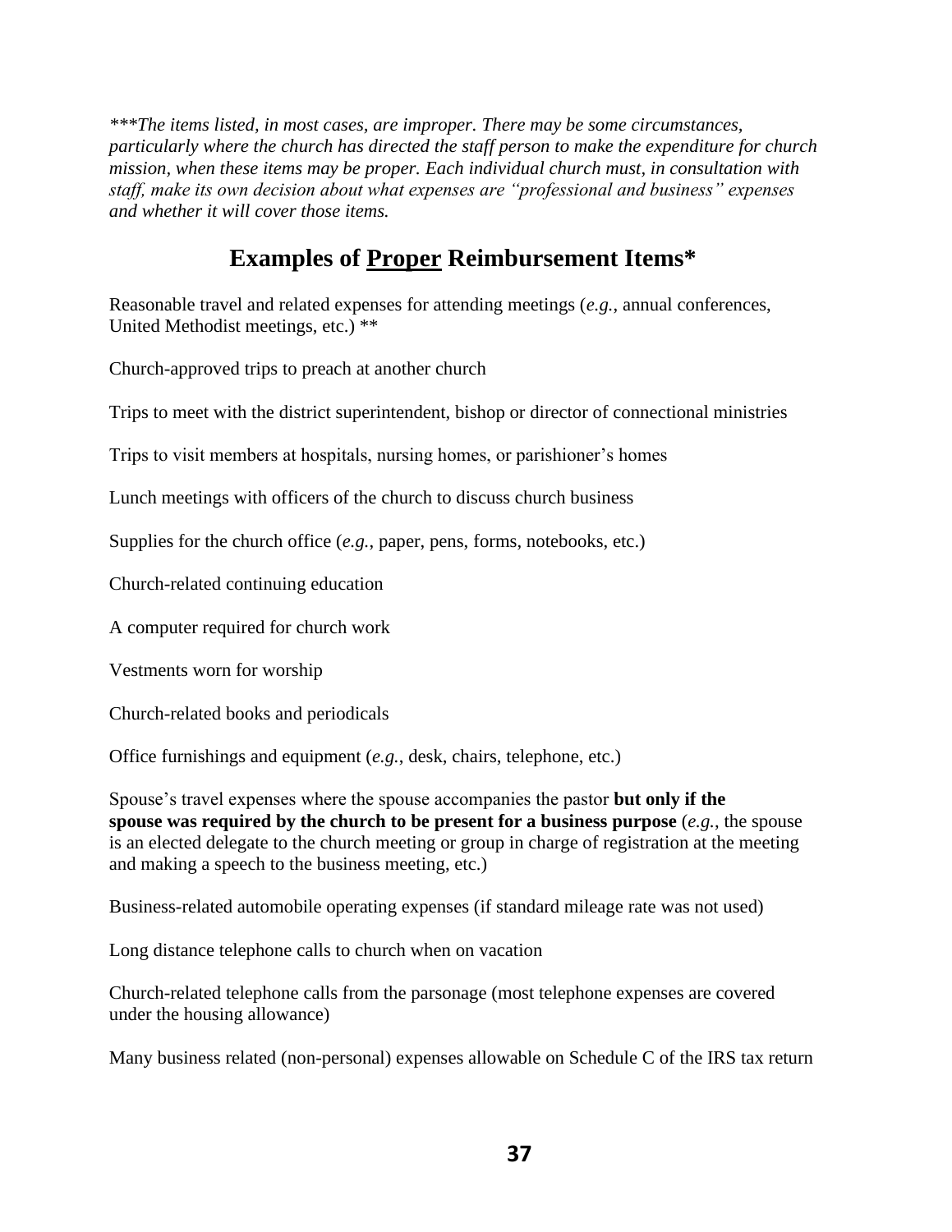*\*The items listed are, in most cases, proper. There may be some circumstances in which the church has specifically prohibited purchases. Each individual church must, in consultation with staff, make its own decision about what expenses are "professional and business" expenses and whether it will cover those items.*

# **Q&As - ACCOUNTABLE REIMBURSEMENT POLICIES**

The following questions and answers are intended to assist local churches and organizations in establishing and maintaining accountable reimbursement policies for their clergy and staff. Also, at the end of this document, there are some examples of proper and improper expense reimbursements.

#### **1. What is an accountable reimbursement policy and why should we have one?**

For business and tax reasons, in most instances, it is in the best interests of the church and its staff to have in place an accountable reimbursement policy to pay for the business expenses that are necessary to do the ministry of the church.

These policies are simply a method for claiming and reimbursing professional or business expenses rather than providing an expense allowance. It's as simple as this: A church sets up a budget for the pastor's professional and business expenses, such as travel, continuing education, subscriptions, etc. When the pastor incurs a professional or business expense, s/he submits a claim with backup substantiation. The church either pays the expense directly or reimburses the pastor.

#### **2. Are accountable reimbursement policies only for clergy?**

No. The church can set up the policy to cover the business expenses for all staff. When answers or examples refer to pastors, it is for illustration purposes and not meant to exclude other staff.

#### **3. What are the advantages of an accountable reimbursement policy?**

There are several advantages to using an accountable reimbursement policy. (a) Convenience: Staff reports the business expenses to the church and not to the IRS - this means that none of the expenses are reported on Forms W-2 and there is no need to worry about IRS forms or calculating deductions. (b) Data: It gives the church an accurate account of the "cost" of ministry and allows members to understand the financial support necessary for staff to do their work well. (c) No complex rules: the Deason rule does not apply (it otherwise requires clergy to reduce the deduction for business expenses proportionately if they have a tax exempt housing allowance). (d) Fewer limits: Certain limits on business meals are avoided. (e) Tax savings: It takes the place of Schedule C and may save on taxes.

#### **4. What are the disadvantages of an accountable reimbursement policy?**

There are two minor disadvantages: The clergyperson's work expenditures are subject to more review by church members and some privacy may be lost. Also, the funds in the accountable reimbursement budget belong to the church and may not be given outright to the pastor at year-end if there is money left unspent.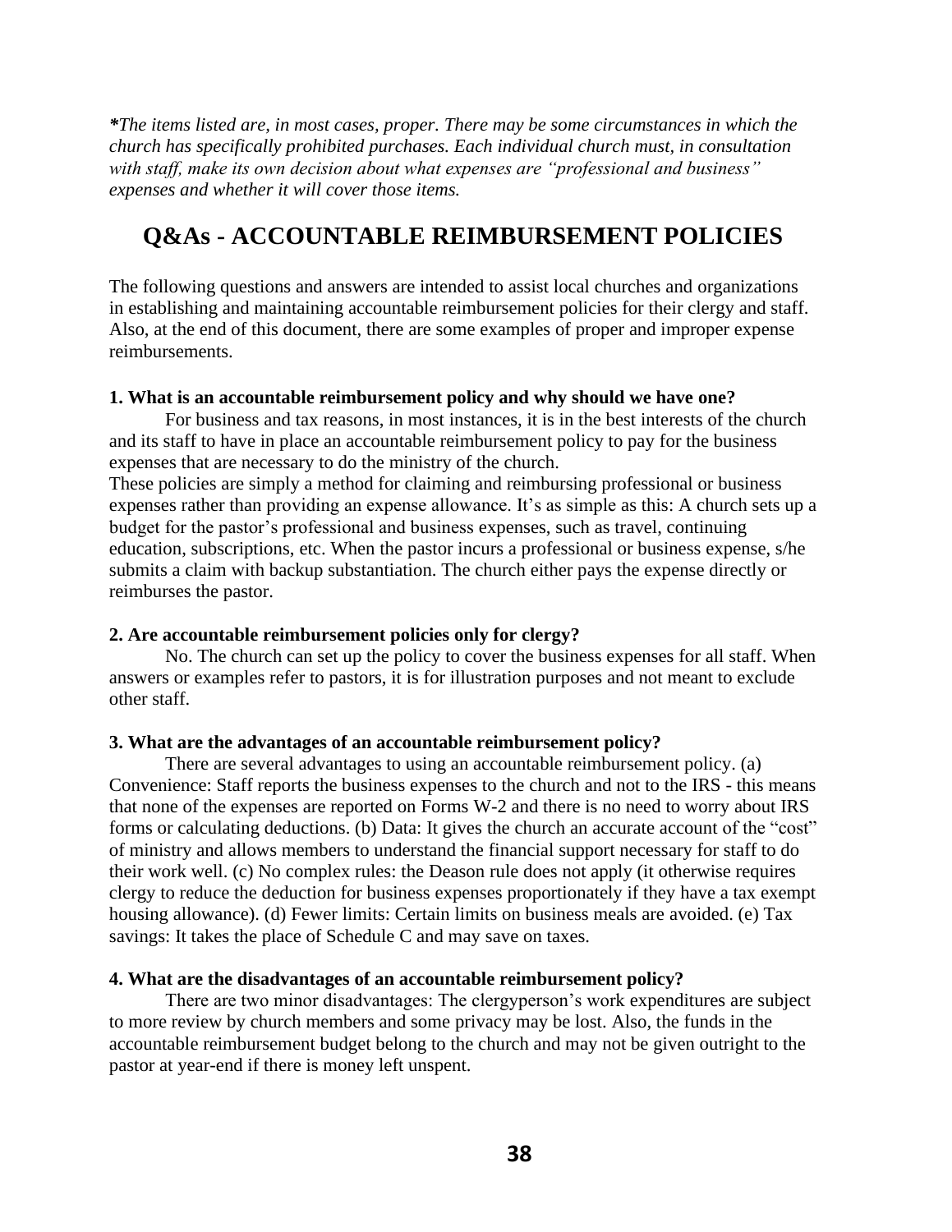#### **5. What needs to go in an accountable reimbursement policy?**

It's as easy as this. All you need is a written policy, which can be as simple as a short paragraph in the form of a resolution or a detailed plan, depending on the church's own needs and structure. This tax packet includes easy to implement sample policies (short and long). Most churches will want to have a budget amount which will "cap" the allowed amount for each staff person. It can be helpful (but it is not required) for the pastor, SPR committee, and finance committee to develop the budget together, with an idea of the types of expenses that can be expected.

#### **6. When should the policy be set up?**

The policy should be set up and funded when the church is doing the budget for the upcoming year. Once a written policy is in place, the church only needs to examine the budget funding for the accountable reimbursement policy each year.

#### **7. How should the policy be funded?**

Out of the church's budget, just like other expenses of running the church. The church needs to look at its budget and determine what amounts are necessary to pay for reasonable business expenses that fulfill the mission of the church, together with what it can reasonably afford. It is important for the church to realize that business expenses are properly church expenses and not something that the staff must cover from their own personal funds. It is important to review past expenditures (and future needs) carefully to arrive at an amount adequate to pay for the business expenses and at the same time within budget constraints.

#### **8. Can the church "reduce" or "restructure" the pastor's salary to fund the accountable reimbursement policy?**

The IRS has stated that it is currently reviewing some aspects of this issue. But until further notice from the IRS, churches should avoid these types of arrangements.

#### **9. Can monies budgeted in the past for a travel allowance be used instead to fund an accountable policy?**

Yes. For example, when the church is setting up its budget, it may reallocate the pastor's travel allowance (or other allowances other than a housing allowance) into an accountable reimbursement policy. By doing so, the church does not have to report the new travel reimbursement as part of W-2 income.

#### **10. Can the church and the pastor negotiate compensation at the beginning of a new appointment that includes funding of an accountable reimbursement policy?**

A pastor coming into a new appointment has the ability to create a salary/compensation/benefit package that includes an adequately funded accountable reimbursement policy. The best approach is to budget for the policy out of church funds because these expenditures are for professional expenses which staff need to do their job.

#### **11. What expenses/categories/items should be part of the policy?**

Attached to the sample "long-form" policy included in this tax packet is a worksheet designed to help churches determine an acceptable budget for an accountable policy. The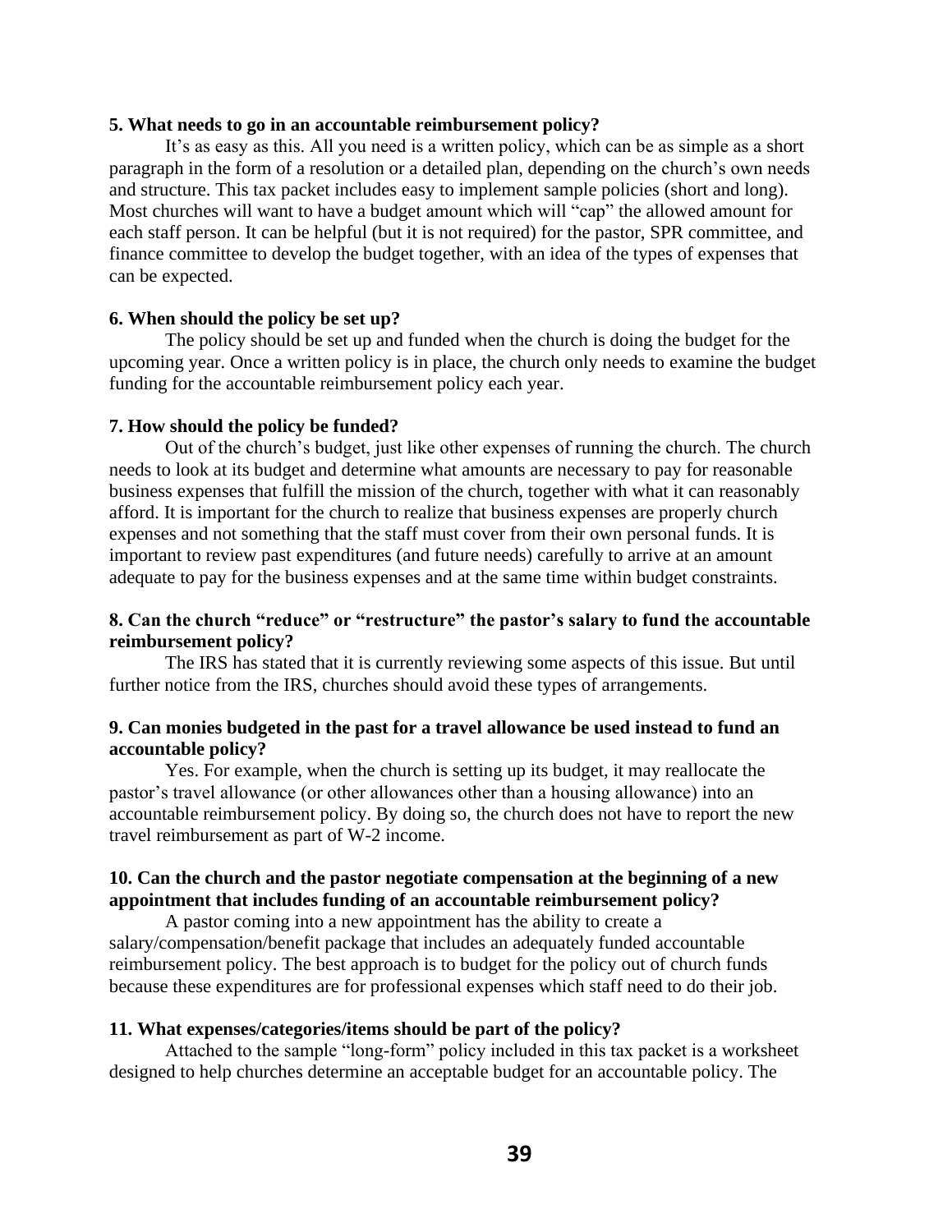worksheet lists examples of appropriate business expenses that may be included (*e.g.*, business automobile expenses, parking, tolls, office supplies, business postage, office equipment, business-use computers, software, professional books/subscriptions, professional dues, religious materials, vestments, business gifts, continuing education, business entertainment, travel, etc.) There may be other business expenses that are appropriate to include, depending on the unique mission of your church. It is important to note that the categories on the worksheet are suggestions for budgeting, not rigid expense categories; the staff person, in consultation with the SPR chair and/or treasurer, or finance committee chair, may shift expenses during the year from one category to another. *Also see the examples at the end of these Q&As for suggestions about proper and improper reimbursements.*

#### **12. Should the church reimburse the staff member or pay for their business expenses directly?**

Either approach is acceptable. The staff person may submit a bill and ask that the church pay it. Alternately, s/he can substantiate the expense and ask that the church reimburse him/her. This tax packet includes a sample voucher form that can be used to submit requests for payment or reimbursement. Some churches provide certain members of their staff with business credit cards or long-distance phone cards (restricted to business use) to make substantiation and bill payment easier. However, a credit card statement alone is not enough substantiation.

#### **13. How should expenses be substantiated?**

The IRS requires an adequate accounting by the employee and maintenance of good records by the employer. The IRS requires actual receipts for any expense over \$75.00. The church may use this figure or set a lower limit. (*e.g.*, GCFA requires receipts for all expenses over \$25.00.) The documentation should show (or be listed on the receipt itself): the purchase, amount, date, place, and the business nature of the expense. For example, if the pastor purchased a \$10.25 notebook, the substantiation would not require a receipt, but at the very least should state, "Purchased Notebook for \$10.25 on 1/5/01 for keeping accountable reimbursement records for church." A meal expense might state, "\$5.90 lunch on 1/5/01, in Centerville while meeting with district superintendent." Another example is \$150 expenditure for a continuing education seminar where the staff can submit the invoice for payment by the church to the vendor. Or, if the staff person paid personally, an acknowledgment of payment by way of a receipt for the seminar or the invoice with a front and back copy of a canceled check would be adequate to substantiate the reimbursement to the staff person.

#### **14. When must substantiation/receipts be provided to the church?**

The IRS requires that all substantiation of expenses occur within a reasonable time (within 60 days will be deemed reasonable) of the expense being paid or incurred. Using the above example of a notebook purchased on 1/5/01, the expense substantiation should be submitted no later than 3/4/01, to qualify as an accountable reimbursement. It is a good practice to turn in receipts at least every two weeks, to prevent forgetting about expenses or losing back-up receipts.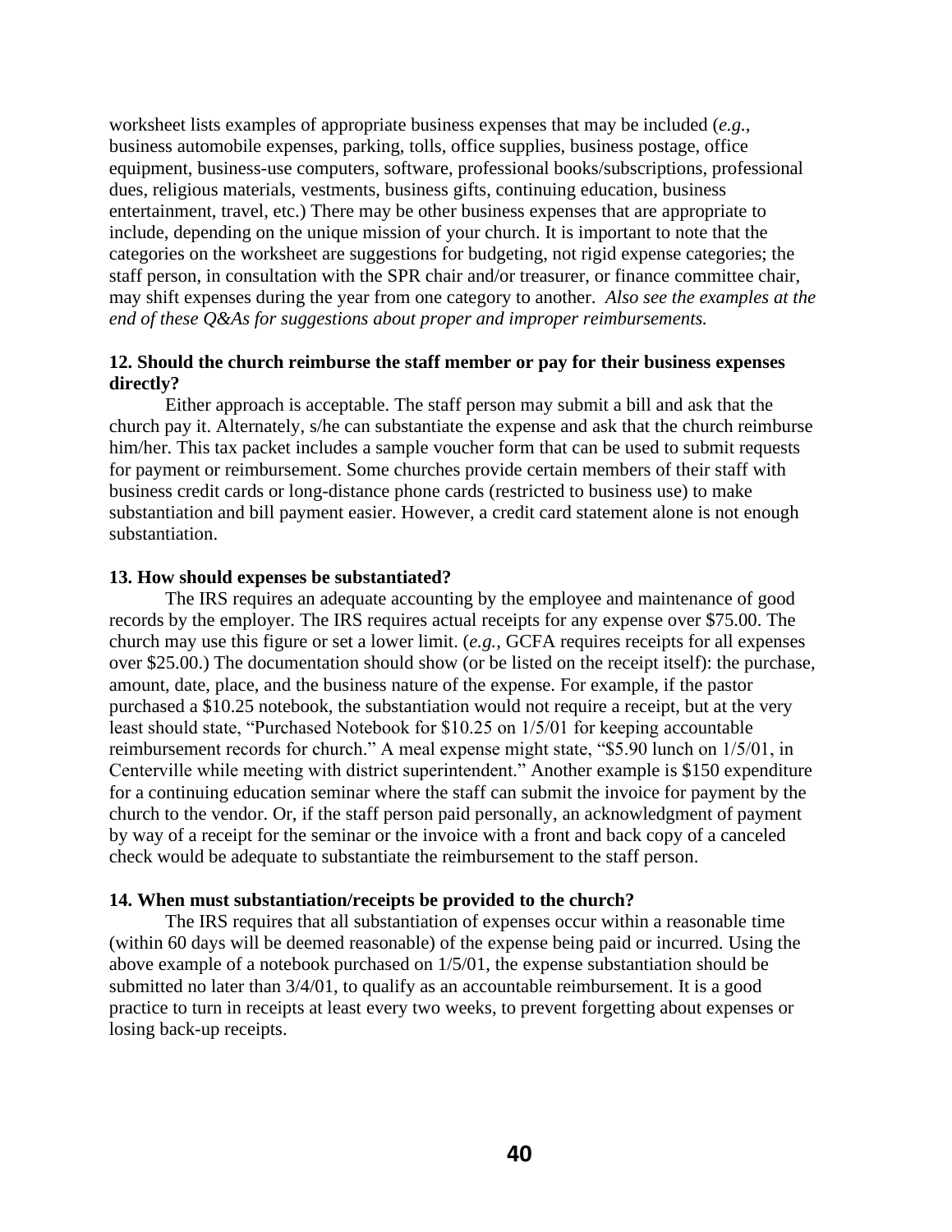### **15. Can the church make advance payments? When must the staff substantiate the expenses?**

Yes, it is appropriate to allow advances, if the church wishes to do so and has an adequate accounting system to track the substantiation for or reimbursement of advances. If an advance is given and exceeds the amount of business expense substantiated, the staff person must return the excess within a reasonable time (within 120 days will be deemed reasonable) of the date incurred or paid.

### **16. Who gets original receipts and documentation?**

The church should be given the originals of receipts and written documentation and the staff person should keep a copy. It is unlikely that the staff person would ever need the copies unless s/he needed to substantiate expenses in excess of the amounts reimbursed.

### **17. Can the church give to the pastor at the end of the year any monies in the accountable policy not spent during the year?**

No. The funds budgeted should not be shifted to a bonus or any other type of payment. This could jeopardize the entire accountable reimbursement policy. The monies can be used by the church for other types of expenses (*e.g.*, for mission, to reserves, or as a carry over to the accountable reimbursement budget line for next year).

### **18. Can the church increase the funding of the accountable reimbursement policy during the year?**

Yes. If the church has additional funds or wants to shift budgeted funds from one account to another, it may do so. (No shifting is allowed from salary to an accountable policy).

### **19. Which church officer should be responsible for reviewing the propriety of the items submitted and which officer should be responsible for paying the expenses?**

There is no single correct way to handle this responsibility. One method is to have the chair of the SPRC (in consultation with the committee) review and approve the submitted expenses and for the treasurer to handle payment. This avoids conflicts that may arise concerning the appropriateness of a given expense if all of the responsibility is on the treasurer. Under any arrangement, it is important for someone, with credibility and respect to carefully review all of the submitted requests for reimbursement to ensure their appropriateness. Also, someone needs to be in charge of monitoring all expenses to ensure budget compliance, timely reporting, return of any advances and the like.

#### **20. How should confidential items be handled in terms of substantiation and reporting?**

When the pastor makes confidential visits to parishioners, s/he may want to write "private" or "confidential visit with church member" on a travel log. The pastor should at least be able to answer any questions or share information about these entries in confidence with the chair of the SPRC.

### **21. Is the Holy Land trip and related educational materials an allowable expense under the Accountable Reimbursement Plan?**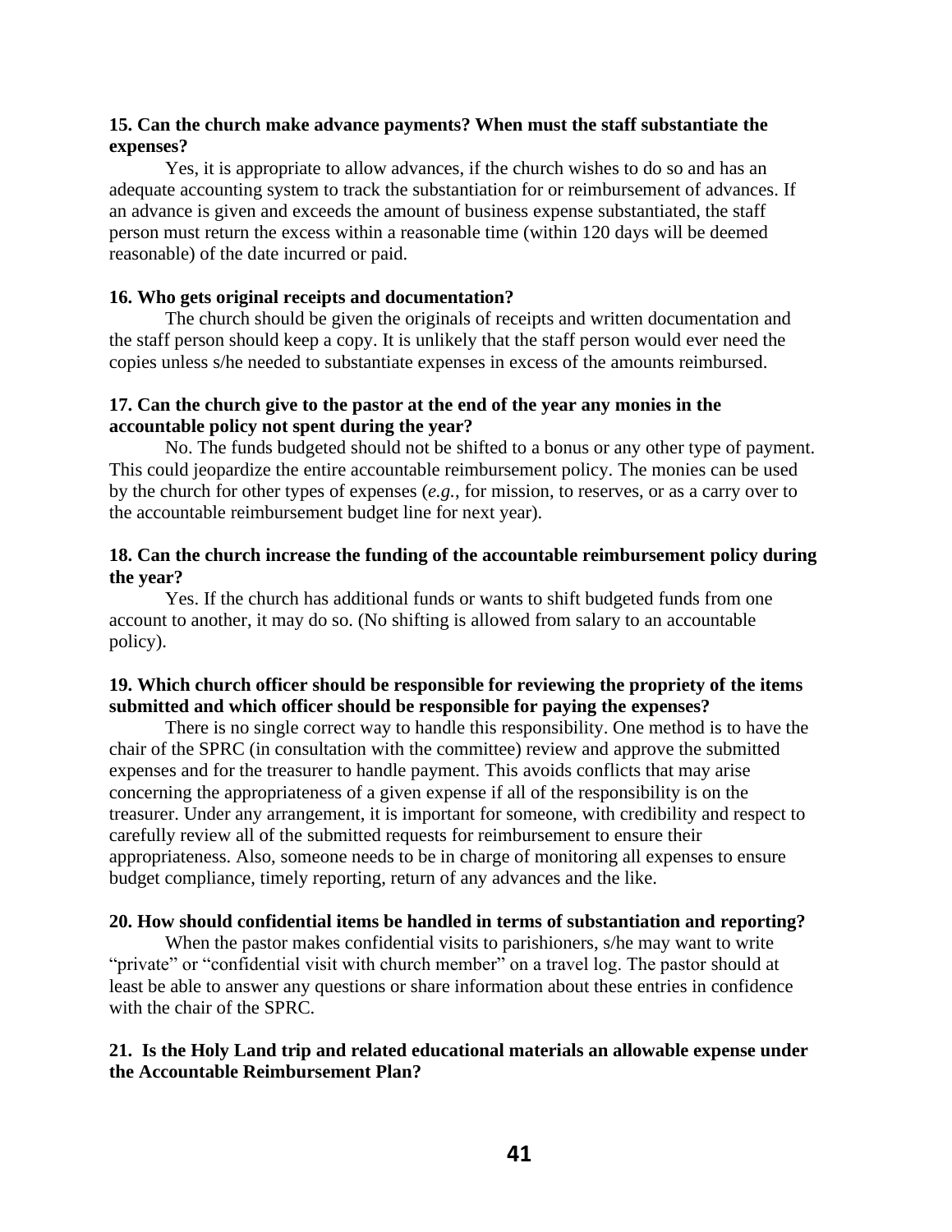If a church and Minister agree that a Holy Land trip is a desired event for educational purposes it would be allowable. Precautionary measures should be taken to adequately document the decision in the minutes of the Church's Administrative Board.

#### **22. What does the IRS consider to be a properly reimbursable business expense and is it different for a church than a for-profit oriented business?**

A business expense is one that is directly related to the purposes and goals of the organization and is reasonably necessary to fulfill those goals. The basic idea applies to all organizations, from the smallest widget manufacturer to the largest business corporations in the U.S., from the smallest rural church to the mega churches, even though the goals of a church are different from the goals of a business. It is necessary that expenses relate to the church's unique mission and that they are not personal expenses of the pastor. For example, it would not be proper for a minister to claim a travel reimbursement for the expense of visiting a sick relative who is not a member of the church and who lives 100 miles away, even if part of the purpose of the trip was to give spiritual comfort. The primary reason for the trip is to visit a relative. If a pastor went on a two-week vacation with his/her family and also preached at two churches during the trip, reimbursement for the travel vacation expenses would not be proper. Some of the expenses related to the preaching would be appropriate if the pastor's church encouraged such preaching arrangements during vacations, the pastor obtained approval for this, and the pastor incurred additional expenses on the trip for going to those church locations. If the personal nature of the expense is the primary consideration, it is not a business expense. Also see the sample list of proper and improper reimbursement items at the end of these Q & As.

#### **23. May a church tell a pastor not to spend funds even if the expense may be a proper business expense?**

Yes. The question suggests a conflict between the pastor and the treasurer's or the SPR committee's view of necessary or authorized expenses as they relate to the mission of the church. The best way to resolve most conflicts is to try to understand them, discuss them, and come to some agreement. For example, it is hoped that most churches would agree that annual conference related committee work and travel are part of each church and pastor's commitment to the connectional system (these would be legitimate business expenses). If a conflict over such conference expenses exists, the DS may be able to facilitate some meeting of minds (or pocketbooks). A difficult problem may arise when the church and the pastor view their mission differently. If the church does not approve of the clergy's involvement in an international mission project and finds it to be outside of the church's mission, the pastor should not submit travel or related expenses for such an activity. These issues should be explored ahead of time with the SPRC to avoid misunderstandings.

### **24. What happens if a new pastor is appointed in June and the previous pastor has already spent all of the funds in the accountable reimbursement policy account for that calendar year?**

The best answer is that this type of situation should not arise in the first place, because the departing pastor, SPRC chair, and treasurer should make sure that it does not occur. These individuals all need to monitor the expenses and make sure that the accounts, absent unusual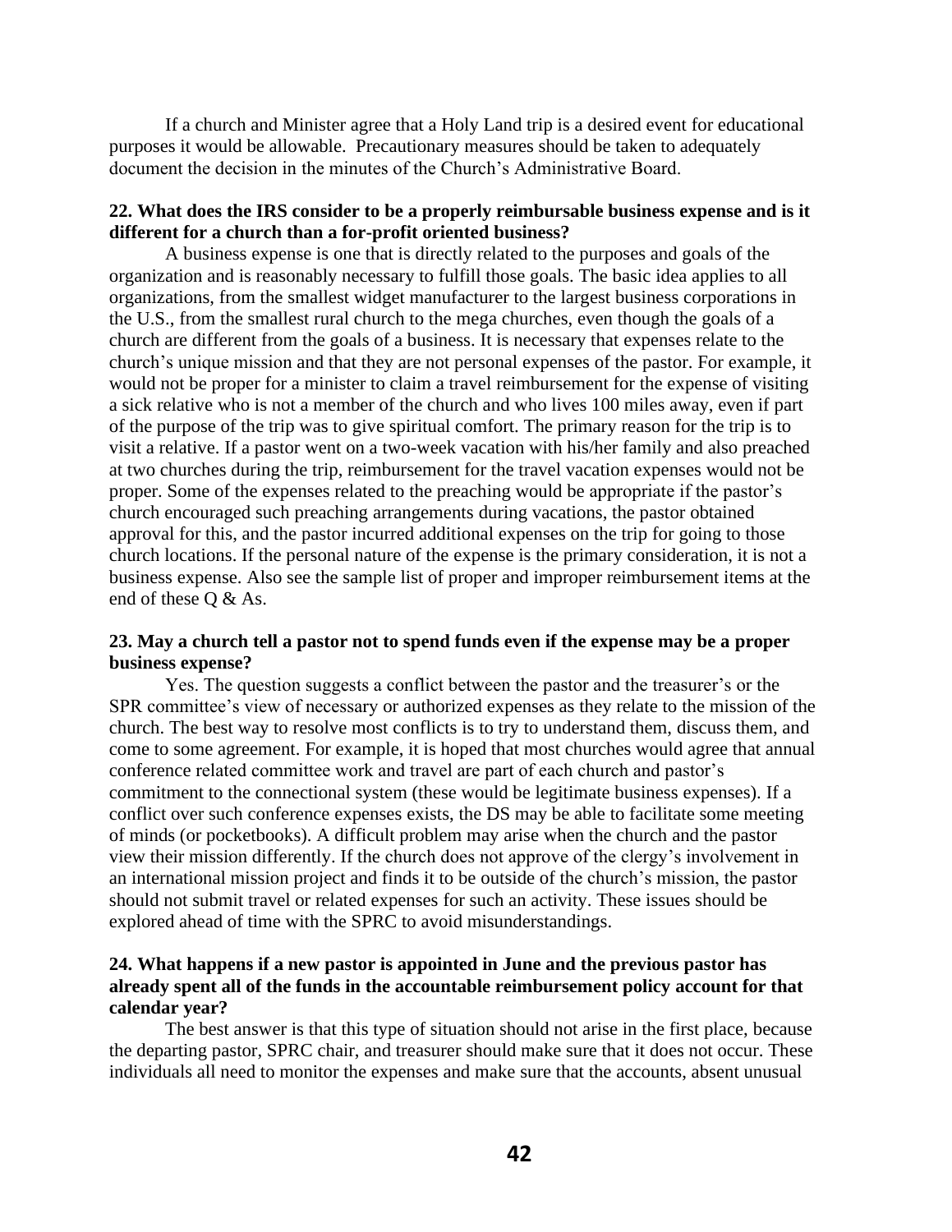circumstances, are spent proportionally throughout the year. However, if this scenario should occur, it is possible to add to the accountable reimbursement policy for the new pastor, if funds are available elsewhere in the budget.

#### **25. Who owns the equipment and other items purchased under the accountable reimbursement policies?**

The church. If a church has paid for items through an accountable reimbursement policy, the equipment or other property belongs to the church, unless there is some other agreement. This issue of ownership usually does not come up until a pastor receives a new appointment and wishes to take equipment with him/her. It is not an issue in relation to travel, continuing education, professional dues, or entertainment expenses, which are not "tangible" things. Likewise, it would not often be a problem for office supplies, postage, periodicals or personal religious supplies, such as robes. These items are used up or are so personal that they have limited or no value to the church. A computer is the most common item that raises this question. In this day and age, it is important for the church to supply staff with a computer. However, if the pastor needs a computer, and the church has not budgeted for this purchase, the pastor may want to use accountable funds to make this purchase. While the pastor is at the church, the pastor uses the computer for business purposes. What happens when the pastor, Rev. Dos, who purchased a computer with accountable reimbursement funds, leaves? Rev. Dos decides she likes her computer and wants to take it to her new appointment. She approaches the chair of the SPRC and offers to personally purchase the computer for current fair market value (a purchase, at fair market value, would not be a taxable event). The SPRC decides to give the computer to Rev. Dos. The gift is a taxable event and the value of the gift for income tax purposes is the current fair market value.

#### **26. Do accountable reimbursement polices include the housing allowance?**

No. These are totally separate and need to be established and maintained separately. Accountable reimbursement policies are for business expenses, are available to all church staff, and can be used by any business or organization. Housing allowances relate only to clergy, as ministers of the gospel, and are authorized specifically by Internal Revenue Code § 107.

### **27. Do accountable policies include a cafeteria plan (flexible spending plan) for medical reimbursements?**

No. However it is possible to set up cafeteria or flexible spending plans that may allow church staff to have medical reimbursements, dependent care reimbursements, and life insurance coverage, without income tax consequences.

*All of the above arrangements need to be set up properly in a separate resolution or plan, with the assistance of a tax and benefits advisor, and must conform to the applicable Internal Revenue Code provisions.*

#### **28. Are there any pension concerns when using an accountable reimbursement policy?**

No. Amounts that are paid as accountable reimbursements are not part of "includible compensation" for certain pension contribution limitations established by IRS rules.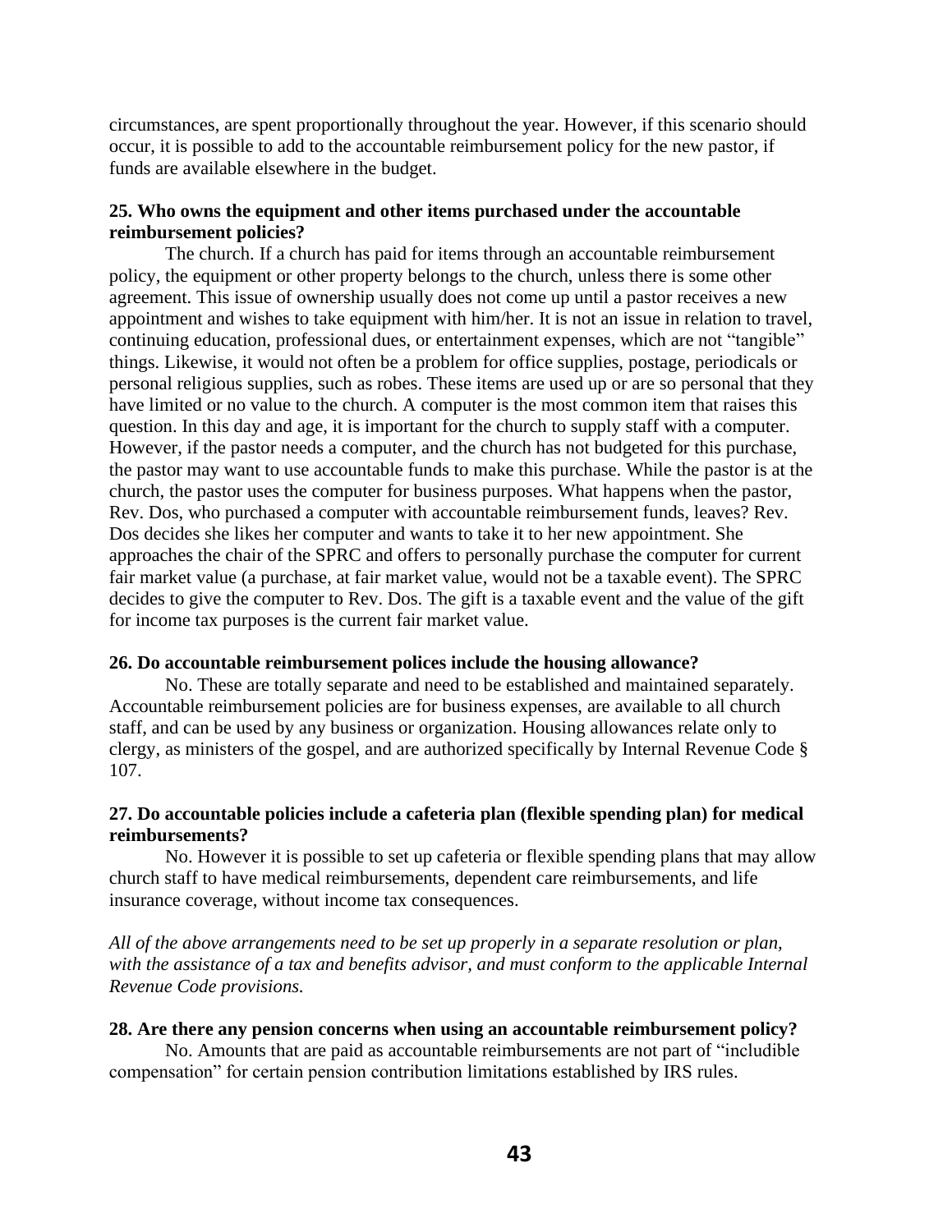### **29. What are the implications of an accountable reimbursement policy for local church/conference reporting information?**

GCFA's Local Church Report to the Annual Conference and Local Church and Pastor Compensation and Expense Worksheet forms have been changed to show the distinction between **reimbursements** established for the pastor and **allowances** paid to the pastor. In the Report, line 66 is for reimbursements and line 67 is for allowances (other than the housing allowance that is put on line 65).

### **30. How should "ticketless" airline expenses be substantiated?**

It is necessary that the documentation show the date, place, and amount and business reason for the trip. The IRS has suggested that the itinerary from a travel agency and/or the airline receipt, along with an explanation of the reason for the travel, should be sufficient.

*These Q & As are provided to give suggestions for establishing an accountable reimbursement policy. It is important to examine each situation closely to determine the correct result, because each church setting, ministry, budget and pastor are unique.*

*The General Council on Finance and Administration is not engaged in providing legal or accounting services. The service of a competent professional should be sought for legal and tax advice.*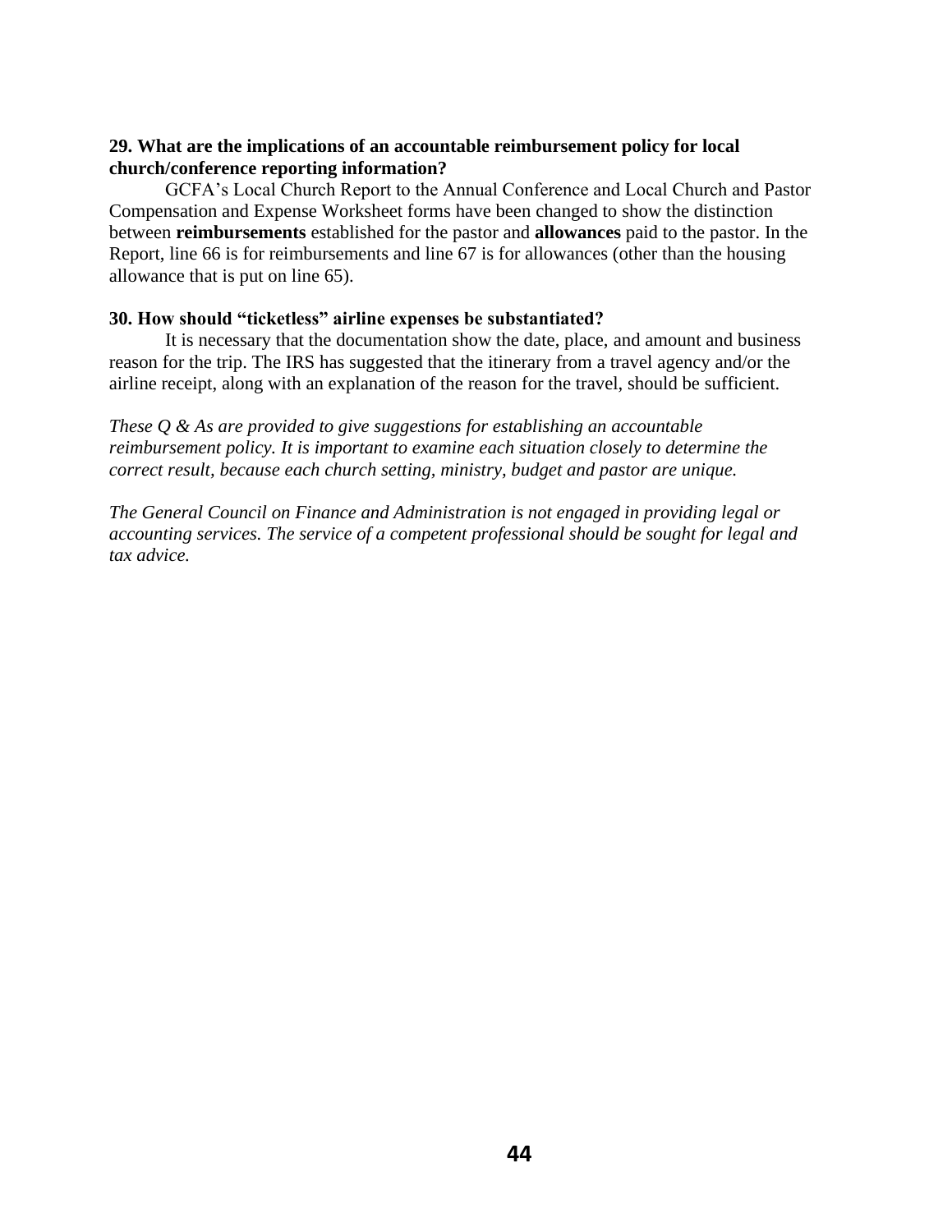# **LONG FORM ACCOUNTABLE REIMBURSEMENT POLICY**

The \_\_\_\_\_\_\_\_\_\_\_\_\_\_\_\_\_\_\_\_\_\_\_\_\_\_\_\_ United Methodist Church ("Church") recognizes that certain expenses of ministry paid by the pastor/staff person are part of the ordinary and necessary costs of ministry in this Church/charge. Accordingly, we hereby establish an accountable reimbursement policy to defray them directly. The reimbursement account shall be an annual line item in the Church budget. It shall be in addition to the pastor's annual salary and housing. The reimbursement account for 20\_\_\_ shall be \$\_\_\_\_\_\_\_\_. *(Amount may be determined by using the attached suggested worksheet.)*

The following requirements for the policy are binding upon the Church and upon  $\frac{1}{\sqrt{1-\frac{1}{2}}\sqrt{1-\frac{1}{2}}\sqrt{1-\frac{1}{2}}\sqrt{1-\frac{1}{2}}}}$ , its pastor/staff person.

Accordingly, the Church hereby establishes an accountable reimbursement policy, pursuant to IRS regulations and upon the following terms and conditions:

- 1. The pastor/staff person shall be reimbursed from the reimbursement account for his/her ordinary, necessary, and reasonable business expenses incurred in the conduct of the ministry for, and on behalf of, the Church. The following expenses are budgeted in this accountable reimbursement policy, as suggested for the work needs of the pastor/staff person.
- 2. The committee on SPR/PPR chairperson, Church payroll person, or treasurer, (as designated by the Church) must be given an adequate accounting within 60 days after the expense is paid or incurred. The adequate accounting shall include, but not be limited to, a statement of expense, account-book diary or other similar record showing the amount, date, place, business purpose, and business relationship involved. Such documentation shall include receipts for all items of \$75 or more (*a church may set a lower amount*). Appropriate documents, cash receipts, canceled checks, credit card sales slips, and contemporaneous records (for those non-receipt expenses less than \$75), must be attached to each expense report. A log of total miles per day and enumeration of their general purpose shall suffice to substantiate automobile mileage, but under no circumstances will commuting mileage between the pastor's home and Church office be reimbursed. Copies of the documentary evidence and expense report shall be retained by both the pastor/staff person and the Church.

The committee on SPR chairperson (or treasurer) shall be responsible for approving the expense. The committee on SPR chairperson (or treasurer) shall exercise his/her discretion regarding the adequacy of the substantiation and the appropriateness of any reimbursement. Questions arising in these areas will be resolved by the SPR chairperson (or treasurer), subject to the review and approval of the committee on SPR/committee on finance.

3. It is the intention of this policy that reimbursements will be paid after the expense has been incurred by the pastor/staff person. However, should circumstances require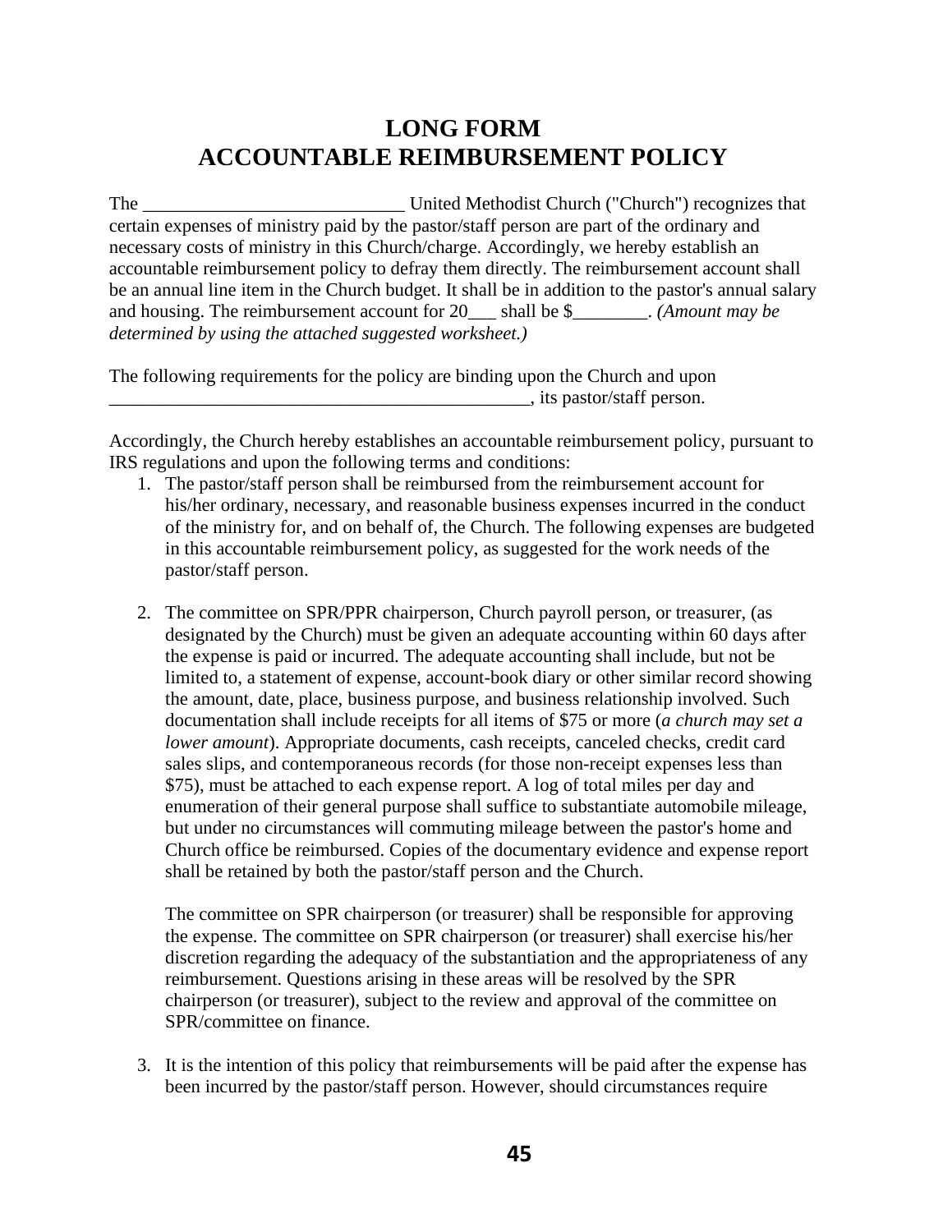payment of an advance for any particular anticipated expense, the pastor/staff person must account for the expense as described above and return any excess reimbursement within 120 days after the expense is paid or incurred. Any excess advance must be returned to the Church before any additional advances are provided to the pastor/staff person.

- 4. Budgeted amounts not spent must not be paid as a salary bonus or other personal compensation. If such payments are made, the entire amount of the accountable reimbursement policy account will be taxable income to the pastor/staff person. The Church will be required by law to report that amount as part of the pastor's/staff person's compensation. Disposition of any unspent balances remains at the discretion of the committee on finance/the council/charge conference in building the budget for the next Church year.
- 5. It is understood by the various parties that all elements of this resolution must be carefully followed to prevent the Church from being required by regulation to include all reimbursements as income on the pastor's/staff person's Form W-2. The primary responsibility in this regard is on the pastor/staff person to report and adequately account for his or her expenses to the committee on SPR chairperson, church payroll person, and/or treasurer.

| of the                | United Methodist Church.             |  |  |
|-----------------------|--------------------------------------|--|--|
| Chair, Church Council | SPR/PPR Chairperson/Church Treasurer |  |  |

\_\_\_\_\_\_\_\_\_\_\_\_\_\_\_\_\_\_\_\_\_\_\_\_\_\_\_ \_\_\_\_\_\_\_\_\_\_\_\_\_\_\_\_\_\_\_\_\_\_\_\_\_\_\_\_\_\_\_

Pastor/Staff Person Secretary

*This is a sample of an accountable reimbursement policy. The specifics of each policy should be reviewed by each church and minister considering their specific concerns. If legal or tax advice is required, the services of a competent professional advisor should be sought.*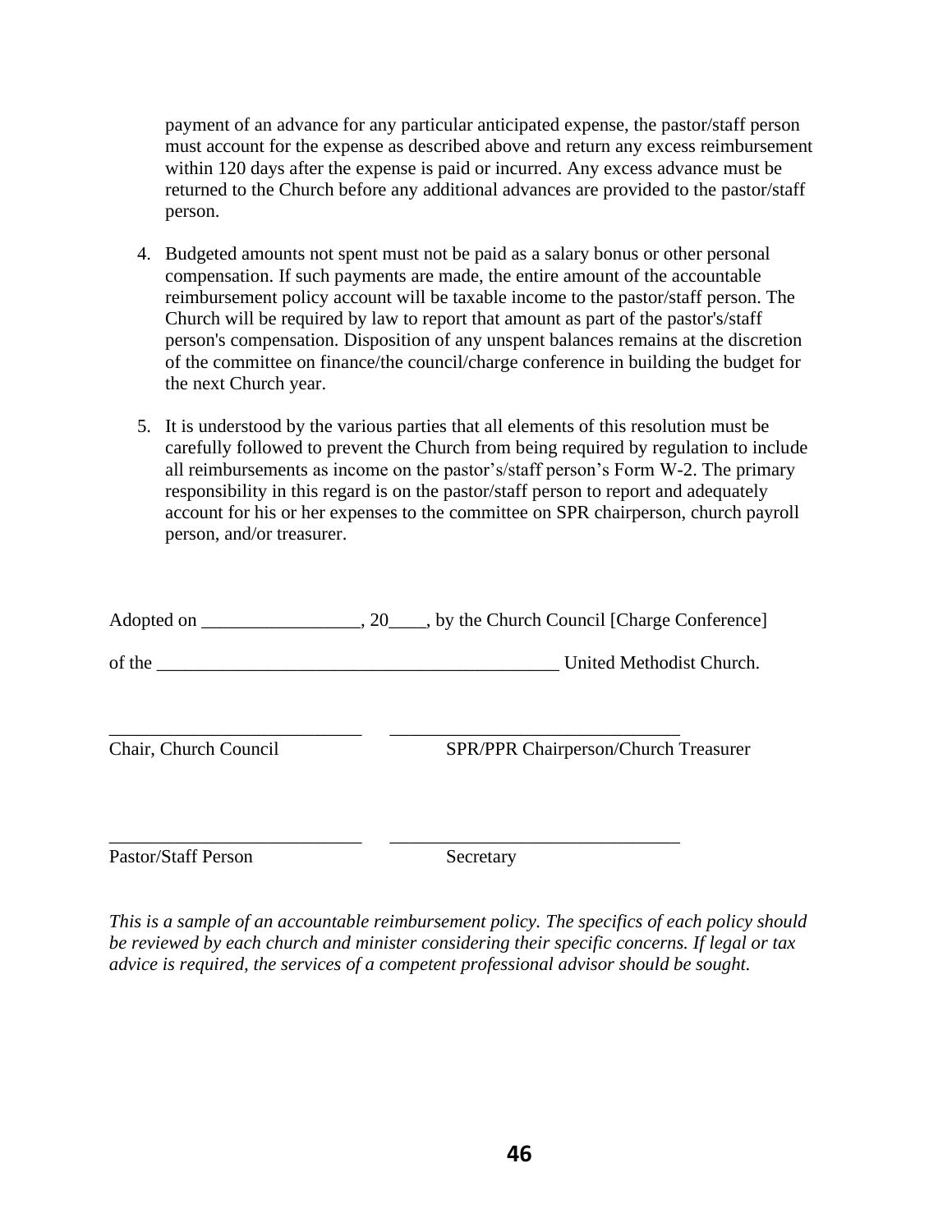# **SHORT FORM ACCOUNTABLE REIMBURSEMENT POLICY**

The following resolution is hereby adopted by the church council of \_\_\_\_\_\_\_\_\_\_\_\_\_\_\_\_\_\_\_\_\_\_\_\_. It will be effective for the calendar year \_\_\_\_\_ and all future years unless specifically revoked or superseded.

The church pastor (or other employee(s)) will be reimbursed for ordinary and necessary business expenses incurred in the performance of his or her responsibilities when he/she substantiates the amount, business purpose, date, and place of the expense.

This substantiation must be provided to the chair of the pastor parish relations committee (or church treasurer) within sixty (60) days of incurring the expense. The individual must return to the church any amounts received in excess of the substantiated expenses within one hundred twenty (120) days of receipt.

The church will not report any properly substantiated reimbursement payments as income on any Form W-2.

| Chair, Church Council | Committee on SPR/PPR Chairperson |  |  |
|-----------------------|----------------------------------|--|--|
|                       |                                  |  |  |
|                       |                                  |  |  |
|                       |                                  |  |  |
| Pastor/Staff Person   | Secretary                        |  |  |

\_\_\_\_\_\_\_\_\_\_\_\_\_\_\_\_\_\_\_\_\_\_\_\_\_\_\_ \_\_\_\_\_\_\_\_\_\_\_\_\_\_\_\_\_\_\_\_\_\_\_\_\_\_\_\_\_\_\_

Treasurer

\_\_\_\_\_\_\_\_\_\_\_\_\_\_\_\_\_\_\_\_\_\_\_\_\_\_\_\_\_\_\_

(The church may wish to designate certain items which it elects to have covered by this policy, such as travel, continuing education, attendance at annual conference, books, subscriptions, work supplies, vestments, etc. There may be a cap or dollar amount on the total reimbursable business expenses that will be paid, for example: "The reimbursement amount shall be no more than  $\cdots$  The church may also want to require pre-approvals by the treasurer or SPR/PPR chair of business expenses in excess of \$ 500 (or any other amount deemed appropriate). These additional requirements should be included in the policy.)

*This is a sample of an accountable reimbursement policy. The specifics of each policy should be reviewed by each church and minister considering their specific concerns. If legal or tax advice is required, the services of a competent professional advisor should be sought.*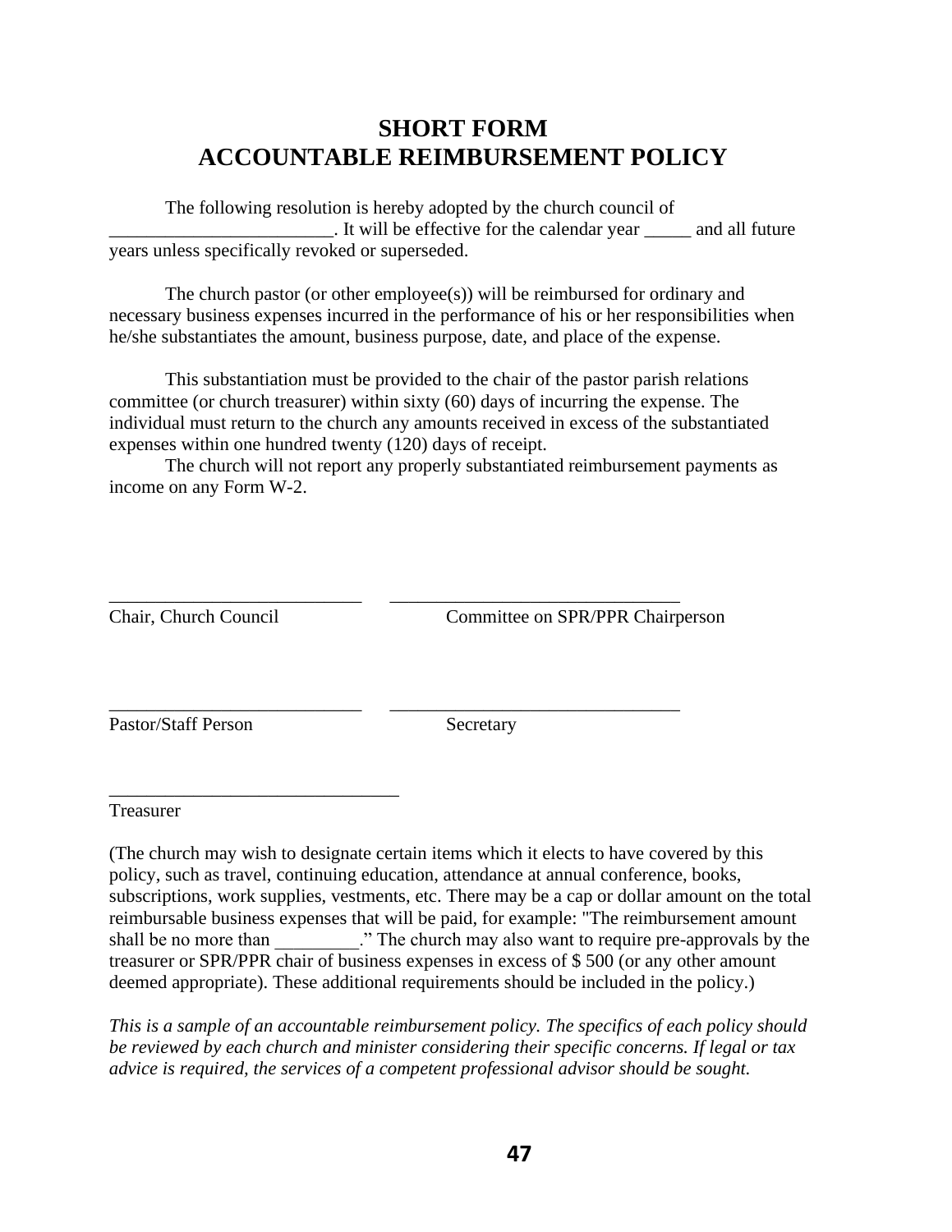# **IRS Forbids Funding Accountable Reimbursements out of Salary Reductions**

Section 1.62-2(d)(3) of the income tax regulations prohibits accountable plans from reimbursing employee business expenses through salary reductions.This regulation effectively put an end to a common church practice that allowed many clergy to enjoy the advantages of an accountable plan without any additional cost to the church. In the past, many churches adopted accountable plans under which a minister's substantiated business expenses were reimbursed out of his or her own salary. For example, assume that First Church pays Rev. G \$500 each week, and also agrees to reimburse his substantiated business expenses for each month out of the first payroll check for the following month. Assume further that Rev. G substantiated \$300 of business expenses for January. The church issued Rev. G his customary check of \$500 for the first week of February, but only \$200 of this check represents taxable salary while the remaining \$300 represents a nontaxable reimbursement under an accountable plan. Only the \$200 salary component of this check is included on Rev. G's W-2 (or1099) form at the end of the year. This arrangement was practiced by many churches. In some cases, a church agreed to reimburse a minister's substantiated expenses up to a specified amount, with any additional expenses being reimbursed out of salary reductions.

Unfortunately, regulation  $1.62-2(d)(3)$  prohibits this practice for accountable reimbursement plans. Such arrangements are not "illegal". They simply cannot be "accountable". Churches that continue to use this practice must recognize that all reimbursements paid through salary reduction will now be treated as paid under non-accountable plan. In explaining the regulation, the IRS observed:

Some practitioners have asked whether a portion of an employee's salary may be recharacterized as being paid under a reimbursement arrangement. The final regulations clarify that if [an employer] arranges to pay an amount to, an employee regardless of whether the employee incurs . . . deductible business expenses . . . the arrangement does not meet the business connection requirement of [the regulations] and all amounts paid under the arrangement are treated as paid under a non-accountable plan . . .Thus no part of an employee's salary may be re-characterized as being pain under a reimbursement arrangement or other expense allowance arrangement.

Regulation 1.62-2(d)(3) contains the following example:

Employer S pays its engineers \$200 a day. On those days that an engineer travels away from home on business for Employer S, Employer S designates \$50 of the \$200 as paid to reimburse the engineer's travel expenses. Because Employer S would pay an engineer \$200 a day regardless of whether the engineer was traveling away from home, the arrangement does not satisfy the reimbursement requirement of paragraph  $(d)(3)(i)$  of this section. Thus, no part of the \$50 Employer S designated as a reimbursement is treated as paid under an accountable plan. Rather, all payments under the arrangement are treated as paid under a non-accountable plan. Employer S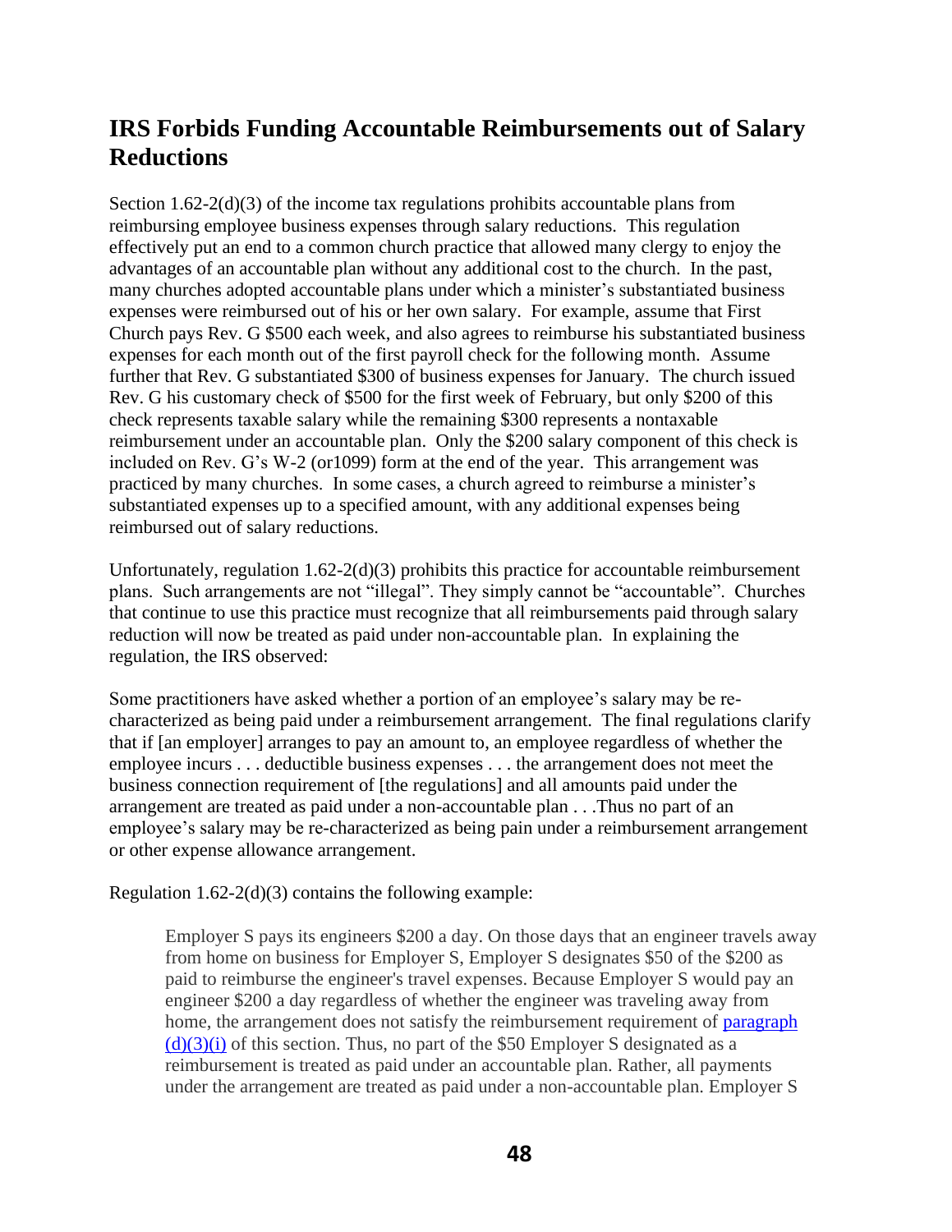must report the entire \$200 as wages or other compensation on the employees' Forms W-2 and must withhold and pay employment taxes on the entire \$200 when paid.

Regulation  $1.62-2(d)(3)$  came as an unpleasant shock to many clergy, both because it conflicted with a very common practice among nonprofit and for-profit employers, and also because there was no advance warning that the IRS was considering such a rule. Your editor contacted the IRS national office on numerous occasions, seeking clarification of the IRS position. The IRS responded in writing, confirming that the regulation prohibits churches from using salary reductions to fund business expense reimbursements under accountable reimbursement arrangements. In explaining its interpretation, the IRS noted that the tax benefits available to accountable reimbursement arrangements (i.e., the employer's reimbursements are not reportable as income to the employee) are based on the fact that the reimbursements are coming out of the employers revenue and accordingly it "has an incentive to require sufficient substantiation to ensure the allowance to the employee is limited to actual business expenditures incurred on the employer's behalf and for the employer's benefit". This justification simply does not apply when an employee's business expenses are reimbursed out of his or her own salary (through salary reductions). Example:

Assume that an employee working for Corporation A is paid \$40,000, designated as salary, and is not entitled to any additional amount under a non-accountable plan. If the employee decides to incur \$2,000 in employee business expenses, that amount is deductible only as a miscellaneous itemized deduction, subject to the two-percent floor. By contrast, assume that an employee working for Corporation B is paid \$47,000, designated as salary, and is given an additional \$4,000 for the year, designated as an expense allowance pursuant to a non-accountable plan. Under the arrangement the employee may retain any part of the \$3,000 whether the employee substantiates to the employer, regardless of the amount of employee business expenses.

There is no justification for different tax treatment of these two employees who receive (and can retain) identical dollar amounts from their employers and who make identical employee business expenditures. The IRS concluded:

A salary reduction arrangement which "reimburses" and employee for employee business expenses by reducing the employee's salary will not be treated as an accountable plan because it does not meet the reimbursement requirement. This is the result regardless of whether a specific portion of the employee's compensation id designated for employee expenses – or the portion of the compensation to be treated as the expense allowance varies from pay period to pay period depending on the employee's expenses. If the employee is entitled to receive the full amount of annual compensation regardless of whether or not any employee business expenses are incurred during the taxable year, the arrangement does not meet the reimbursement requirement.

What is the effect of the regulation? Consider the following: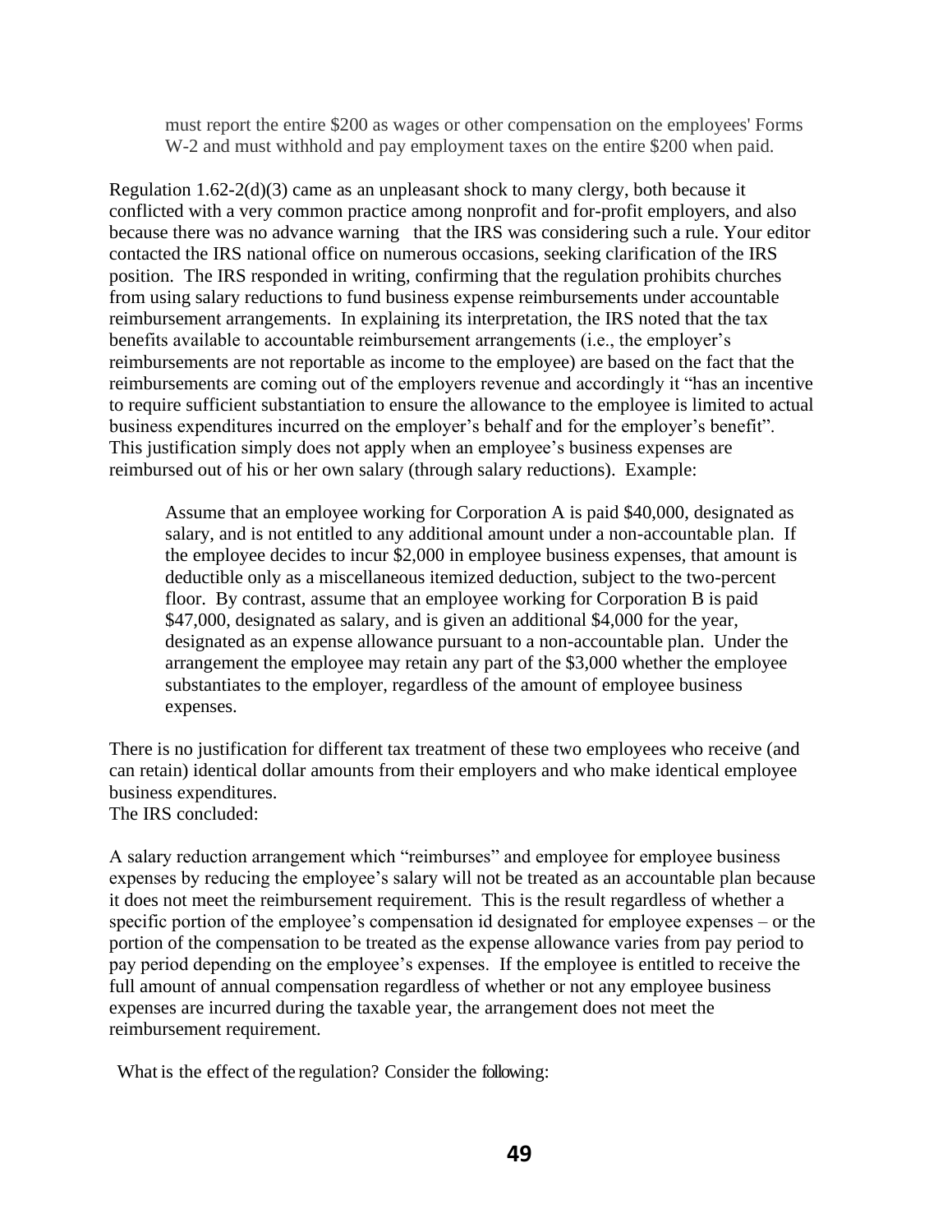1. Regulation 1 .62-2(d)(3), as interpreted by the IRS, will result in harsh tax treatment for clergy who report their income taxes as employees and who have unreimbursed business expenses or expenses reimbursed under a non-accountable arrangement. Perhaps the most common type of non-accountable arrangement is the monthly car allowance. It is imperative for churches that require clergy to pay for their own business expenses, or that pay clergy a monthly allowance (or otherwise reimburse expenses without proper substantiation) to consider seriously the adoption of an accountable reimbursement arrangement.

2. The harsh limitations on the deductibility of an employee's unreimbursed and non-accountable reimbursed expenses are not avoided by classifying a minister as selfemployed. Most clergy who report their income taxes as self-employed would be reclassified as employees by the IRS if audited and their reporting status questioned.

3. Can the restrictive regulation be avoided by proper drafting of a minister's compensation package? To illustrate, let's assume that First Church and Rev. K are discussing compensation for the next year, and that the church board proposesto pay Rev. K \$30,000. However, since it will require Rev. K to pay his own business expenses, the church board decides to pay Rev. K a salary of \$26,000 and establish a separate church account for \$4,000 out of which substantiated business expenses will be reimbursed. At the end of the year, any balance remaining in the reimbursement account would belong to the church, ·not Rev. K (i.e., it would not be distributed to Rev. K as a "bonus" or as additional compensation). Since Rev. K has no right to any of the reimbursement account funds (\$4,000) unless he adequately substantiates his business expenses, this arrangement should be permissible under the regulation. The church has not "agreed to pay an amount to an employee regardless of whether the employee incurs deductible business expenses." Unfortunately, the IRS disagreed with this conclusion in a 1993 private letter ruling. The IRS was asked if the following arrangement could be considered to be accountable:

Company X proposes to modify the district manager's compensation arrangement to allow each district manager to elect on an annual basis and prior to the beginning of each calendar year to reduce the amount of gross commission payable to him forthe upcoming calendar year. Under the arrangement, the district manager may elect tore- duce his gross commissions by a percentage ranging from 0 to 40%. In exchange for the reduction in commissions, Company X will pay the district manager's business expenses for the calendar year up to a maximum amount equal to the amount by which the district manager elected to reduce his commissions. Company X will pay only for expenses that satisfy the business connection and substantiation requirements of. . . the income tax regulations. If the expenses a district manager incurs in a calendar year are less than the amount by which the gross commissions were reduced, the excess amounts will be forfeited and may not be carried over and used for expenses incurred in the next calendar year.

The IRS, in concluding that such an arrangement is not accountable, observed: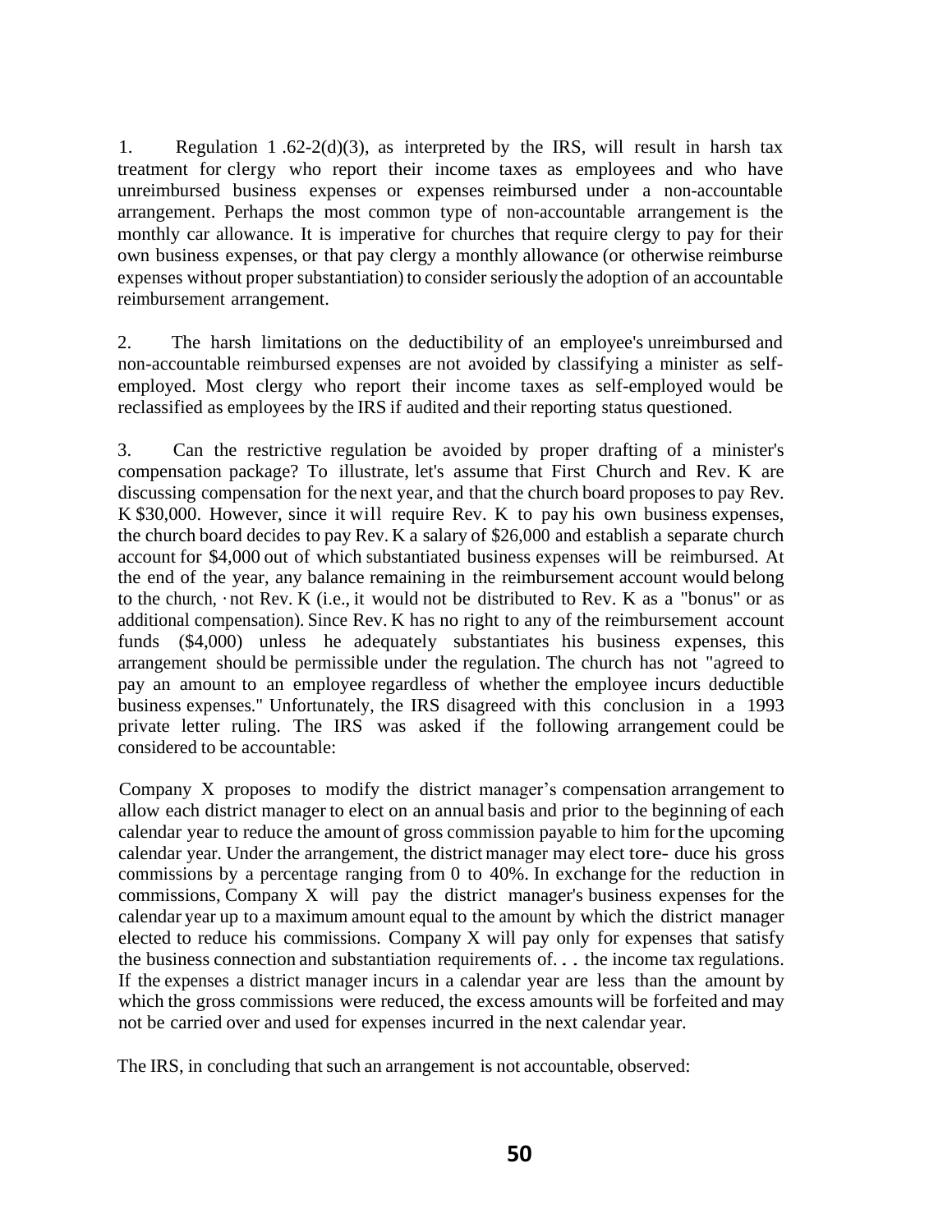[A]n employer may not re-characterize a portion of an employee's salary as being paid under <sup>a</sup> reimbursement arrangement or other expense allowance arrangement. ...[l]n order to have an accountable plan, section  $62(c)$  of the Code and the regulations thereunder contemplate that the reimbursement or other expense allowance arrangement provided by an employer should be amounts paid to an employee in addition to salary. This conclusion is supported by the preamble to the final regulations ... which provides that no part of an employee's salary may be re-characterized as being paid under a reimbursement arrangement or other expense allowance arrangement. IRS Letter Ruling 9325023.

The IRS ruled in 1993 that a regulation prohibiting the funding of business expense reimbursements under accountable plans may not be avoided by "salary restructuring" agreements.

Based on this most recent precedent, the best approach is for churches to adopt accountable reimbursement policies that reimburse clergy (and other church workers) out of church funds. Churches that are concerned with unlimited reimbursement arrangements can set a maximum amount that will be reimbursed per employee. A more aggressive approach would be for a church to designate a minister's salary and then set up a business expense reimbursement account in two separate actions, without any indication that the reimbursement account is being funded out of what otherwise would be the minister'ssalary. The IRS may view these separate actions as sufficiently unrelated to be consistent with an accountable reimbursement arrangement. There certainly is no guarantee that this approach will work, since the IRS may conclude that it constitutes a "restructuring" of the minister's salary and as such is incompatible with an accountable plan.

Key point: the IRS issued audit guidelines for its agents to follow when auditing ministers. The guidelines inform agents that if a church has a salary reduction arrangement which "reimburses" a minister for employee business expenses by reducing his or her salary, the arrangement will be treated as a non-accountable plan. This is the result "regardless of whether a specific portion of the minister's compensation -is designated for employee expenses or whether the portion of the compensation to be treated as the expense allowance varies from pay period to pay period depending on the minister's expenses. If the minister is entitled to receive the full amount of annual compensation, regardless of whether any employee business expenses are incurred during the taxable year, the arrangement does not meet the reimbursement requirement."

Observation. The guidelines instruct IRS agents to be alert to salary reduction arrangements that are used to fund reimbursements under an "accountable" arrangement. According to the IRS, accountable plans cannot reimburse employee business expenses out of salary ·reductions. The important point is this-the guidelines are educating IRS agents as to this issue, and so it is now farmore likely that salary restructuring, and salary reduction arrangements will be discovered and questioned in an audit.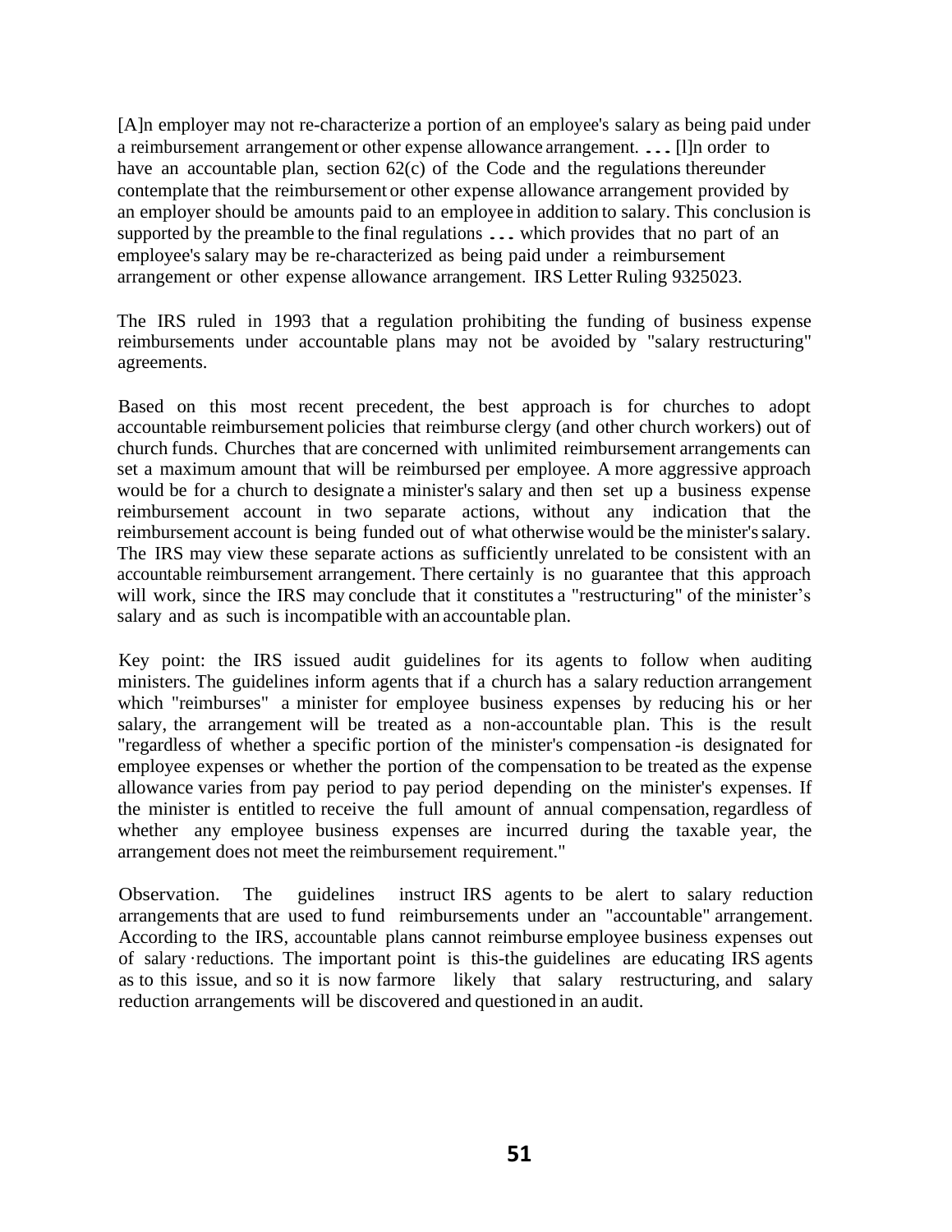# **HOUSING ALLOWANCE INFORMATION**

. Clergy who are in the exercise of ministry can exclude a portion of his/her income as a housing allowance pursuant to the provisions of Section 107 of theInternal Revenue Code. In order to properly take a housing allowance exclusion, the clergy and his/her salary-paying unit must follow a few procedures outlined below.

- 1. **Explanation of "Housing Allowance"** This allowance is often referred to as a "parsonage allowance" for a clergyperson who has a parsonage provided to him/her, as a "housing allowance" for a clergyperson who owns his/her home, and as a "rental allowance" for a clergyperson who rents his/her home. Some churches designate utility allowances or furniture allowances, as well, which are excludable from gross income under the housing allowance provision of Code Section 107. For the purpose of this summary, the term "housing allowance" will be used to refer generally to all allowances. Sample housing allowance language and notification forms are at the end of this summary.
- 2. **Church Designation of the Housing Allowance**. One of the most important requirements for having housing allowance exclusion is one that is often overlooked. A clergyperson's local church or salary-paying unit prior to the clergyperson receiving compensation must establish a housing allowance.

A housing allowance resolution should be adopted by the church or other salary paying unit prior to the calendar year ( or new appointment) and be placed in the minutes of the church council or charge conference. If a parsonage is provided and the church pays all expenses directly, the resolution should indicate that the church is providing its pastor with a parsonage and that no rent or other fee is being charged. If a parsonage is provided but the pastor is expected to provide for furnishings, utilities, and other housing-related expenses out of his/her own resources, then the church, through its adoption of a resolution, should designate a sum as a housing allowance.

If no parsonage is provided to the pastor and the pastor rents or is buying is/her own home, the church through its adoption of a resolution should designate a sum as housing allowance.

If the salary-paying unit fails to designate a housing allowance prior to the beginning of the calendar year or a new appointment begins, a designation may be made later. However, housing-related expenses incurred prior to the designation may not be excluded under Section 107. A salary-paying unit may amend a housing allowance resolution during the calendar year if the original designation proves to be too low. However, the amended allowance designationw*ill* only apply prospectively.

3. **The Amount to be Excluded f rom Income**. One aspect of the housing allowance issue that is often misunderstood is that the amount designated by the salary-paying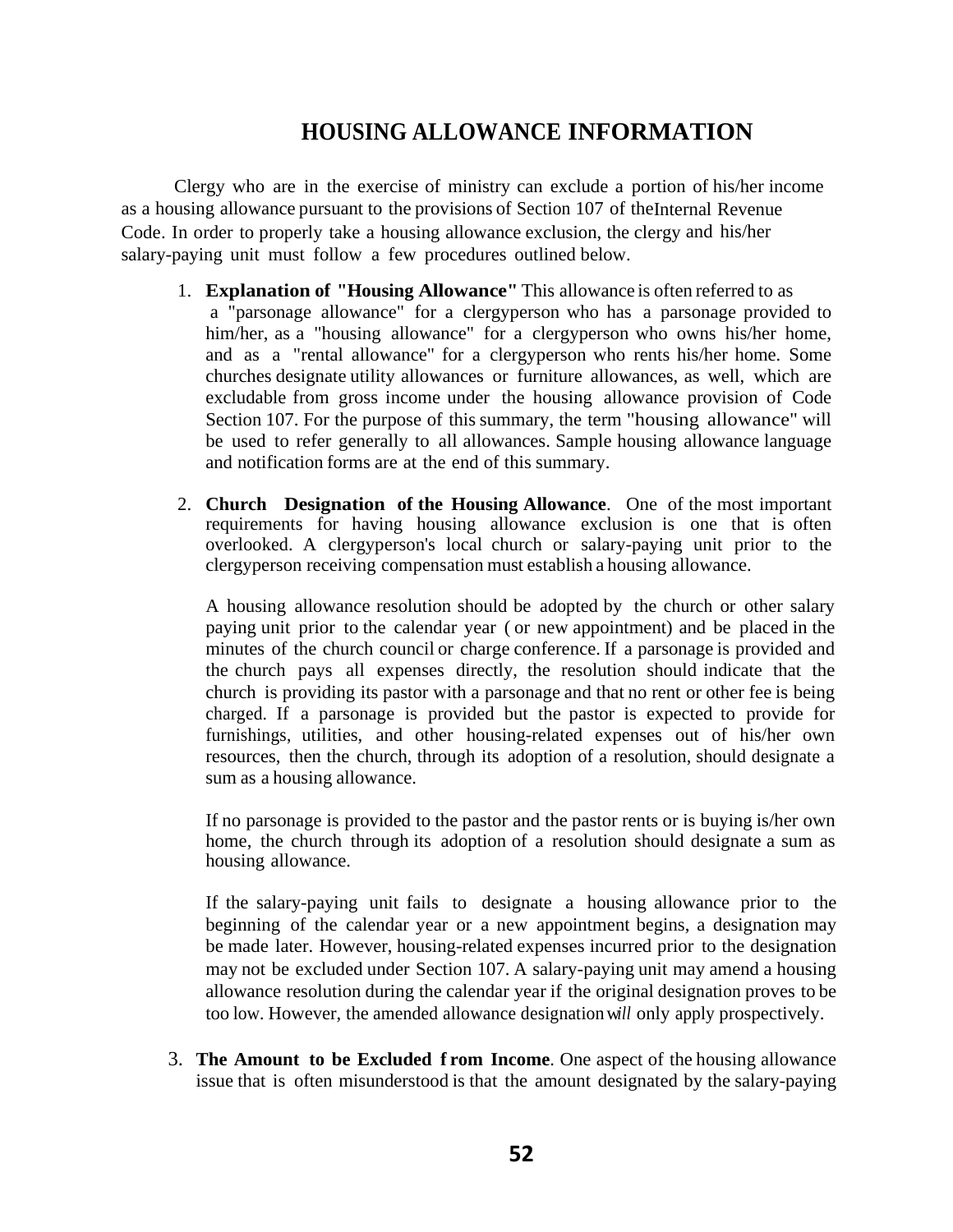unit is *not,* in law, necessarily the amount that may be excluded by the clergyperson. The amount designated is *only* one of *three factors* that must be considered.

a. The amount whichmay be excluded is *the lesser of*

1) The amount designated as the housing allowance exclusion,

2) The amount expended by the clergyperson for housing

3) The legally determined fair rental value of the residential property occupied by the clergyperson.

For example, if the salary-paying unit designates \$10,000 as a housing allowance, the clergyperson spends \$9,000 on housing, and the fair rental value is \$9,000, the clergyperson is limited to an exclusion not to exceed \$9,000. If the fair rental value was \$8,000, the clergyperson would be limited to \$8,000.

b. **The Amount Designated**. There appears to be no limit as to the amount that a local church or other salary-paying unit *may* designate as a housing allowance.(For example, a part-time pastor could have 75% of his/her salary designated as housing allowance). Some churches simply declare a percentage of salary; other churches designate a specific amount based upon estimates given to them by their clergy. Either method of determining the amount seems to be adequate. It would seem that if a church or a clergyperson is unsure as to the amount, it is better to designate a larger amount. [As explained in Section 4, the difference will be recaptured as taxable income.)

A salary-paying unit may amend a housing allowance resolution during the calendar year if the original designation proves to be too low. An amended allowance designation will only apply prospectively. If a church established a housing allowance of \$10,000 on June 30, 2014, \$5,000 would be the amount excludable for the remainder of 2014.

c. **The Amount Expended**. The second factor controlling the amount that can be excluded from grossincome is the amount expended by the clergyperson for housing. Expenses for food and servants are not considered for this purpose to be directly related to providing housing.

For a clergyperson who rents housing, actual expenses may include rental For a clergyperson who relits housing, actual expenses may include relitantly payments, utilities and furnishings.  $5$  For a clergyperson who owns his/her own home, actual expenses include mortgage and related interest payments, real estate taxes maintenance, capital improvements, utilities, and furnishings. (The Tax Reform· Act of 1986 grants the full deduction for mortgage interest and real estate taxes even if a rental allowance exclusion is taken by the taxpayer.<sup>7</sup> Payments for an equity line of credit may not be included as a housing allowance expense unless the money was used for actual housing-related expenses, such as a room addition or capital improvements on the house.) Although not specifically listed, insurance premiums for the property logically could be included.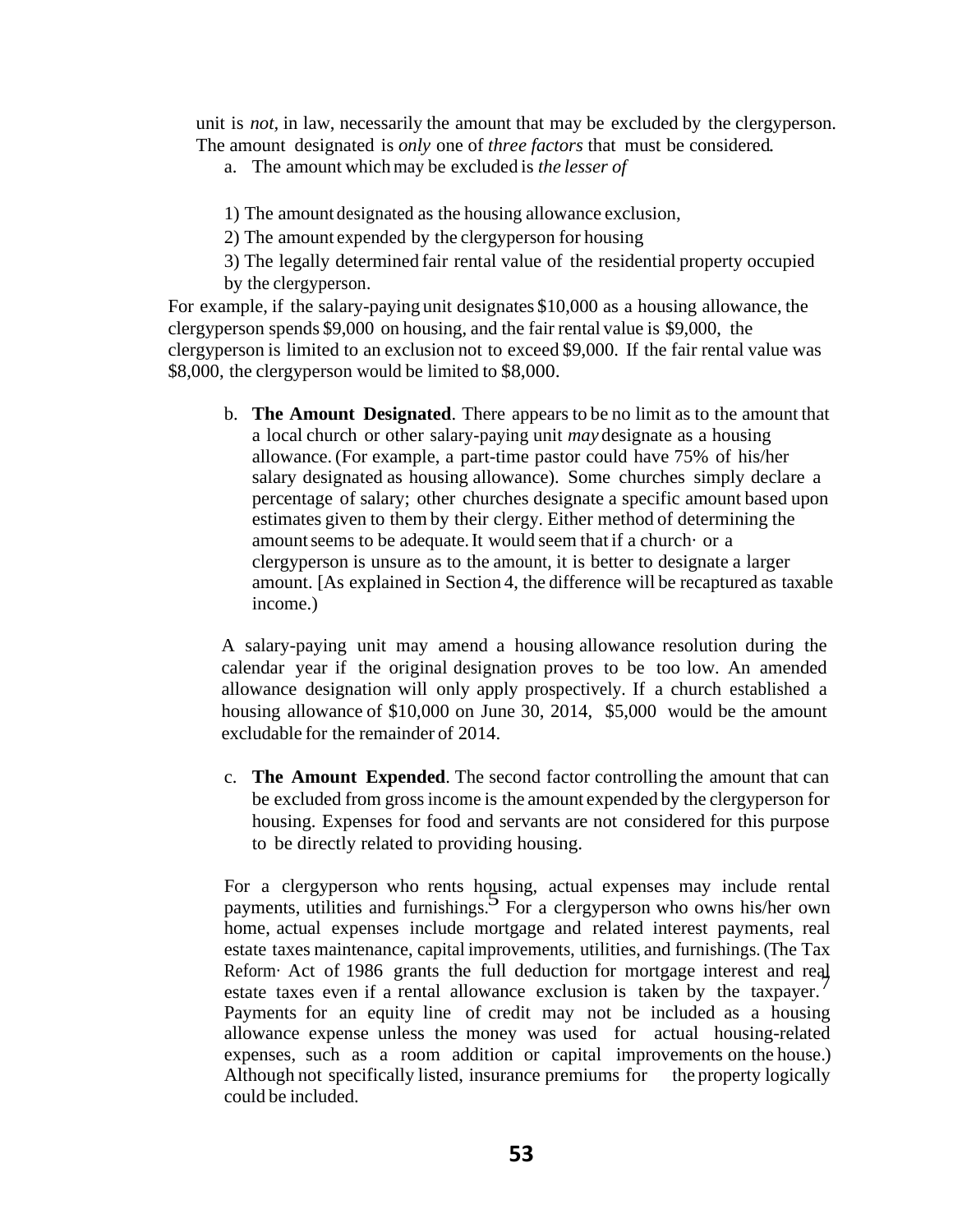The expenses must occur in the tax year in which the clergyperson is to exclude those expenses from his/her gross income. In one instance, the Internal Revenue Service privately ruled that a clergyperson could not exclude a rental allowance amount equal to the amortization of his advance payment for lifetime rental of his retirement home. The clergyperson paid a flat fee in advance for the lifetime rental. Utilities, maintenance and insurance payments were due yearly. The clergyperson excluded as rental allowance the maintenance, utilities, insurance and one4ifteenth of the advance rental. The IRS ruled that the rental allowance was limited to the utilities, maintenance and insurance.

d. The Fair Rental Value. In 1971, the Internal Revenue Service issued a Revenue Ruling which imposed a third factor upon clergy who own their own home: the amount excluded from gross income cannot exceed the fair rental value of the housing.<sup>10</sup> While the authority of the IRS to issue such an interpretation of law has been questioned by some clergy tax commentators, this Revenue Ruling has not been successfully challenged in any judicial forum.

According to the above-mentioned Revenue ruling and current publications issued by the Internal Revenue Service, the "fair rental value" of a clergyperson's housing includes, in addition to the fair rental value of the housing (with furnishings), the fair rental value of appurtenances such as a garage and the cost of utilities.

The legally determined fair rental value of a clergyperson's housing seldom becomes a federal income tax issue if the amount excluded is reasonable based upon location of the housing. However, in determining the amount of the exclusion, the clergyperson should make a bona fide, if informal, calculation so that, if ever challenged, he/she would be able to substantiate the amount of the exclusion.If the clergyperson actually rents the house, the amount of the rent would be persuasive evidence as to the fair rental value (unless there is some family connection, or the individual has some other legal interest in the property). There are other, equally obvious methods of calculating a fair rental value: examination of listings with local realtors, verification of actual rents paid for any comparable housing in the neighborhood or community (as adjusted for special advantages or disadvantages of the specific property), a statement from a realtor estimating the amount which would be typical to rent a similar property or a survey of newspaper advertisements of similar houses for rent in the community.

The amount determined as the fair rental value is important, the clergyperson is then required to pay a self-employment (Social Security) tax on that amount. (See Section 5 below for further discussion below.)

4. **Reporting Housing Allowance to IRS**.Unlike most deductions 'that are available to clergy, the housing allowance is an exclusion from gross income. Accordingly,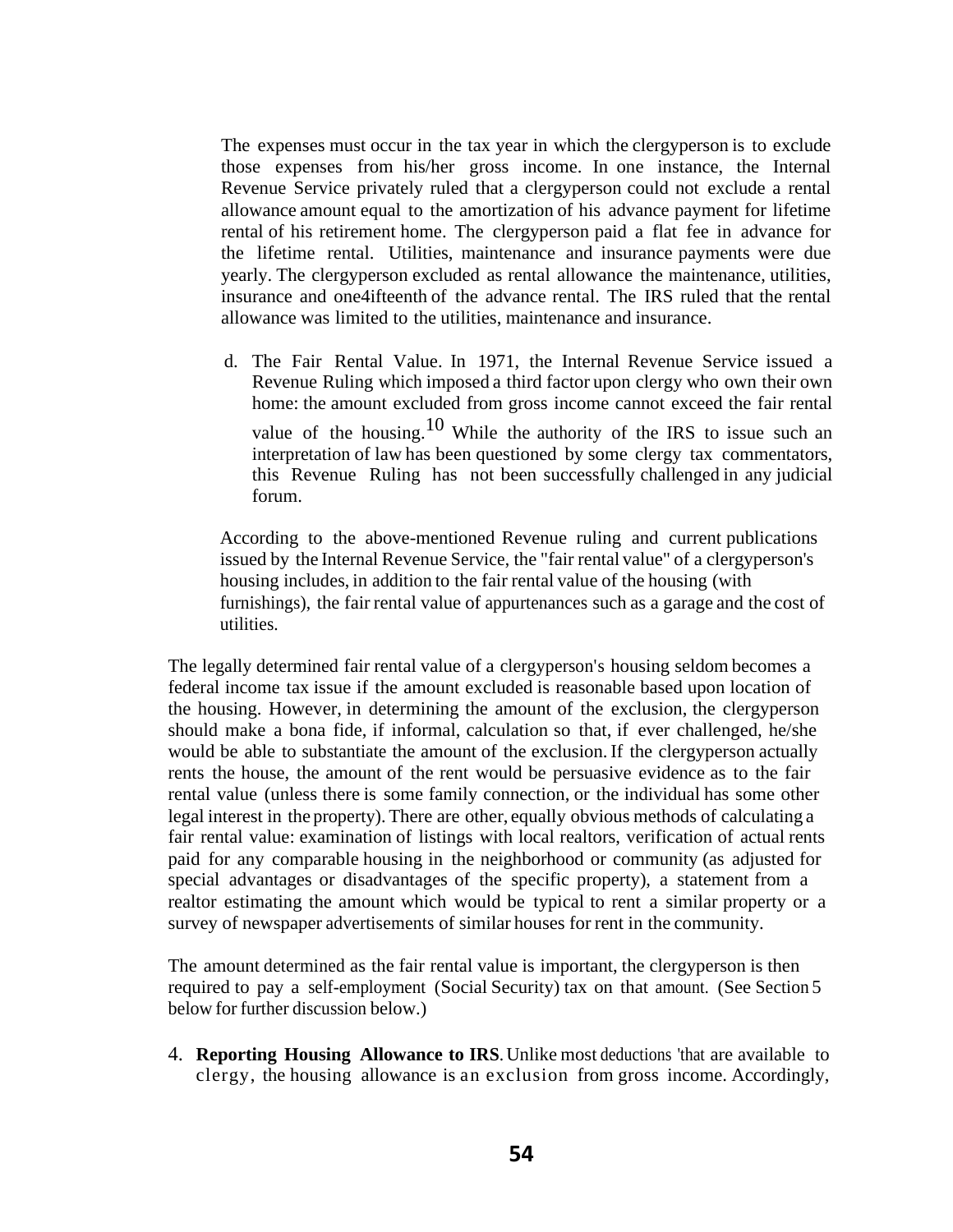the amount of the housing allowance exclusion does not need to be reported to the Internal Revenue Service on any governmental informational return.

However, if the amount designated is greater than the amount which is excludable under Section 107 (See Section Two above), then the difference must be reported astaxable income. There are two methods by which this may occur.

- a. **Church Determination Method**. Under this method, the local church treasurer would compute the amount of the exclusion. By the end of the January following the calendar year for which the housing allowance was made, the clergyperson would give his/her local church treasurer documentation with respect to the actual housing-related expensesincurred by the clergyperson. The local church treasurer would then determine the actual amount that may be excluded by applying the three-part test. If the amount designated is greater than the amount expended or the fair rental value, then the local church treasurer would increase the amount of gross compensation reported on IRS Form W-2. For example, the Housing Allowance amount is \$1 1,000. The pastor tells the treasurers/he spent only \$10,500. The treasurer adds \$500 to the W-2 amount.
- b. **Estimated Exclusion Method.** Under this method, the local church treasurer would report on the clergy's IRS Form W-2 the gross amount paid to the clergyperson minus the amount designated as a housing allowance. If the amount designated is greater than the amount expended or the fair rental value; then it would be the responsibility of the clergyperson to report the difference as additional income on his/her IRS Form 1040. For example, the clergyperson above who did not spend \$500 of the allowance reports that \$500 as additional income forincome tax purposes.

While both methods are appropriate, the second method is the one illustrated by the IRS in its Publication 517. The second method also imposes less of an administrative burden upon the local church treasurer who is often a volunteer. The first method, however, ensures that the pastor will not unknowingly forget to report income. If the first method is chosen by the church, the church should incorporate in its resolution a statement adopting this method.

5. **Amount Excluded Is Self-employment Income**. The housing allowance exclusion is made only for federal income tax purposes. The amount excluded (or if parsonage is provided, the fair rental value; or if both are provided, a combination of both) is *included* in computing the self-employment (Social Security) tax for the clergyperson. In the above example, the clergyperson reports the full  $$1 1,000$  for self- employment tax purposes.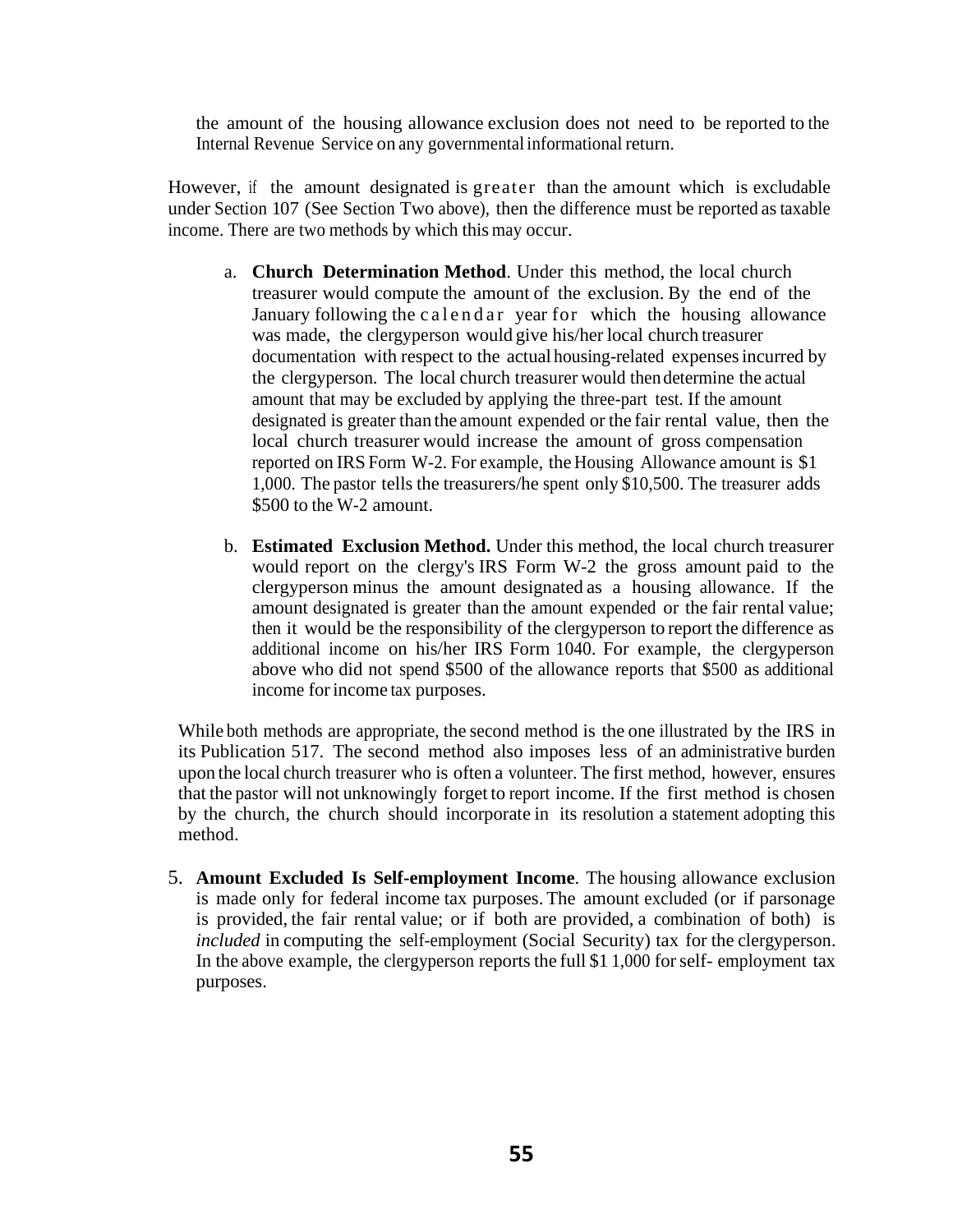# **Expense Categories Allowable under Pastor's Housing Exclusion**

All expenses must relate to the primary living quarters used as the 'parsonage', whether owned by the church, rented by the church, owned by the pastor, or rented by the pastor. Expenses related to alternate houses, lake cottages, etc. are not allowable.

The following expenses may be used to justify the Housing Exclusion for active or retired pastors so long as they are paid out of the pastor's own funds. The total excluded may not exceed (the fair rental value of the 'parsonage', including furnishings and utilities.

Rent Mortgage Interest Mortgage Principal Payment Down Payment Closing Costs Real Estate Taxes Assessments on the Property **Utilities** Trash & Garbage Removal Repairs and Maintenance Property and Liability Insurance Lawn Care, Snow Removal, etc. Gas, Parts, Repair & Maintenance of Lawn Mower, Snow Blower, and any other home care equipment. Home furnishings for living in those quarters, including furniture, TV, VCR, radio, linen, bedding, glassware, dinnerware, silverware, rugs, curtains, and shelving, etc. Cleaning supplies including soap powder, dishwashing detergent, floor cleaner, and wax, etc. Light bulbs and other replaceable items

NOT allowable are personal hygiene items, food, clothing, and maid service.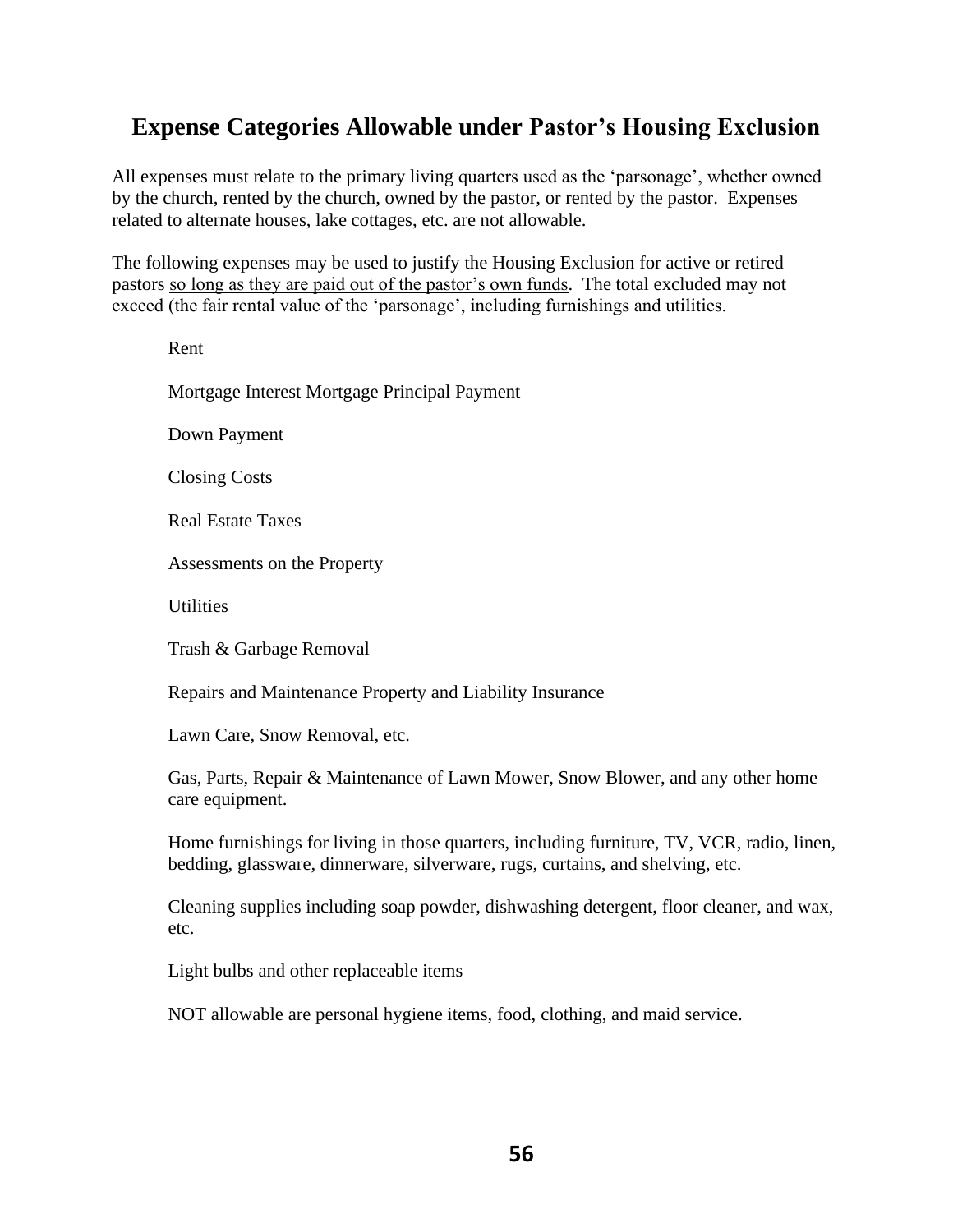# **GUIDELINES FOR LOCAL CHURCH TREASURERS**

# REMITTANCES TO ANNUAL CONFERENCE TREASURER

- 1. Remittance forms are supplied free of charge by the Conference Treasure's Office. Please call the receipts and billing manager if you do not have any forms on hand. 1-800-788-3746 ext 40 or 304-344-8331 ext 40. A packet of forms will be sent to you on request. Included in that packet is a request label to send in along with a remittance when you begin to run low on forms again.
- 2. Include a remittance form with all money sent to the Conference Treasurer. Do not send checks without any documentation. Remittances include Special Sunday Offerings, as well as Fair Share (Apportionment) payments, District Promotional Funds, Bishop's Appeals, and General Advance Appeals etc. If you do not know the assigned fund numbers, please provide a description on the left side of the remittance form. Ex: 'One Great Hour of Sharing".
- 3. Make **all checks** payable to: Conference Treasurer.
- 4. Make sure the remittance form is complete. This includes the five-digit church number, check number, remittance breakdown, total remitted, name, address, phone and email. If you are remitting for multiple churches and they are included in the same mailing it is not necessary to provide all the address information on every form, as long as your name and the proper church number is listed on all the forms.
- 5. Fair share payments may be designated for Category I, II, or III. However, the easiest way to distribute the fair share is to put the total amount to be applied in (fourth) box down which is for 'auto distribution'. In doing this, the total remitted will automatically be distributed among the three categories according to the percentages of the Conference Budget.

# QUARTERLY AND MONTHLY STATEMENTS

- 1. For Treasurers that do not have an email address on file in our database, a paper copy of your church statement will be provided on a quarterly basis (with the exception of the month of June) for the first nine months of the year. (In June after Annual Conference we begin making the pastoral appointment changes in the database, so the statements do not get sent out). A paper copy is sent each month the last three months of the year. A statement can be provided upon request as well.
- 2. If you have an email address on file in our database, then a statement is sent via email every month with the exception of June when we are making pastoral move changes.
- 3. Only Category I, II, and III payouts are shown with the percentage of payout on the statement. All other remittances will show on the statement in the listings below the apportionment section and will show the amount sent in during that statement period as well as the total sent for the year.
- 4. Report any discrepancies to the Receipts and Billing Manager as soon as possible so any errors may be corrected in a timely manner.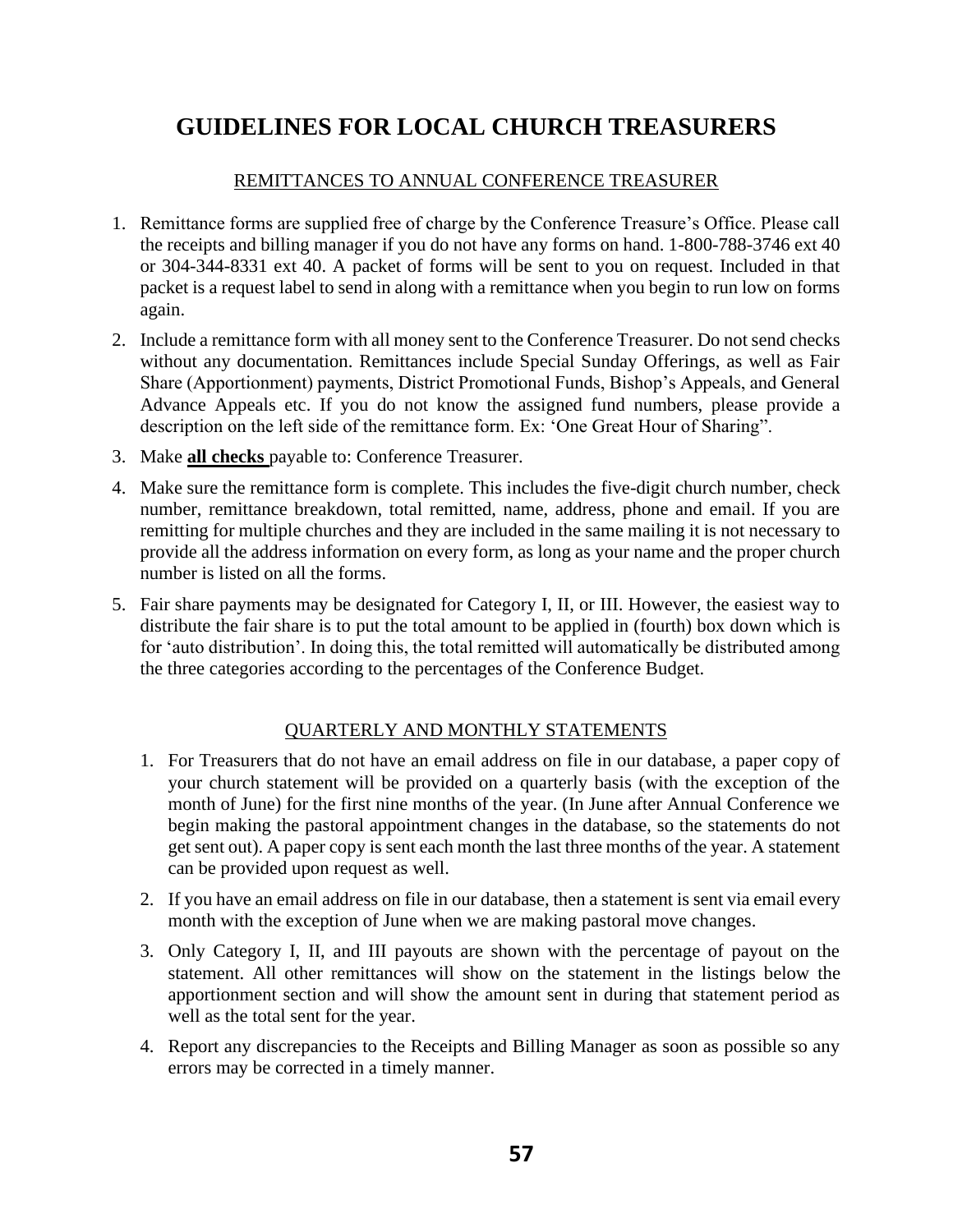- 5. Please pay particular attention to any messages that may be on the bottom of the statement. This is where you will see notices and reminders.
- 6. If you see a listing where money was put into fund 998, please call the Receipts and Billing Manager to have this item re-classed. 998 is a holding fund when money was sent, and it was not clear how to distribute it.

### STATE AND FEDERAL TAXES

- 1. Worker's Compensation Worker's Compensation must be paid for all Lay Employees. Unless a church carries insurance to cover potential injuries to the minister, it is encouraged to provide Worker's Compensation for the ministers as well.
- 2. Unemployment Compensation Churches are not eligible for the Unemployment Compensation program.
- 3. Social Security Social Security must be withheld from wages of all Lay Employees (secretary, custodian, choir director, organist/pianist, assigned supply). Social Security taxes are never withheld from the salary of people who hold ministerial credentials (Local Pastor, Associate Member of the Annual Conference, Probationary Members, and Full Members of the Annual Conference).
- 4. Although it is never appropriate to withhold income and Social Security taxes from a pastor's salary for purposes of remitting to the Internal Revenue Service, you may withhold these taxes for the convenience of the pastor, then give the withheld money to the pastor at the end of the quarter for him to file.

### END OF YEAR TAX STATEMENTS

- 1. Issue a W-2 statement for all employees of the church, including the ministers.
- 2. Issue a Form 1099-Misc to all independent contractors, speakers, and service personnel to whom the church paid \$600.00 or more during the year.

# BUDGET GUIDELINES

- 1. A BUDGET SHOULD BE PREPARED WHICH CONTAINS LINE ITEMS FOR INCOME AND EXPENSE CATEGORIES.
- 2. The monthly report to the Finance Committee and Administrative Board/Council should reflect income, expenditures, and balance which follow the line items of the church budget. It should also include a report which compares income and expenditures year-to-date.
- 3. The treasurer is required to pay expenditures in accordance with the church budget unless otherwise directed by the Finance Committee.
- 4. The treasurer should make a monthly report to the Finance Committee and/or Administrative Board/Council.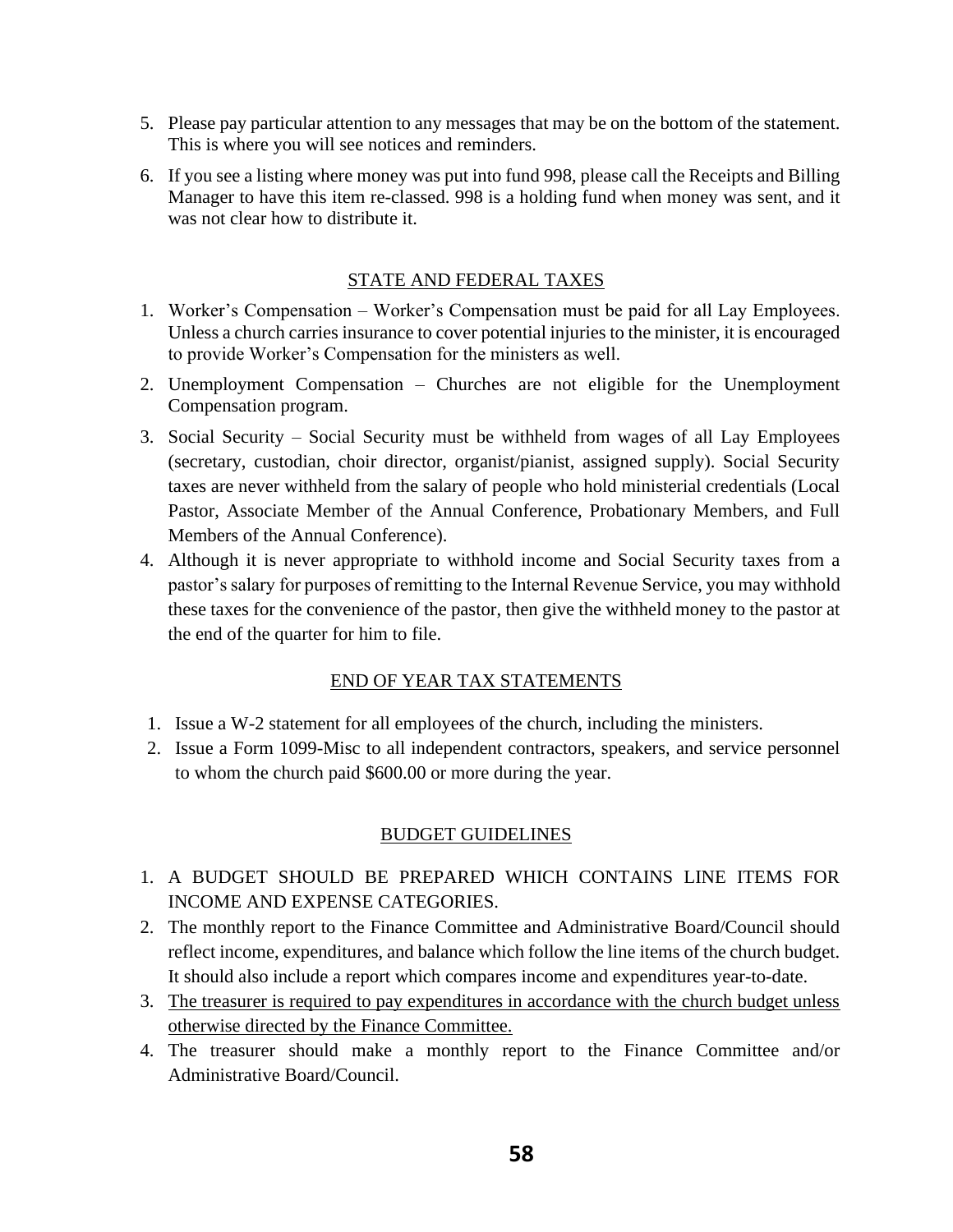#### OTHER RECOMMENDATIONS

- 1. It is recommended that local church treasurers cooperate with the pastor in the preparation of the **ANNUAL STATISTICAL REPORT** to the Annual Conference. The treasurer needs to provide the necessary data to the pastor in order for him/her to complete the report and submit it to be received **in the Conference Treasurer's office by JANUARY 31 each year.** In order for this report to be completed, THE DATA PROVIDED BY THE TREASURER NEEDS TO BE IN THE PASTOR'S HANDS NO LATER THAN JANUARY 15. It is also recommended that the treasurer verify all financial data before the statistical report is sent to the Conference Statistician. Remember: the reporting on the statistical report will determine your church's apportionment figures.
- 2. For purposes of internal control and protection of the Treasurer, the Treasurer should never count nor deposit the money received by the church.
- 3. The Annual Conference **DOES NOT** carry a surety bond for persons in the local church who handle or account for money. It is the responsibility of the local church to see that a surety bond is in place for the persons who handle or account for money. This change became effective January 2013. Contact the Treasurer's Office for referral to the Conference Risk Manager for guidance on obtaining a surety bond for your church. (1- 800-788-3746 ext. 35 or 40)
- 4. It is recommended that each local Church Treasurer remit funds from that church directly to the Conference Treasurer's Office. This procedure will accelerate receipt of funds in the Conference Office; it will speed up the process of crediting the Local Church for those funds, and it will result in the Local Church Treasurer receiving a regular report of funds remitted.
- 5. Charge Treasurers may receive and disburse all pastoral support and parsonage funds, such as salary, pension, medical insurance, and parsonage expenses.
- 6. Charge treasurers should disburse money as designated by the respective local churches. Funds may not be used for any purpose other than the purpose designated.
- 7. Payment to the Clergy Retirement Security Program (CRSP) which includes the Defined Benefit (DB) and the Defined Contribution (DC) as well as the Comprehensive Protection Plan (CPP) is the responsibility of the Local Church Treasurer or in the case of multiple church charge, one bill is generated which includes all amounts due from each church as one billed amount. (The breakdown for each church's pension responsibility can be found on the Report of Clergy Support, approved at Charge Conference for your church. If you do not receive a copy of the Report of Clergy Support, you may request one from your District Office.)Monthly billing is generated and sent from the Annual Conference Treasurer's Office and comes printed on pink paper, except for the December bill which is printed on yellow paper.
- 8. An annual audit is required and should be completed no later than one month following the end of the fiscal year. The audit not only meets disciplinary requirements, it also protects the Treasurer.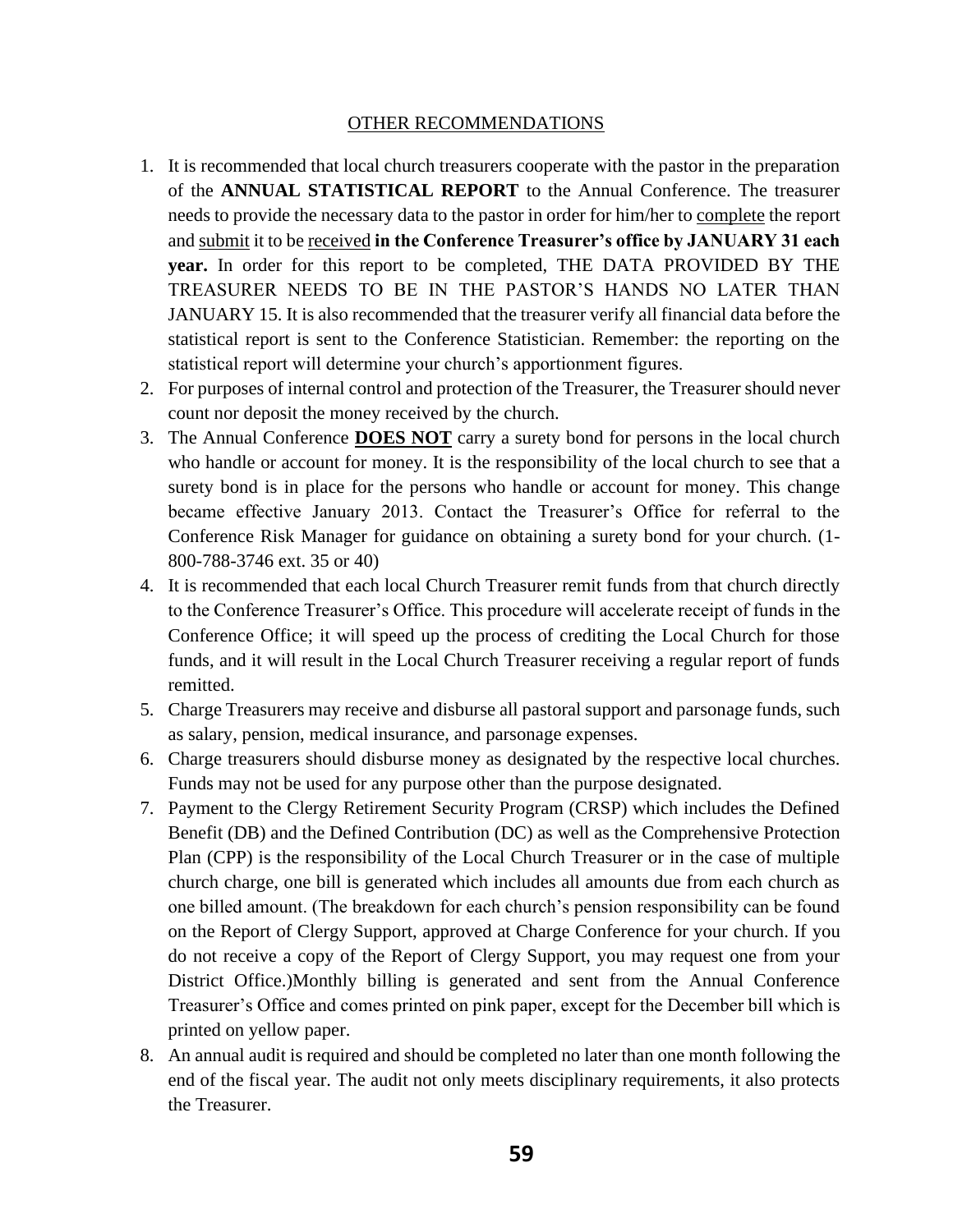9. Although funds should be counted and deposited by the Financial Secretary or another person those funds should be deposited on the day they are received.